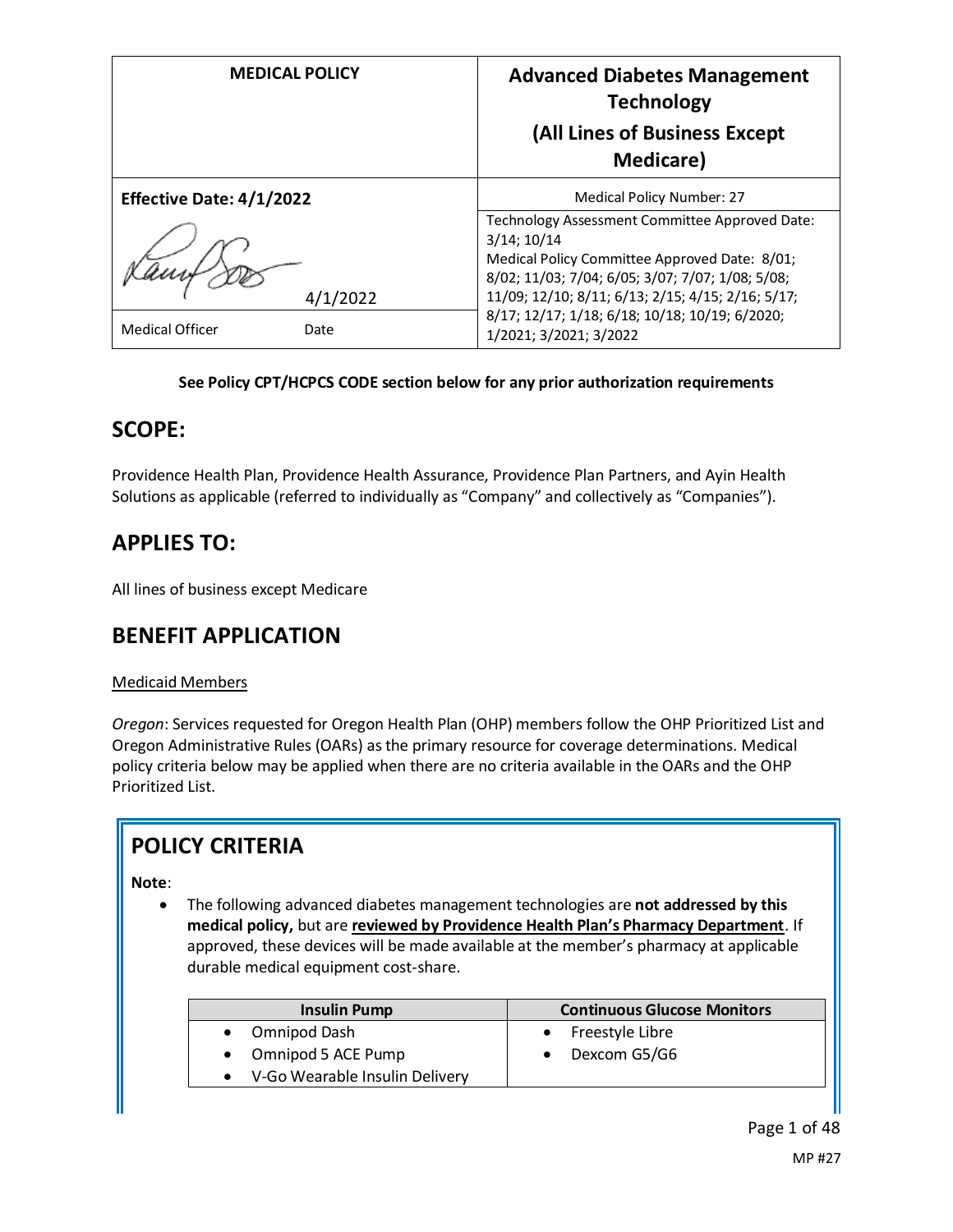## **Advanced Diabetes Management Technology**

- I. The following advanced diabetes management technology
	- Disposable external insulin infusion pump
	- Non-disposable external insulin infusion pump
	- Continuous glucose monitoring systems
	- Integrated insulin infusion and glucose monitoring system

May be considered **medically necessary and covered** for the treatment of insulindependent diabetes when both of the following criteria are met (A.-B.):

- A. The requested device is FDA-approved and is being used in accordance with the approved indications of use (see [Table 1](#page-5-0) for list of devices and indications); **and**
- B. The patient is currently treated with multiple daily injections of insulin (i.e., at least 2 injections per day) that includes a rapid-acting insulin (such as Humalog®) or regular insulin (such as Humulin R®).**)**
- II. Advanced diabetes management technology (disposable and non-disposable external insulin infusion pump and integrated insulin infusion and glucose monitoring system) is considered **not medically necessary and not covered** when criterion I. above is not met.

#### **Replacement of Advanced Diabetes Management Technology**

- III. Upgrade or replacement of existing advanced diabetes management technology may be considered **medically necessary and covered** when there is documentation that one or more of the device components meet all of the following criteria (A.-C.):
	- A. Are no longer functional; **and**
	- B. Are not under warranty (se[e Table 1](#page-5-0) for list of devices); **and**
	- C. Cannot be repaired**.**
- IV. Upgrade or replacement of existing advanced diabetes management technology is considered **not medically necessary and not covered** when criterion III. above is not met.

#### **Not Covered**

V. Enhancements or optional accessories for existing advanced diabetes management technology via smartphones, tablets, wrist-watches and computers are considered convenience items and therefore are **not medically necessary and are not covered**, including, but not limited to (A.-D.):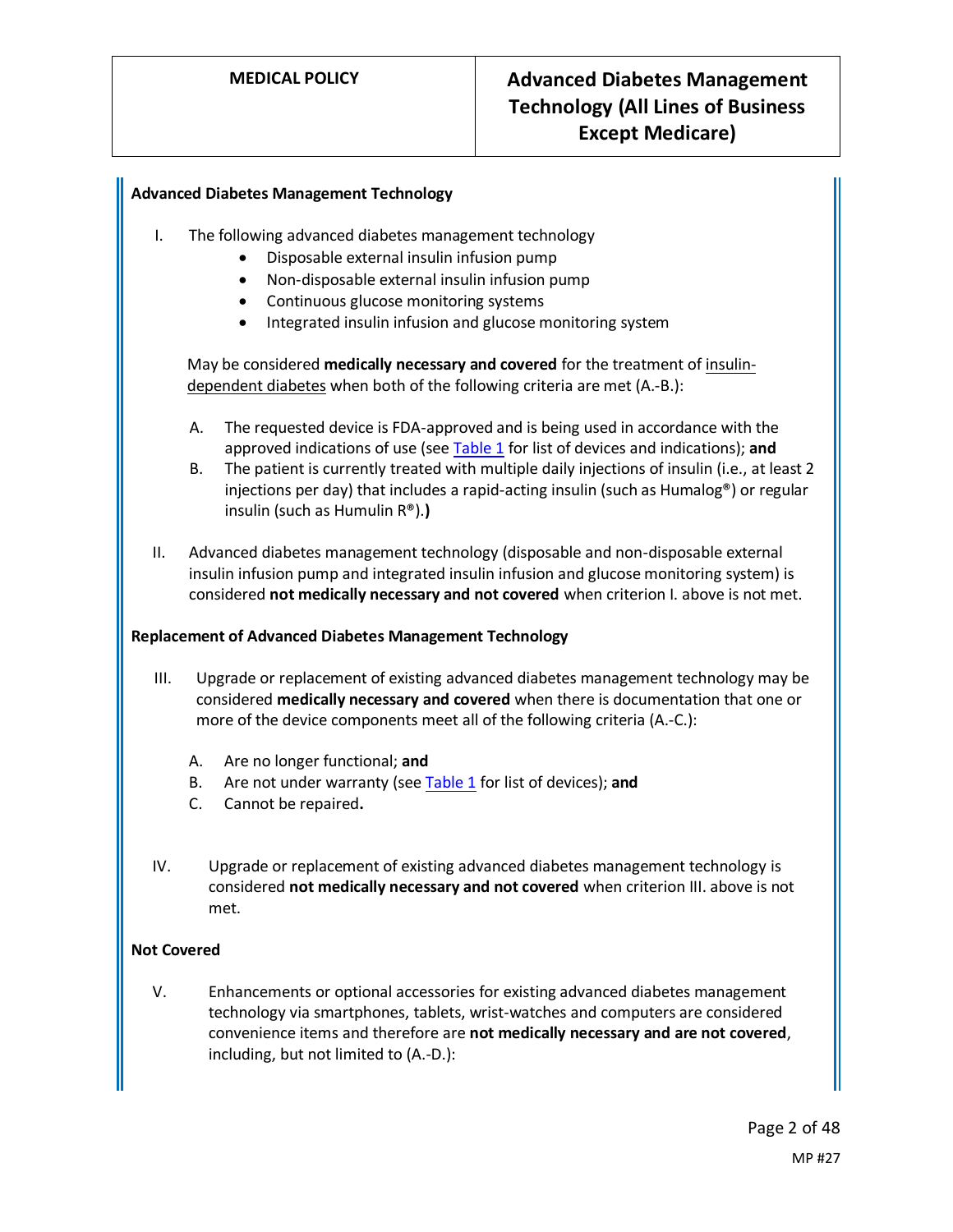- A. Mobile Apps (e.g., t: connect®, Glooko, Dexcom Share2 App, Dexcom Follow, Dexcom CLARITY® Reports App, MiniMed Connect)
- B. Diabetes management software (e.g., Dexcom CLARITY®, FreeStyle CoPilot Health Management System, Medtronic CareLink® system)
- C. Remote glucose monitoring devices (e.g., mySentry)
- D. Hypoglycemic wristband alarm (e.g., Diabetes Sentry™).

# **BILLING GUIDELINES**

- Based on CPT code descriptions, limits have been placed on the following codes:
	- o A cumulative total of 365 disposable, invasive sensors (CPT: A9276) are eligible for reimbursement per calendar year.
	- $\circ$  A cumulative total of 12 requests for supply allowance for therapeutic CGMs (CPT: K0553) are eligible for reimbursement per calendar year.
- Code A4224 will not be reimbursed more than 52 times per calendar year.

# **CPT/HCPCS CODES**

|                   | <b>All Lines of Business except Medicare</b>                                                                                                                                       |  |  |  |  |
|-------------------|------------------------------------------------------------------------------------------------------------------------------------------------------------------------------------|--|--|--|--|
|                   | <b>Prior Authorization Required</b>                                                                                                                                                |  |  |  |  |
|                   | <b>Continuous Glucose Monitors</b>                                                                                                                                                 |  |  |  |  |
| A9276             | Sensor; invasive (e.g., subcutaneous), disposable, for use with interstitial continuous<br>glucose monitoring system, one unit $=$ 1 day supply                                    |  |  |  |  |
| A9277             | Transmitter; external, for use with interstitial continuous glucose monitoring system                                                                                              |  |  |  |  |
| A9278             | Receiver (monitor); external, for use with interstitial continuous glucose monitoring<br>system                                                                                    |  |  |  |  |
| E2102             | Adjunctive continuous glucose monitor or receiver                                                                                                                                  |  |  |  |  |
| K0553             | Supply allowance for therapeutic continuous glucose monitor (CGM), includes all<br>supplies and accessories, 1 unit of service = 1 month's supply                                  |  |  |  |  |
| K0554             | Receiver (monitor), dedicated, for use with therapeutic continuous glucose monitor<br>system                                                                                       |  |  |  |  |
| S <sub>1030</sub> | Continuous noninvasive glucose monitoring device, purchase (for physician<br>interpretation of data, use cpt code)                                                                 |  |  |  |  |
| S <sub>1031</sub> | Continuous noninvasive glucose monitoring device, rental, including sensor, sensor<br>replacement, and download to monitor (for physician interpretation of data, use cpt<br>code) |  |  |  |  |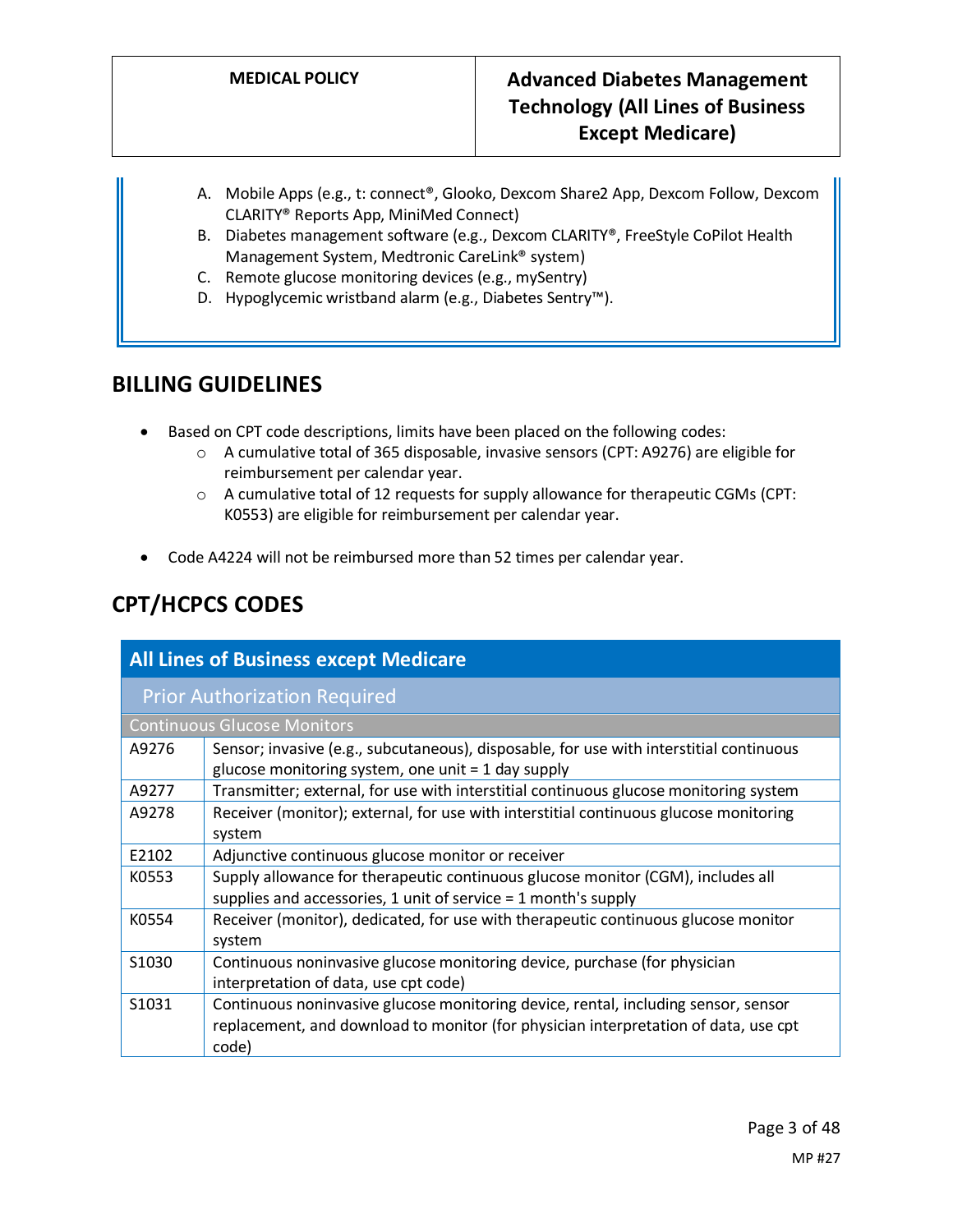|                    | <b>No Prior Authorization Required</b>                                                                                                                                                                                                                                                                                                   |
|--------------------|------------------------------------------------------------------------------------------------------------------------------------------------------------------------------------------------------------------------------------------------------------------------------------------------------------------------------------------|
| 95249              | Ambulatory continuous glucose monitoring of interstitial tissue fluid via a subcutaneous<br>sensor for a minimum of 72 hours; patient-provided equipment, sensor placement,<br>hook-up, calibration of monitor, patient training, and printout of recording                                                                              |
| 95250              | Ambulatory continuous glucose monitoring of interstitial tissue fluid via a subcutaneous<br>sensor for a minimum of 72 hours; physician or other qualified health care professional<br>(office) provided equipment, sensor placement, hook-up, calibration of monitor, patient<br>training, removal of sensor, and printout of recording |
| 95251              | Ambulatory continuous glucose monitoring of interstitial tissue fluid via a subcutaneous<br>sensor for a minimum of 72 hours; analysis, interpretation and report                                                                                                                                                                        |
| A9274              | External ambulatory insulin delivery system, disposable, each, includes all supplies and<br>accessories                                                                                                                                                                                                                                  |
| A4224              | Supplies for maintenance of insulin infusion catheter, per week                                                                                                                                                                                                                                                                          |
| A4225              | Supplies for external insulin infusion pump, syringe type cartridge, sterile, each                                                                                                                                                                                                                                                       |
| A4226              | Supplies for maintenance of insulin infusion pump with dosage rate adjustment using<br>therapeutic continuous glucose sensing, per week                                                                                                                                                                                                  |
| A4230              | Infusion set for external insulin pump, non needle cannula type                                                                                                                                                                                                                                                                          |
| A4231              | Infusion set for external insulin pump, needle type                                                                                                                                                                                                                                                                                      |
| A4232              | Syringe with needle for external insulin pump, sterile, 3 cc                                                                                                                                                                                                                                                                             |
| A4238              | Supply allowance for adjunctive continuous glucose monitor (CGM), includes all supplies<br>and accessories, 1 month supply = 1 unit of service                                                                                                                                                                                           |
| E0784              | External ambulatory infusion pump, insulin                                                                                                                                                                                                                                                                                               |
| E0787              | External ambulatory infusion pump, insulin, dosage rate adjustment using therapeutic<br>continuous glucose sensing                                                                                                                                                                                                                       |
| J1817              | Insulin for administration through DME (i.e., insulin pump) per 50 units                                                                                                                                                                                                                                                                 |
| K0601              | Replacement battery for external infusion pump owned by patient, silver oxide, 1.5 volt,<br>each                                                                                                                                                                                                                                         |
| K0602              | Replacement battery for external infusion pump owned by patient, silver oxide, 3 volt,<br>each                                                                                                                                                                                                                                           |
| K0603              | Replacement battery for external infusion pump owned by patient, alkaline, 1.5 volt,<br>each                                                                                                                                                                                                                                             |
| K0604              | Replacement battery for external infusion pump owned by patient, lithium, 3.6 volt,<br>each                                                                                                                                                                                                                                              |
| K0605              | Replacement battery for external infusion pump owned by patient, lithium, 4.5 volt,<br>each                                                                                                                                                                                                                                              |
| <b>Not Covered</b> |                                                                                                                                                                                                                                                                                                                                          |
| 0446T              | Creation of subcutaneous pocket with insertion of implantable interstitial glucose<br>sensor, including system activation and patient training                                                                                                                                                                                           |
| 0447T              | Removal of implantable interstitial glucose sensor from subcutaneous pocket via<br>Incision                                                                                                                                                                                                                                              |
| 0448T              | Removal of implantable interstitial glucose sensor with creation of subcutaneous<br>pocket at different anatomic site and insertion of new implantable sensor, including                                                                                                                                                                 |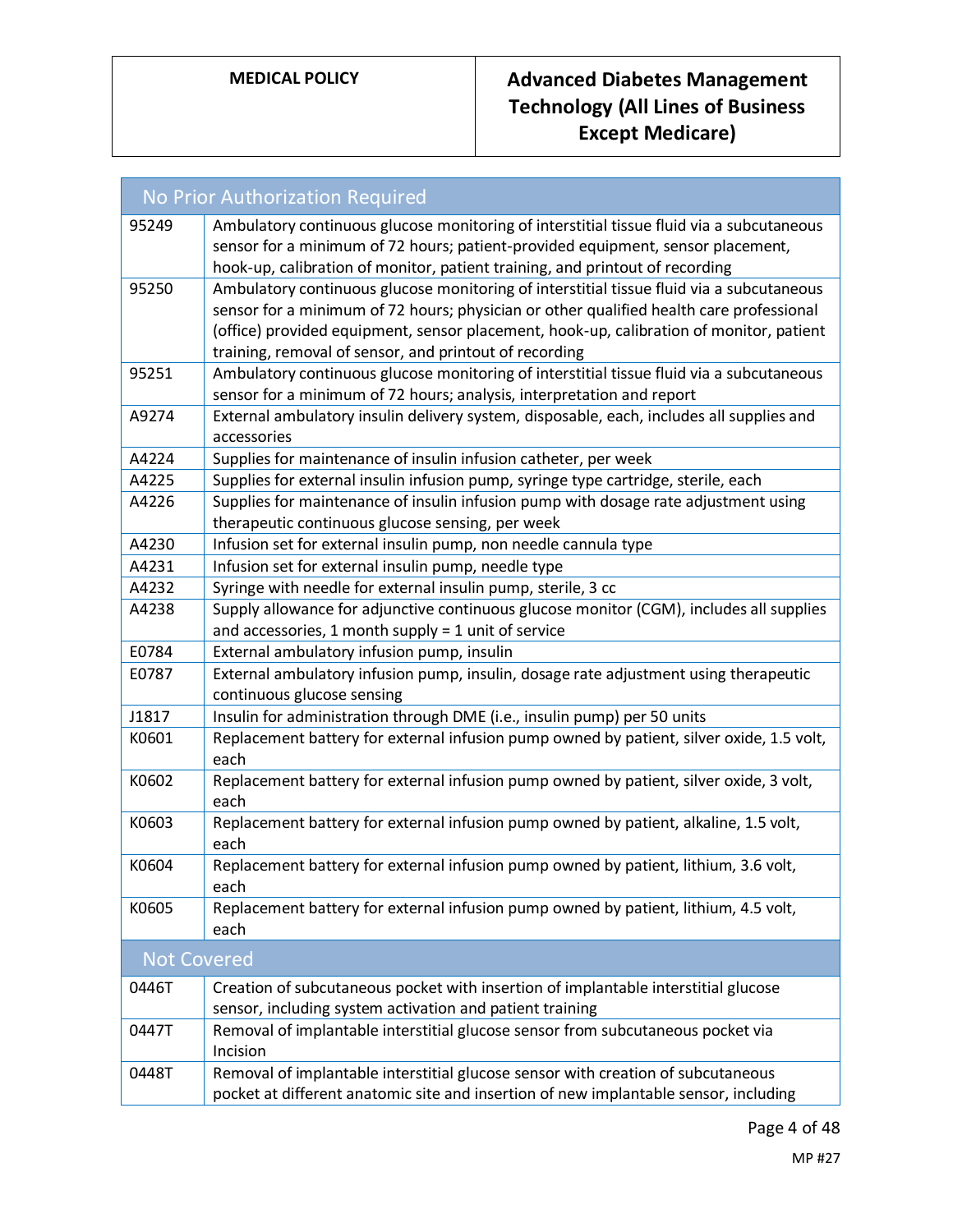#### system activation

Unlisted Codes

All unlisted codes will be reviewed for medical necessity, correct coding, and pricing at the claim level. If an unlisted code is billed related to services addressed in this policy then **prior-authorization is required.**

E1399 Durable medical equipment, miscellaneous

# **DESCRIPTION**

## **Diabetes Mellitus**

Patients with poorly controlled diabetes mellitus (DM; or simply referred to as diabetes) are at risk for numerous acute and chronic complications. Common long-term complications due to elevated blood glucose include cardiovascular disease, kidney damage, eye disease, and nerve damage. Pregnant women with poorly controlled diabetes are at higher risk for maternal and neonatal complications. Extremely elevated blood glucose levels may lead to diabetic ketoacidosis and other potentially lifethreatening conditions. Conversely, overly aggressive treatment of diabetes may lead to life-threatening hypoglycemia, especially among patients with comorbidities who are unaware of the signs and symptoms of hypoglycemia.<sup>1</sup>

#### **Continuous Glucose Monitoring**

Continuous glucose monitoring (CGM) systems are devices that measure glucose levels in interstitial fluid at frequent predetermined intervals. CGM systems are designed to obtain information regarding daily patterns in glucose levels that, when evaluated in real time or reviewed retrospectively, can guide adjustments to therapy, with the goal of improving overall glycemic control.<sup>1</sup> Devices which are used for short periods (3-14 days) where data is sent to the physician, are referred to as professional devices. CGMs designed for individual use and monitoring for longer period are referred to as long-term CGMs.

Glucose measurements provided during continuous monitoring by traditional "nontherapeutic" devices are not intended to replace standard self-monitoring of blood glucose (SMBG) obtained using fingerstick blood samples. However, CGMs are considered an adjunct to SMBG, alerting the patient to the need for self-monitoring. Newer generation CGM devices, that are intended to replace SMBG, defined by the centers for Medicare & Medicaid as "therapeutic" devices, are currently being developed. To date, two "therapeutic" devices have been approved by the U.S. Food & Drug Administration.

CGM devices typically consist of a disposable sensor, a transmitter, and a monitor. The subcutaneous insertion of the glucose sensor (usually in the abdomen) allows the measurement of interstitial fluid glucose as it diffuses from capillaries to cells, using either enzymatic (glucose oxidase reaction) or microdialysis technology. Interstitial glucose levels generally have good agreement with arterial glucose levels, although there can be significant variation for a small number of individuals. Each sensor can continuously measure glucose for up to seven days, providing real-time data every 1 to 10 minutes. Currently available CGM devices provide either historic (retrospective) data or real-time data. CGM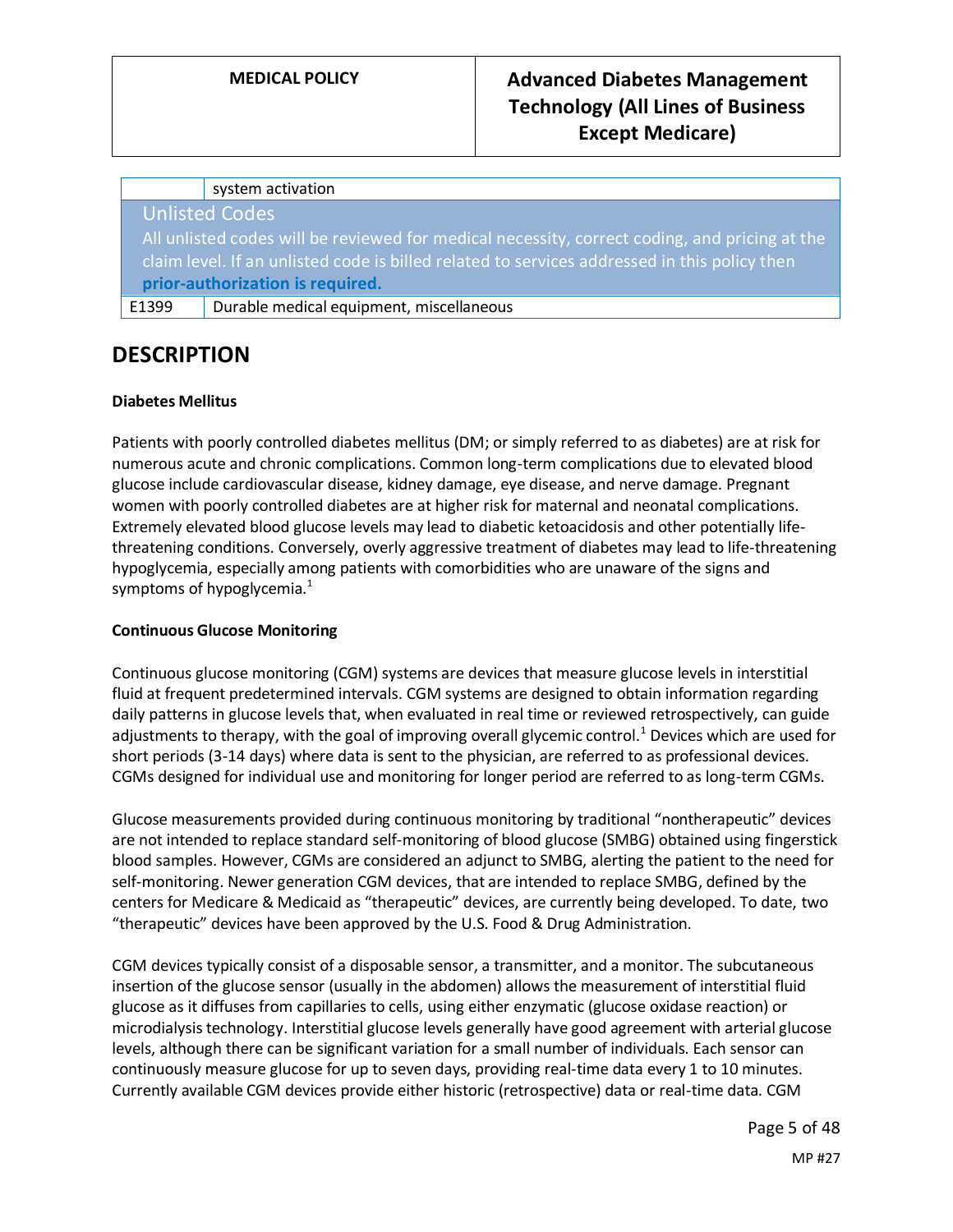systems also have out-of-range alarms and "trend alarms" that are designed to warn the patient of impending hypo- or hyperglycemia. $<sup>1</sup>$ </sup>

There are three types of CGM devices currently on the market, which are described below:

## Professional/Short Term CGMs:

Professional CGMs are purchased by healthcare providers and are prescribed to an individual to use over a short period of time (between 3-14 days depending on the device) to record and store glucose data for diagnostic purposes. The individual returns to the physician's office where the data can be analyzed and used to prescribe an appropriate insulin regimen. These devices may be indicated for use either as an adjunctive device to complement standard home blood glucose monitoring devices, or device which replaces the need to standard home blood glucose monitoring devices.

## Personal/Long-term CGMs:

Personal CGMs are purchased by individuals and provide retrospective or real-time glucose values that allow users to track patterns and possibly identify episodes of low and high blood glucose levels. The data can be downloaded to personal computers or mobile phones using custom software and stored for historical analysis. The devices may alert the user if a glucose level falls below or rises above a preset/default values. These devices may be indicated for use either as an adjunctive device to complement standard home blood glucose monitoring devices, or device which replaces the need to standard home blood glucose monitoring devices.

#### Implantable glucose sensors:

These new devices are intended for long term use (90 days) and include a sensor which is implanted subcutaneously in the upper arm to measure glucose. The measurement is then relayed to a transmitter. The data can be downloaded to personal computers or mobile phones using custom software. These devices are indicated for use as an adjunctive device to complement, not replace, information obtained from standard home blood glucose monitoring devices.

#### <span id="page-5-0"></span>**Table 1. Examples of FDA-Approved Advanced Diabetes Management Technologies**

*Note:* 

The FDA frequently approves diabetic devices. Please consult the FDA [premarket approval \(PMA\)](https://www.accessdata.fda.gov/scripts/cdrh/cfdocs/cfpma/pma.cfm) and 510(k) [premarket notification](https://www.accessdata.fda.gov/scripts/cdrh/cfdocs/cfPMN/pmn.cfm) databases for new devices not listed below.

| <b>Professional Short-term CGM Devices</b> |                            |                           |                                                                                                                                          |                                                                                                              |  |
|--------------------------------------------|----------------------------|---------------------------|------------------------------------------------------------------------------------------------------------------------------------------|--------------------------------------------------------------------------------------------------------------|--|
| <b>Device</b>                              | <b>Manufacturer</b>        | Age<br><b>Restriction</b> | <b>Indications</b>                                                                                                                       | <b>Contraindications</b>                                                                                     |  |
| FreeStyle Libre<br>Pro Flash <sup>2</sup>  | Abbott<br>Warranty: 1 year | 18 years and<br>older     | Diabetes mellitus (type 1 or<br>type $2)$<br>Requires a prescription.<br>$\bullet$<br>Sensors can be worn up to<br>$\bullet$<br>14 days. | Magnetic<br>٠<br>Resonance Imaging<br>(MRI), Computed<br>Tomography (CT)<br>scan, or diathermy<br>treatment. |  |

Page 6 of 48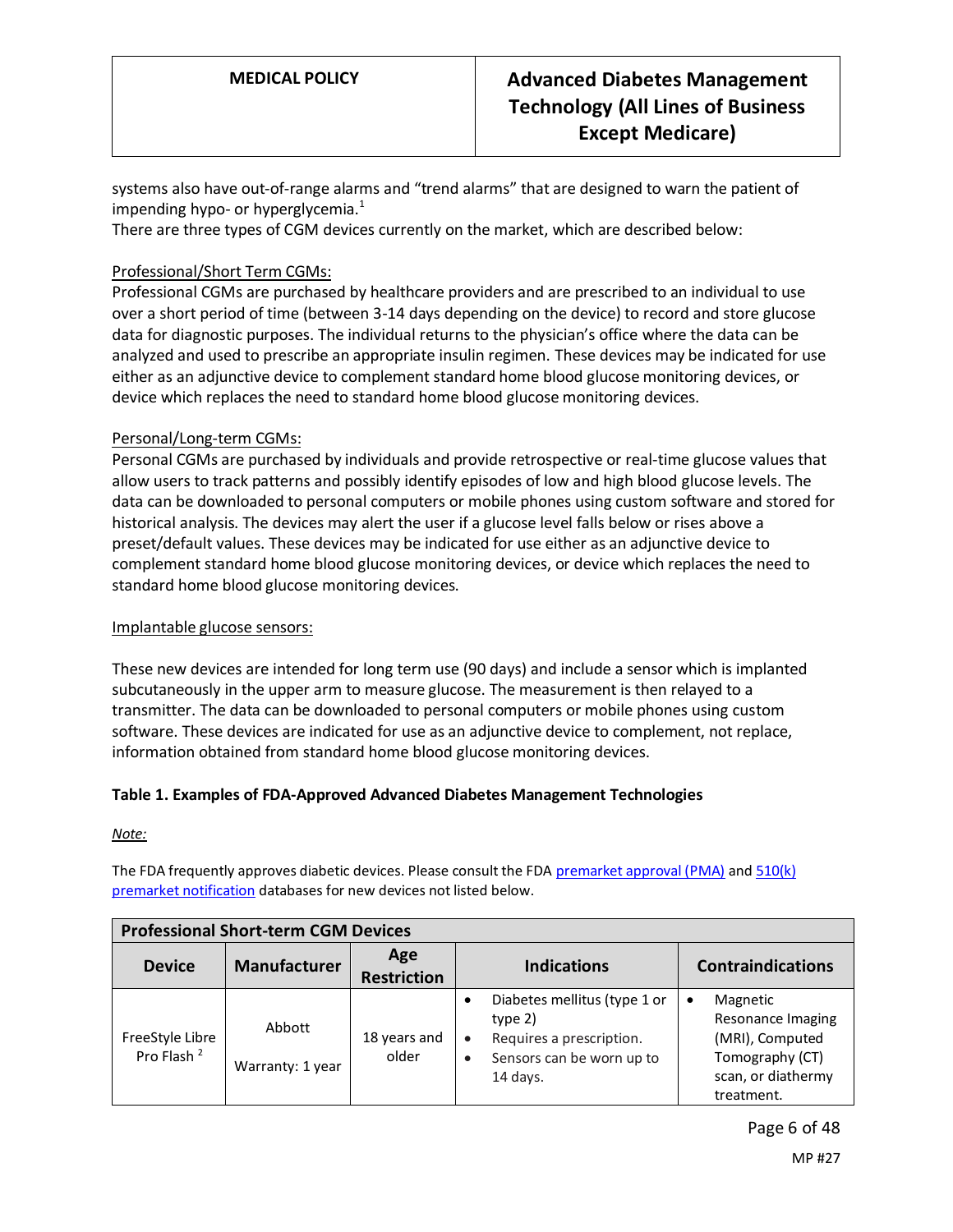|                                                                                          |                                           |                             | Does not require user<br>$\bullet$<br>calibration with blood<br>glucose values.<br>Detection of episodes of<br>$\bullet$<br>hyperglycemia and<br>hypoglycemia.                                                                                                                                                                                                                                                                                                                                                                                                                                | Has NOT been<br>$\bullet$<br>approved for<br>pregnant<br>individuals.                                                                                                                                                                                                                                                                                                                                        |  |  |
|------------------------------------------------------------------------------------------|-------------------------------------------|-----------------------------|-----------------------------------------------------------------------------------------------------------------------------------------------------------------------------------------------------------------------------------------------------------------------------------------------------------------------------------------------------------------------------------------------------------------------------------------------------------------------------------------------------------------------------------------------------------------------------------------------|--------------------------------------------------------------------------------------------------------------------------------------------------------------------------------------------------------------------------------------------------------------------------------------------------------------------------------------------------------------------------------------------------------------|--|--|
| FreeStyle Libre<br>2 System $3$                                                          | Abbott<br>Warranty: 1 year                | 4 years or<br>older         | Intended to replace blood<br>$\bullet$<br>glucose testing for diabetes<br>treatment decisions, unless<br>otherwise indicated.<br>The System also detects<br>$\bullet$<br>trends and tracks patterns<br>and aids in the detection of<br>episodes of hyperglycemia<br>and hypoglycemia,<br>The System is also intended<br>$\bullet$<br>to autonomously<br>communicate with digitally<br>connected devices.<br>The System can be used<br>$\bullet$<br>alone or in conjunction with<br>these digitally connected<br>devices where the user<br>manually controls actions<br>for therapy decisions. | Automated Insulin<br>$\bullet$<br>Delivery: The<br>System must not be<br>used with<br>automated insulin<br>dosing (AID)<br>systems, including<br>closed loop and<br>insulin suspend<br>systems.<br>The System must be<br>$\bullet$<br>removed prior to<br>Magnetic<br>Resonance<br>Imaging (MRI),<br>Computed<br>Tomography (CT)<br>scan, or high-<br>frequency electrical<br>heat (diathermy)<br>treatment. |  |  |
| iPro®2 <sup>4</sup><br>(to be used<br>with either the<br>Enlite sensor<br>or Sof-Sensor) | Medtronic,<br>MiniMed<br>Warranty: 1 year | 18 years and<br>older       | Diabetes mellitus (type 1 or<br>$\bullet$<br>type 2)<br>Requires a prescription.<br>$\bullet$<br>Prevents data viewing by<br>$\bullet$<br>patients in real time.<br>Enlite sensors can be worn<br>$\bullet$<br>up to 6 days. Sof-sensors<br>may be worn up to 3 days.<br>An adjunctive device to<br>complement, not replace,<br>information obtained from<br>standard home glucose<br>monitoring devices.                                                                                                                                                                                     | None known.<br>$\bullet$                                                                                                                                                                                                                                                                                                                                                                                     |  |  |
|                                                                                          | <b>Personal Long-term CGM Devices</b>     |                             |                                                                                                                                                                                                                                                                                                                                                                                                                                                                                                                                                                                               |                                                                                                                                                                                                                                                                                                                                                                                                              |  |  |
| <b>Device</b>                                                                            | <b>Manufacturer</b>                       | Age<br><b>Restriction</b>   | <b>Indications</b>                                                                                                                                                                                                                                                                                                                                                                                                                                                                                                                                                                            | <b>Contraindications</b>                                                                                                                                                                                                                                                                                                                                                                                     |  |  |
| DexCom G6<br>System <sup>5</sup><br>(therapeutic)                                        | DexCom<br>Warranty: 3<br>months for       | 2 years of<br>age and older | Same indications as G5<br>predecessor, with one<br>additional indication:<br>Intended to autonomously<br>$\bullet$<br>communicate with digitally                                                                                                                                                                                                                                                                                                                                                                                                                                              | Same<br>contraindications as<br>G5 predecessor                                                                                                                                                                                                                                                                                                                                                               |  |  |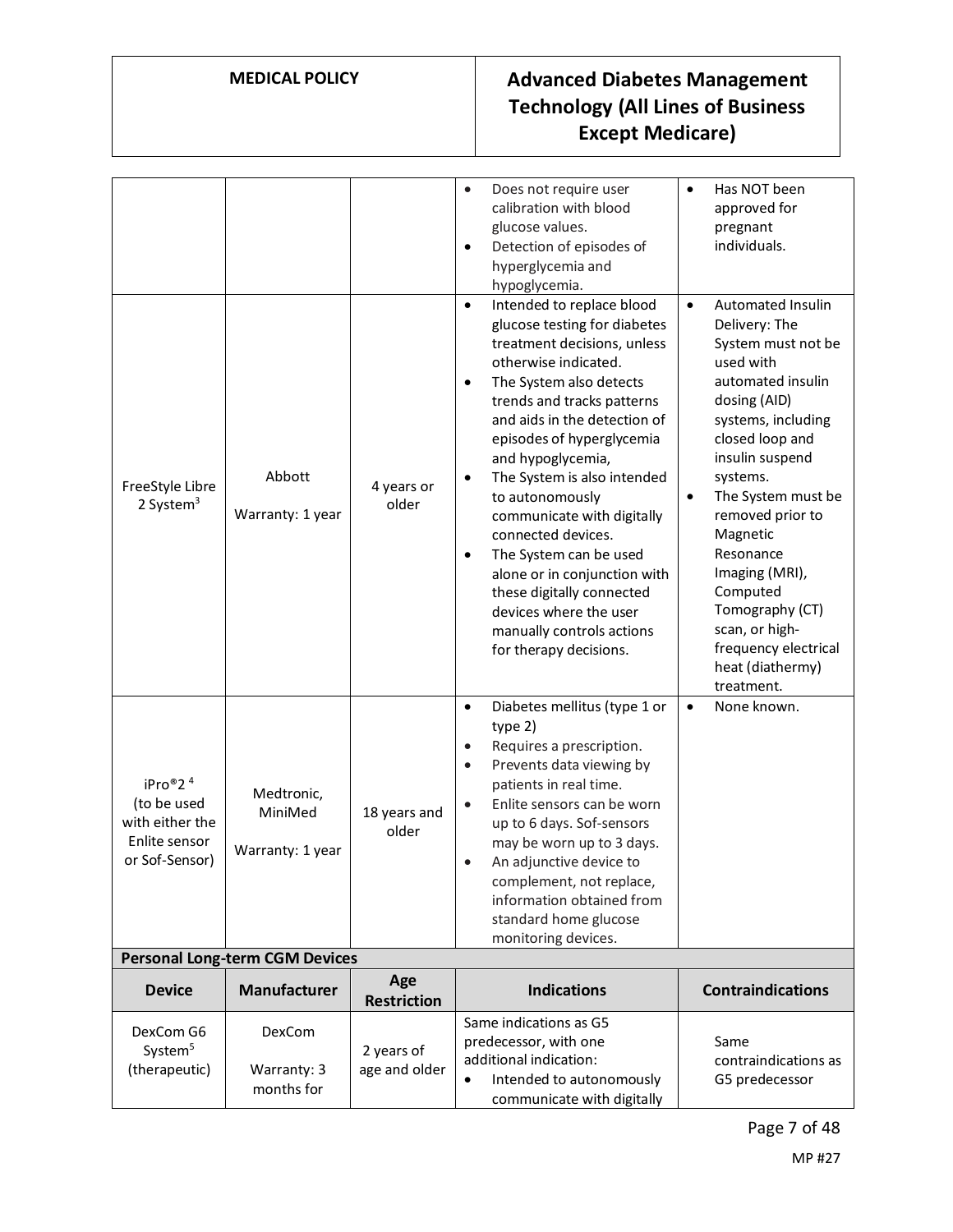| *If approved,<br>this device will<br>be made<br>available at the<br>member's<br>pharmacy at<br>applicable<br>durable medical<br>equipment cost-<br>share.                                               | transmitter; 1<br>year for receiver                                                                                                                                                                                                                        |                          | $\bullet$                                        | connected devices,<br>including automated insulin<br>dosing (AID) systems.<br>Compatible with t:slim<br>Insulin Pump.                                                                                                                                                                               |                                                                                                                                                                                                                                                                                                                                         |                                                                      |
|---------------------------------------------------------------------------------------------------------------------------------------------------------------------------------------------------------|------------------------------------------------------------------------------------------------------------------------------------------------------------------------------------------------------------------------------------------------------------|--------------------------|--------------------------------------------------|-----------------------------------------------------------------------------------------------------------------------------------------------------------------------------------------------------------------------------------------------------------------------------------------------------|-----------------------------------------------------------------------------------------------------------------------------------------------------------------------------------------------------------------------------------------------------------------------------------------------------------------------------------------|----------------------------------------------------------------------|
| FreeStyle Libre<br>Flash*<br>(therapeutic)<br>*If approved,<br>this device will<br>be made<br>available at the<br>member's<br>pharmacy at<br>applicable<br>durable medical<br>equipment cost-<br>share. | Abbott<br>Warranty: 1 year                                                                                                                                                                                                                                 | 18 years and<br>older    | $\bullet$<br>$\bullet$<br>$\bullet$<br>$\bullet$ | Diabetes mellitus (type 1 or<br>type 2)<br>Requires a prescription.<br>Sensors can be worn up to<br>10 days.<br>Replaces fingerstick blood<br>glucose testing for diabetes<br>treatment decisions.                                                                                                  | MRI, (CT) scan, or<br>$\bullet$<br>diathermy<br>treatment.<br>Has NOT been<br>$\bullet$<br>approved for<br>or persons on<br>dialysis.<br>Not recommended<br>$\bullet$<br>for critically-ill<br>population.                                                                                                                              | pregnant individuals                                                 |
| Guardian<br>Connect <sup>6</sup><br>(Not<br>therapeutic)                                                                                                                                                | Medtronic<br>MiniMed<br>Warranty: 1 year                                                                                                                                                                                                                   | 14 to 75<br>years of age | $\bullet$<br>$\bullet$<br>$\bullet$<br>$\bullet$ | Diabetes mellitus (type 1 or<br>type 2)<br>Requires a prescription.<br>For continuous or periodic<br>monitoring of glucose levels<br>Provides real-time glucose<br>values and trends through a<br><b>Guardian Connect app</b><br>installed on a compatible<br>consumer electronic mobile<br>device. | People who are<br>$\bullet$<br>unwilling or unable<br>to perform a<br>minimum of two<br>tests per day<br>People who are<br>$\bullet$<br>unable or unwilling<br>with their<br>healthcare<br>professional.<br>Patients with<br>$\bullet$<br>hearing to allow<br>recognition of the<br>alerts generated by<br>the Guardian<br>Connect app. | meter blood glucose<br>to maintain contact<br>insufficient vision or |
| <b>Systems</b>                                                                                                                                                                                          |                                                                                                                                                                                                                                                            |                          |                                                  | Integrated Continuous Subcutaneous Insulin Infusion (CSII) and Continuous Glucose Monitoring (CGM)                                                                                                                                                                                                  |                                                                                                                                                                                                                                                                                                                                         |                                                                      |
| <b>Device</b>                                                                                                                                                                                           |                                                                                                                                                                                                                                                            |                          |                                                  | <b>Indications/Contraindications</b>                                                                                                                                                                                                                                                                |                                                                                                                                                                                                                                                                                                                                         | Age                                                                  |
| <b>MiniMed</b>                                                                                                                                                                                          | $\bullet$                                                                                                                                                                                                                                                  |                          |                                                  |                                                                                                                                                                                                                                                                                                     |                                                                                                                                                                                                                                                                                                                                         | $\geq 18$                                                            |
| Paradigm® REAL-<br>Time Revel™                                                                                                                                                                          | Indicated for the continuous delivery of insulin, at set and variable rates, for<br>the management of diabetes mellitus in persons requiring insulin.<br>years<br>Use of insulin pumps with the optional sensor and transmitter components is<br>$\bullet$ |                          |                                                  |                                                                                                                                                                                                                                                                                                     |                                                                                                                                                                                                                                                                                                                                         |                                                                      |
| <b>System</b>                                                                                                                                                                                           | indicated for continuous or periodic monitoring of glucose levels in the fluid                                                                                                                                                                             |                          |                                                  |                                                                                                                                                                                                                                                                                                     |                                                                                                                                                                                                                                                                                                                                         |                                                                      |

Page 8 of 48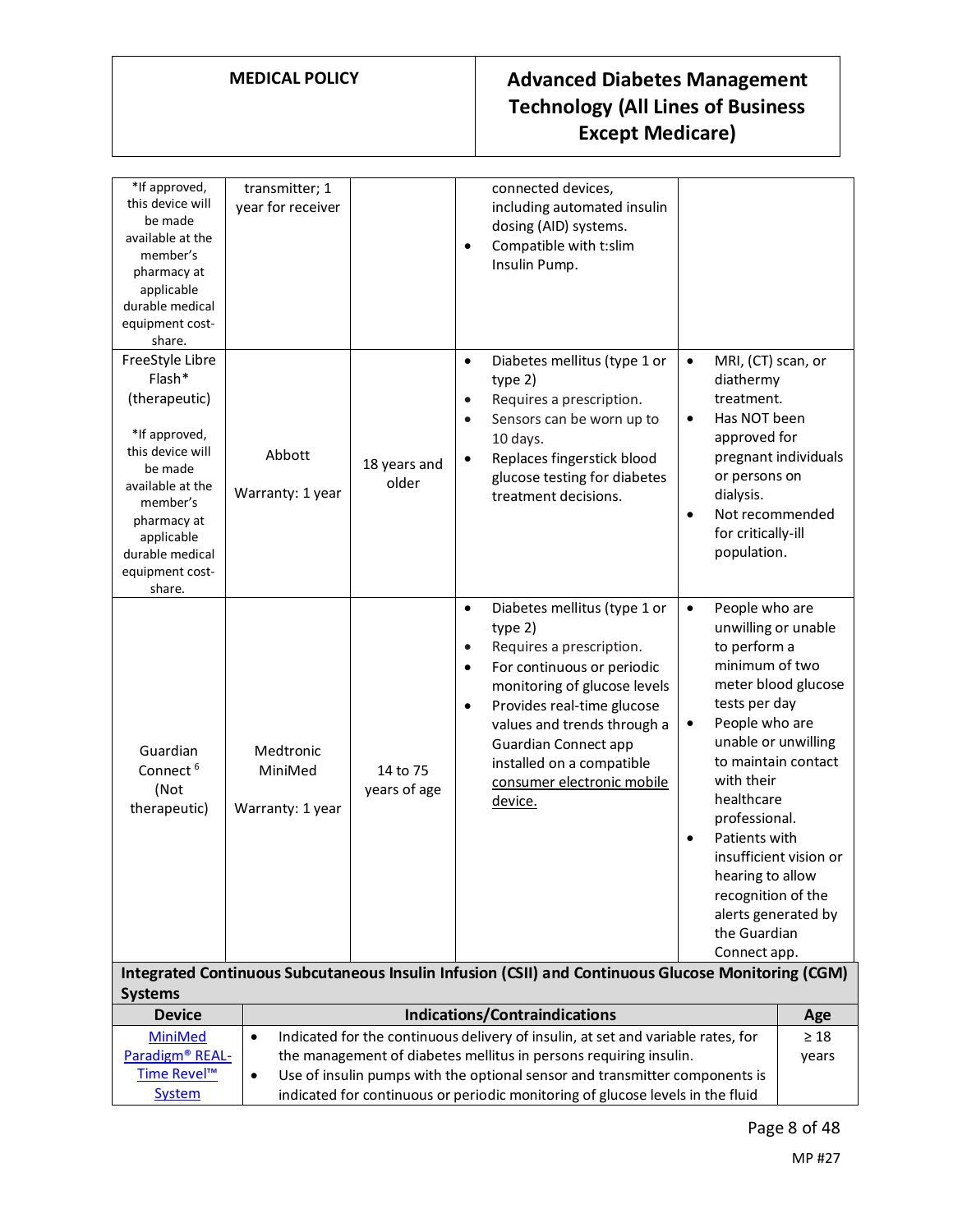| By Medtronic                                       | under the skin, and possible low and high blood glucose episodes in adults<br>(ages 18 and older).                                                  |                |
|----------------------------------------------------|-----------------------------------------------------------------------------------------------------------------------------------------------------|----------------|
| Warranty: 4 years                                  |                                                                                                                                                     |                |
| t:slim G4™                                         | Intended for the subcutaneous delivery of insulin, at set and variable rates,<br>$\bullet$                                                          | $\geq 12$      |
| By Tandem®                                         | for the management of diabetes mellitus in persons requiring insulin. The                                                                           | years          |
| Diabetes Care                                      | t:slim G4 Insulin Pump can be used solely for continuous insulin delivery and                                                                       |                |
|                                                    | as part of the t:slim G4 System to receive and display continuous glucose                                                                           |                |
| Warranty: 4 years                                  | measurements from the Dexcom G4 Platinum Sensor and Transmitter.                                                                                    |                |
|                                                    | The t:slim G4 System also includes continuous glucose monitoring (CGM)<br>$\bullet$                                                                 |                |
|                                                    | indicated for detecting trends and tracking patterns in persons with diabetes                                                                       |                |
|                                                    | for use as an adjunctive device to complement, not replace, information                                                                             |                |
|                                                    | obtained from standard home glucose monitoring devices.                                                                                             |                |
|                                                    | The t:slim G4 System is indicated for use in individuals 12 years of age and<br>$\bullet$                                                           |                |
|                                                    | greater                                                                                                                                             |                |
|                                                    | The t:slim G4 System is intended for single patient use and requires a<br>$\bullet$<br>prescription                                                 |                |
| t:slim X2™                                         | Intended for the subcutaneous delivery of insulin, at set and variable rates,<br>$\bullet$                                                          | $\geq 6$ years |
| <b>Insulin Pump with</b>                           | for the management of diabetes mellitus in persons requiring insulin. The                                                                           |                |
| <b>Dexcom G5</b>                                   | t:slim X2 Insulin Pump can be used solely for continuous insulin delivery and                                                                       |                |
| <b>Mobile CGM</b>                                  | as part of the t:slim X2 System to receive and display continuous glucose                                                                           |                |
| By Tandem®                                         | measurements from the Dexcom G5 Mobile Sensor and Transmitter.                                                                                      |                |
| Diabetes Care                                      | The t:slim X2 System also includes continuous glucose monitoring (CGM)<br>$\bullet$                                                                 |                |
|                                                    | indicated for the management of diabetes. The Dexcom G5 Mobile CGM is                                                                               |                |
| Warranty: 3                                        | designed to replace fingerstick blood glucose testing for diabetes treatment                                                                        |                |
| months for                                         | decisions.                                                                                                                                          |                |
| transmitter; 4                                     | The t:slim X2 System is indicated for use in individuals 6 years of age and<br>$\bullet$                                                            |                |
| years for receiver                                 | greater.                                                                                                                                            |                |
|                                                    | The t:slim X2 System is intended for single patient use and requires a<br>$\bullet$                                                                 |                |
|                                                    | prescription. The device is indicated for use with NovoLog or Humalog U-100                                                                         |                |
|                                                    | insulin.                                                                                                                                            |                |
| t:slim X2 <sup>™</sup> Insulin<br><b>Pump with</b> | Intended for single patient, home use and requires a prescription. The pump<br>$\bullet$                                                            | $\geq 6$ years |
| Control-IQ                                         | is indicated for use with NovoLog or Humalog U-100 insulin.                                                                                         |                |
| By Tandem®                                         | Control-IQ technology is intended for use with a compatible integrated<br>$\bullet$                                                                 |                |
| Diabetes Care                                      | continuous glucose monitor (iCGM, sold separately) and ACE pump to<br>automatically increase, decrease, and suspend delivery of basal insulin based |                |
|                                                    | on CGM readings and predicted glucose values. It can also deliver correction                                                                        |                |
| Warranty: 4 years                                  | boluses when the glucose value is predicted to exceed a predefined                                                                                  |                |
|                                                    | threshold.                                                                                                                                          |                |
|                                                    | Control-IQ technology is intended for the management of Type 1 diabetes<br>$\bullet$                                                                |                |
|                                                    | mellitus in persons 14 years of age and greater. Control-IQ technology is                                                                           |                |
|                                                    | intended for single patient use. Control-IQ technology is indicated for use                                                                         |                |
|                                                    | with NovoLog or Humalog U-100 insulin.                                                                                                              |                |
|                                                    | Control-IQ technology should not be used by anyone under the age of six<br>$\bullet$                                                                |                |
|                                                    | years old. It should also not be used in patients who require less than 10                                                                          |                |
|                                                    | units of insulin per day or who weigh less than 55 pounds.                                                                                          |                |
|                                                    | Control-IQ technology is not indicated for use in pregnant women, persons<br>$\bullet$                                                              |                |
|                                                    | on dialysis, or critically ill patients.                                                                                                            |                |
|                                                    | The pump is not intended for anyone unable or unwilling to:<br>٠                                                                                    |                |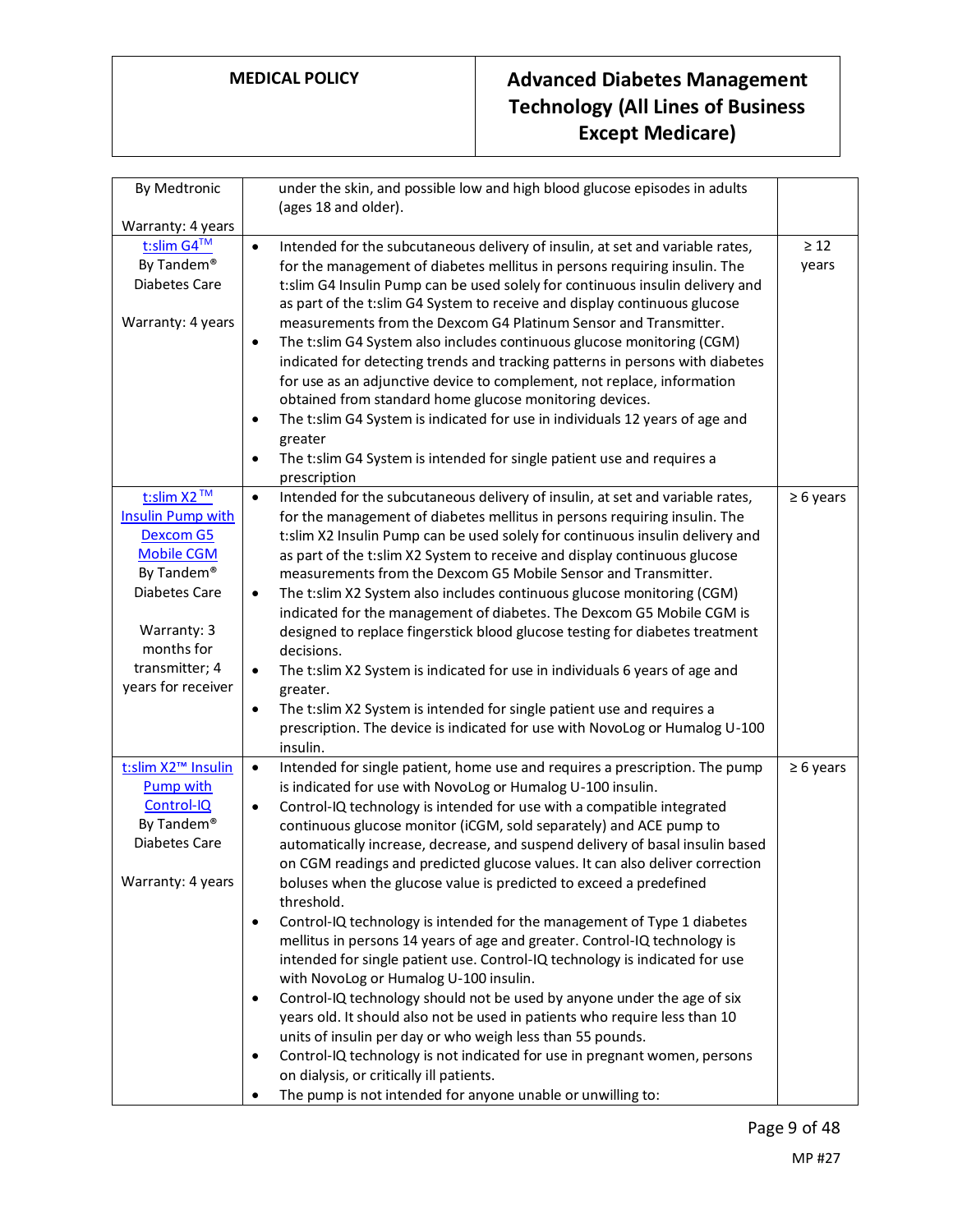|                                                                                                                                 | Use the pump, CGM, and all other system components in<br>$\circ$<br>accordance with their respective instructions for use<br>Test BG levels as recommended by a healthcare provider<br>$\circ$<br>Demonstrate adequate carbohydrate-counting skills<br>$\circ$<br>Maintain sufficient diabetes selfcare skills<br>$\circ$                                                                                                                                                                                                                                                                                                                                                                                                                                                                                                                                                                                                                                                                                                                                                                                               |                    |
|---------------------------------------------------------------------------------------------------------------------------------|-------------------------------------------------------------------------------------------------------------------------------------------------------------------------------------------------------------------------------------------------------------------------------------------------------------------------------------------------------------------------------------------------------------------------------------------------------------------------------------------------------------------------------------------------------------------------------------------------------------------------------------------------------------------------------------------------------------------------------------------------------------------------------------------------------------------------------------------------------------------------------------------------------------------------------------------------------------------------------------------------------------------------------------------------------------------------------------------------------------------------|--------------------|
|                                                                                                                                 | See a healthcare provider(s) regularly<br>$\circ$                                                                                                                                                                                                                                                                                                                                                                                                                                                                                                                                                                                                                                                                                                                                                                                                                                                                                                                                                                                                                                                                       |                    |
| t:slim X2 Insulin<br><b>Pump with Basal-</b><br><b>IQ Technology</b><br>By Tandem®<br><b>Diabetes Care</b><br>Warranty: 4 years | The t:slim X2 Insulin Pump with Basal-IQ Technology (the System) consists of<br>$\bullet$<br>the t:slim X2 Insulin Pump which contains the Basal-IQ technology, and a<br>continuous glucose monitor (CGM). Compatible CGMs include the Dexcom<br>G5 Mobile CGM and integrated continuous glucose monitors (iCGMs) that<br>are listed in the labeling for this device.<br>The t:slim X2 Insulin Pump is intended for the subcutaneous delivery of<br>$\bullet$<br>insulin, at set and variable rates, for the management of diabetes mellitus in<br>persons requiring insulin.<br>The t:slim X2 Insulin Pump can be used solely for continuous insulin delivery<br>$\bullet$<br>and as part of the t:slim X2 Insulin Pump with Basal-IQ Technology System.<br>When the System is used with the Dexcom G5 Mobile CGM or a compatible<br>$\bullet$<br>iCGM, the Basal-IQ Technology can be used to suspend insulin delivery based                                                                                                                                                                                          | $\geq 6$ years     |
|                                                                                                                                 | on CGM sensor readings.                                                                                                                                                                                                                                                                                                                                                                                                                                                                                                                                                                                                                                                                                                                                                                                                                                                                                                                                                                                                                                                                                                 |                    |
| MiniMed 530G<br>By Medtronic<br>Warranty: 4 years                                                                               | Intended for continuous delivery of basal insulin (at user selectable rates)<br>$\bullet$<br>and administration of insulin boluses (in user selectable amounts) for the<br>management of diabetes in personsrequiring insulin as well as for the<br>continuous monitoring and trending of glucose levels in the fluid under the<br>skincan be programmed to automatically suspend delivery of insulin when<br>the sensor glucose value falls below a predefined threshold value.<br>Not intended to be used directly for making therapy adjustments, but rather<br>$\bullet$<br>to provide an indication of when a finger stick may be required. All therapy<br>adjustments should be based on measurements obtained using a home<br>glucose monitor and not on values provided by the MiniMed 530G System<br>Not intended to be used directly for preventing or treating hypoglycemia but<br>$\bullet$<br>to suspend insulin delivery when the user is unable to respond to the<br>Threshold Suspend alarm to take measures to prevent or treat hypoglycemia<br>themselves.                                            | $\geq 16$<br>years |
| MiniMed 630G<br>By Medtronic<br>Warranty: 4 years                                                                               | Intended for continuous delivery of basal insulin (at user selected rates) and<br>$\bullet$<br>administration of insulin boluses in for the management of diabetes mellitus<br>in persons fourteen years of age and older requiring insulin, as well as for the<br>continuous monitoring and trending of glucose levels in the fluid under the<br>skin. The MiniMed 630G system includes SmartGuard, which can be<br>programmed to temporarily suspend delivery of insulin for up to two hours<br>when the sensor glucose value falls below a predefined threshold value.<br>Not intended to be used directly for making therapy adjustments, but rather<br>$\bullet$<br>to provide an indication of when a finger stick may be required. All therapy<br>adjustments should be based on measurements obtained using a home<br>glucose monitor and not on values provided by the MiniMed 630G system.<br>Not intended to be used directly for preventing or treaing hypoglycemia but<br>$\bullet$<br>to suspend insulin delivery when the user is unable to take measure to<br>prevent or treat hypoglycemia themselves. | $\geq 14$<br>years |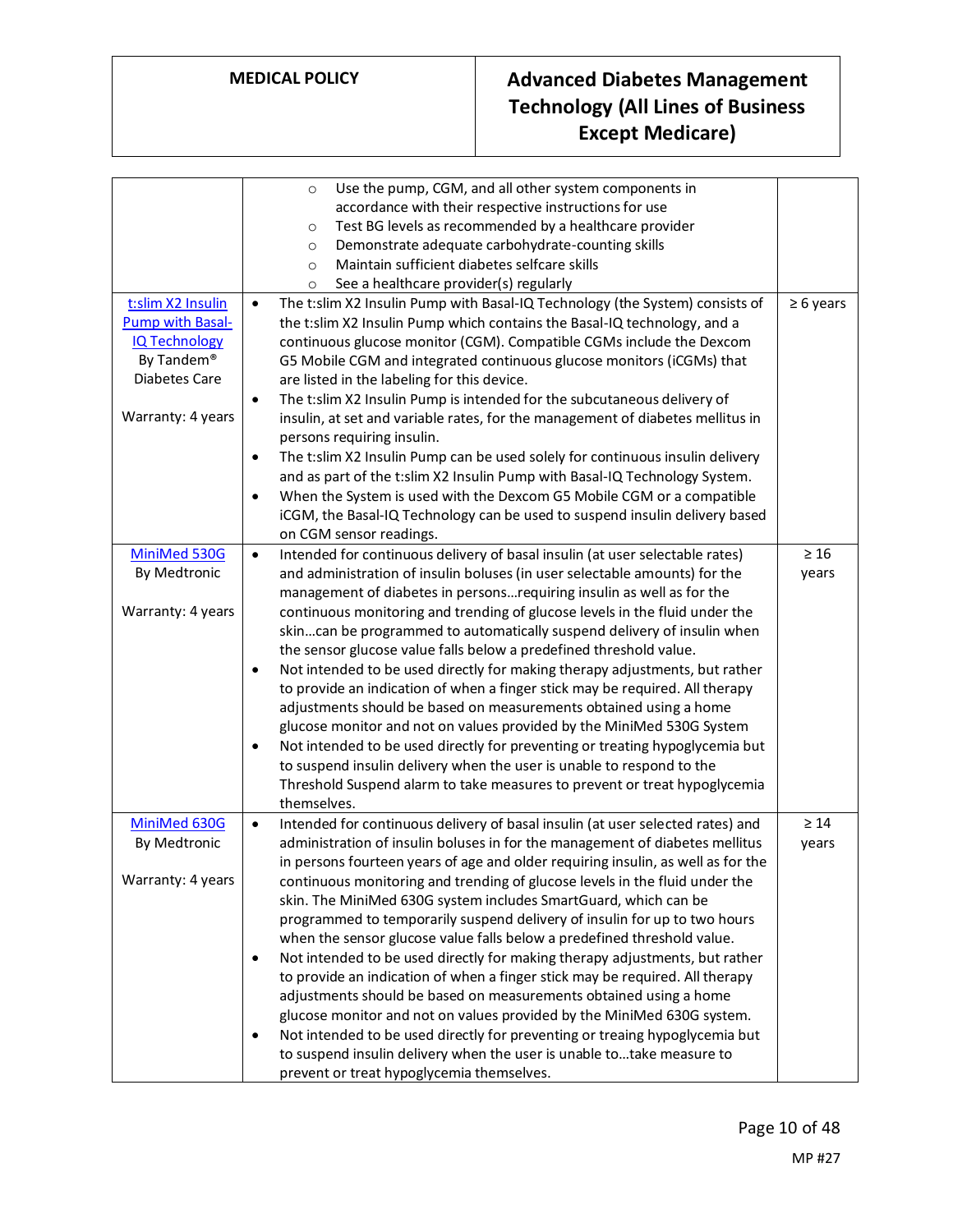| MiniMed 670G      | Intended for continuous delivery of basal insulin (at user selectable rates)<br>$\bullet$  | $\geq 7$ years |
|-------------------|--------------------------------------------------------------------------------------------|----------------|
| By Medtronic      | and administration of insulin boluses (in user selectable amounts) for the                 |                |
|                   | management of Type 1 diabetes mellitus in persons, seven years of age and                  |                |
| Warranty: 4 years | older, requiring insulin as well as for the continuous monitoring and trending             |                |
|                   | of glucose levels in the fluid under the skin.                                             |                |
|                   | Not indented for use in children under the age of 7.<br>$\bullet$                          |                |
|                   | Not intended for use in patients who require less than a total daily insulin<br>$\bullet$  |                |
|                   | dose of 8 units per day.                                                                   |                |
|                   | The reservoir is contraindicated for the infusion of blood or blood products.<br>$\bullet$ |                |
|                   | Infusion sets are indicated for subcutaneous use only and not for intravenous<br>$\bullet$ |                |
|                   | (IV) infusion or the infusion of blood or blood products.                                  |                |

#### **Insulin Pumps**

Insulin pumps are devices used to deliver insulin in a programmed and controlled manner to diabetic individuals by way of continuous subcutaneous insulin infusion (CSII). These devices work with a separate glucometer through manual or remote functions. The goals of insulin pump therapy are to achieve near-normal control of blood glucose levels. They are proposed as an alternative to administering insulin via multiple daily injections (MDI) and are thought to improve metabolic control in people with diabetes. Insulin pumps are categorized as follows:

1. External insulin pumps are devices which deliver insulin via subcutaneous or intraperitoneal routes. These devices are traditionally worn on a belt or kept in a pocket with tubing connecting the pump to the infusion set. Newer devices contain components with varying degrees of wireless connectivity, some of which may be worn directly on the skin. In addition, external insulin pumps may be either disposable or have disposable components, but both types are programmable. However, separate from pumps, patch devices deliver preset dosages of insulin transdermally and lack programmability.

The following are examples of FDA cleared external insulin delivery systems:

#### **Conventional:**

• t:flex (Tandem Diabetes Care, Inc.)

#### **Disposable:**

- OmniPod System (Insulet) (wireless and programmable, but has disposable components)
- V-Go™ Disposable Insulin Delivery Device (Valeritas, Inc.) (non-programmable patch)
- Finesse™ Personal Insulin Delivery Patch (Calibra Medical, Inc.) (non-programmable patch)
- 2. Implantable insulin pumps deliver insulin via intraperitoneal or intravenous routes. Currently, there are no implantable insulin infusion pumps that are approved by the FDA. However, some devices have been granted Investigational Device status.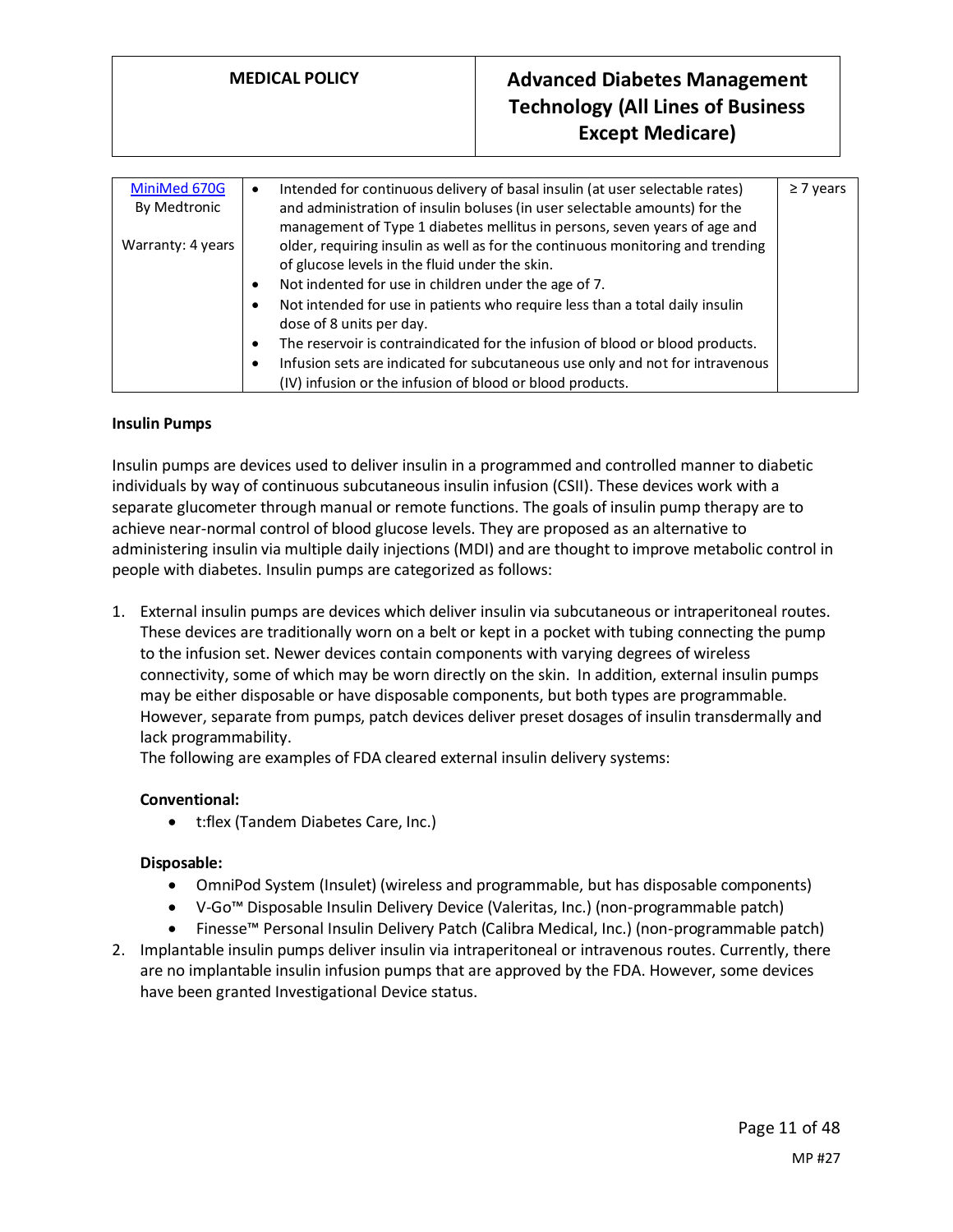# **Combination Integrated Continuous Subcutaneous Insulin Infusion (CSII) and Continuous Glucose Monitoring (CGM) Systems**

This is the general term for a system that allows for communication between two devices:

- 1. an insulin pump that administers continuous subcutaneous insulin infusion (CSII), and
- 2. a continuous glucose monitor (CGM)

These systems are also known as CSII-CGM systems, or combination systems. There are several types of integrated systems, all with varying levels of automation. These systems may or may not include software for tracking and trending glucose readings. Some systems connect the insulin pump to the CGM using wired technology while others are wireless. These CSII-CGM systems include sensoraugmented systems and artificial pancreas device systems, and are described in detail below. Please see Table.1 below for a list of FDA-approved integrated CSII-CGM devices.

#### Sensor-Augmented Systems

In these systems, the CGM sensor communicates glucose readings to the pump via a transmitter. This transmitter allows patients to view real-time glucose values, and will not use the continuous glucose monitoring (CGM) data to calculate insulin doses. Patients are still required to perform self-monitoring of blood glucose by way of a finger stick to generate the information needed to adjust insulin levels. These systems typically require manual adjustment of insulin administration rates as well as manual calculation and administration of pre-meal insulin bolus doses.

# Artificial Pancreas Device System (APDS)

According to the U.S. Food & Drug Administration (FDA): $^7$ 

"The Artificial Pancreas Device System is a system of devices that closely mimics the glucose regulating function of a healthy pancreas. Sometimes an artificial pancreas device system is referred to as a "closed-loop" system, an 'automated insulin delivery' system, or an 'autonomous system for glycemic control.'

Most Artificial Pancreas Device Systems consists of three types of devices already familiar to many people with diabetes:

- 1. **Continuous Glucose Monitor (CGM).** A sensor placed under the patient's skin (subcutaneously) measures the glucose in the fluid around the cells (interstitial fluid) which is associated with blood glucose levels. A small transmitter sends information to a receiver.
	- o **Blood Glucose Device (BGD).** Currently, to get the most accurate estimates of blood glucose possible from a CGM, the patient needs to periodically calibrate the CGM using a blood glucose measurement from a BGD.
- 2. **Control algorithm**. A control algorithm is software embedded in an external processor (controller) that receives information from the CGM and performs a series of mathematical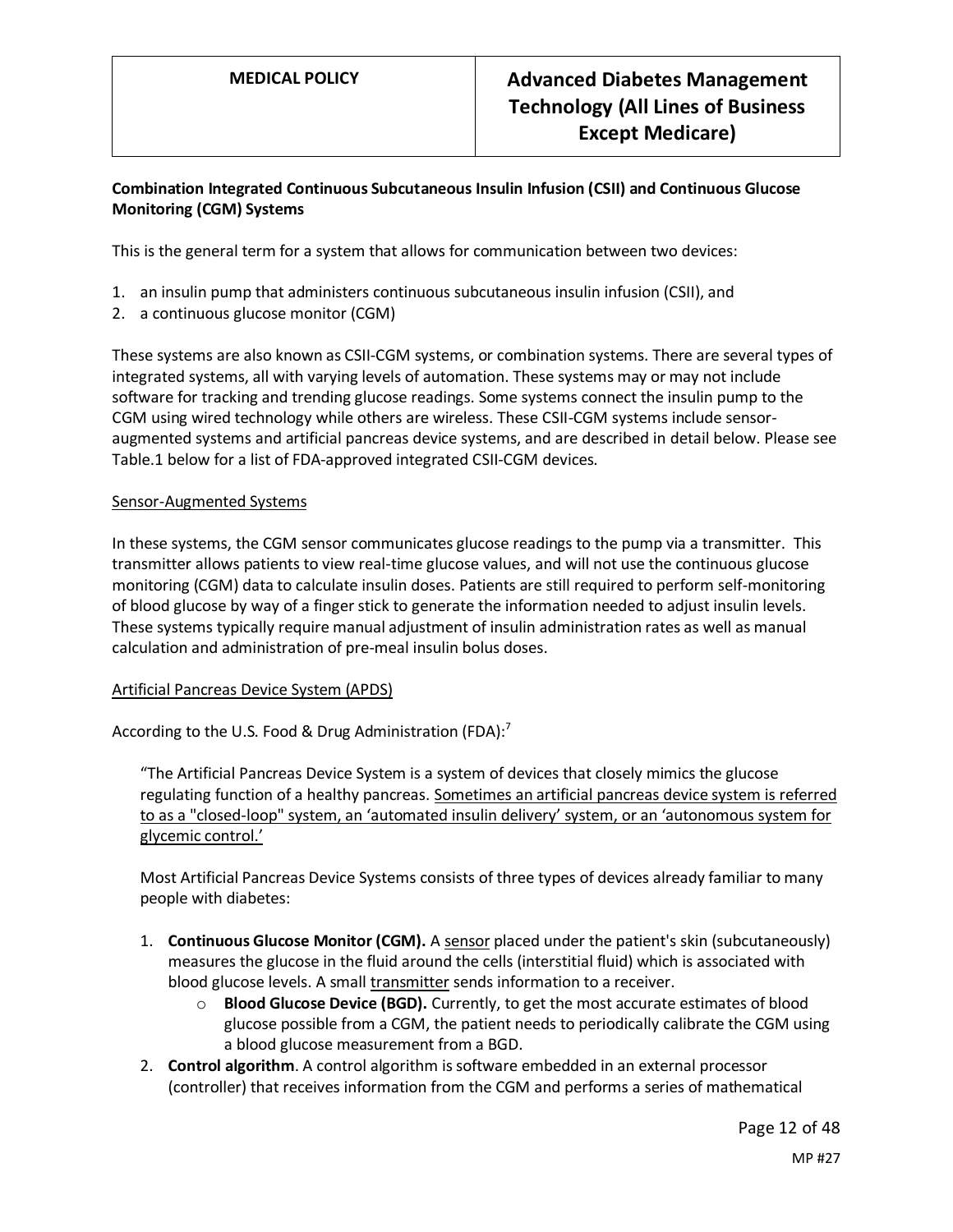calculations. Based on these calculations, the controller sends dosing instructions to the infusion pump. The control algorithm can be run on any number of devices including an insulin pump, computer or cellular phone. The FDA does not require the control algorithm to reside on the insulin pump.

3. **Insulin pump.** Based on the instructions sent by the controller, an infusion pump adjusts the insulin delivery to the tissue under the skin.

An Artificial Pancreas Device System not only monitors glucose levels in the body but also automatically adjusts the delivery of insulin to reduce high blood glucose levels (hyperglycemia) and minimize the incidence of low blood glucose (hypoglycemia) with little or no input from the patient."<sup>7</sup>

*Types of Artificial Pancreas Device Systems (APDS)*

According to the FDA: $<sup>7</sup>$ </sup>

"Researchers and manufacturers are developing three main categories of Artificial Pancreas Delivery Systems. They differ in how the insulin pump acts on readings from the continuous glucose monitoring system.

• Threshold Suspend Device System

The goal of a threshold suspend device system is to help reverse a dangerous drop in blood glucose level (hypoglycemia) or reduce its severity by temporarily suspending insulin delivery when the glucose level falls to or approaches a low glucose threshold. These are sometimes referred to as "low glucose suspend systems."

This kind of system serves as a potential back-up when a patient is unable to respond to a low blood sugar (hypoglycemic) event. Patients using this system will still need to be active in managing their blood glucose levels by periodically checking their blood glucose levels and by administering insulin or eating.

• Insulin-Only System

An insulin-only system achieves a target glucose level by automatically increasing or decreasing the amount of insulin infused based on the CGM values. These systems may be hybrid systems that automatically adjust basal insulin with the user manually delivering bolus insulin to cover meals, or could be fully closed loop systems, where the system automatically adjusts basal insulin and provide insulin for meals.

• Bi-Hormonal Control System

A bi-hormonal control system achieves a target glucose level by using two algorithms to instruct an infusion pump to deliver two different hormones – one hormone (insulin) to lower glucose levels and another (such as glucagon) to increase blood glucose levels. The bi-hormonal system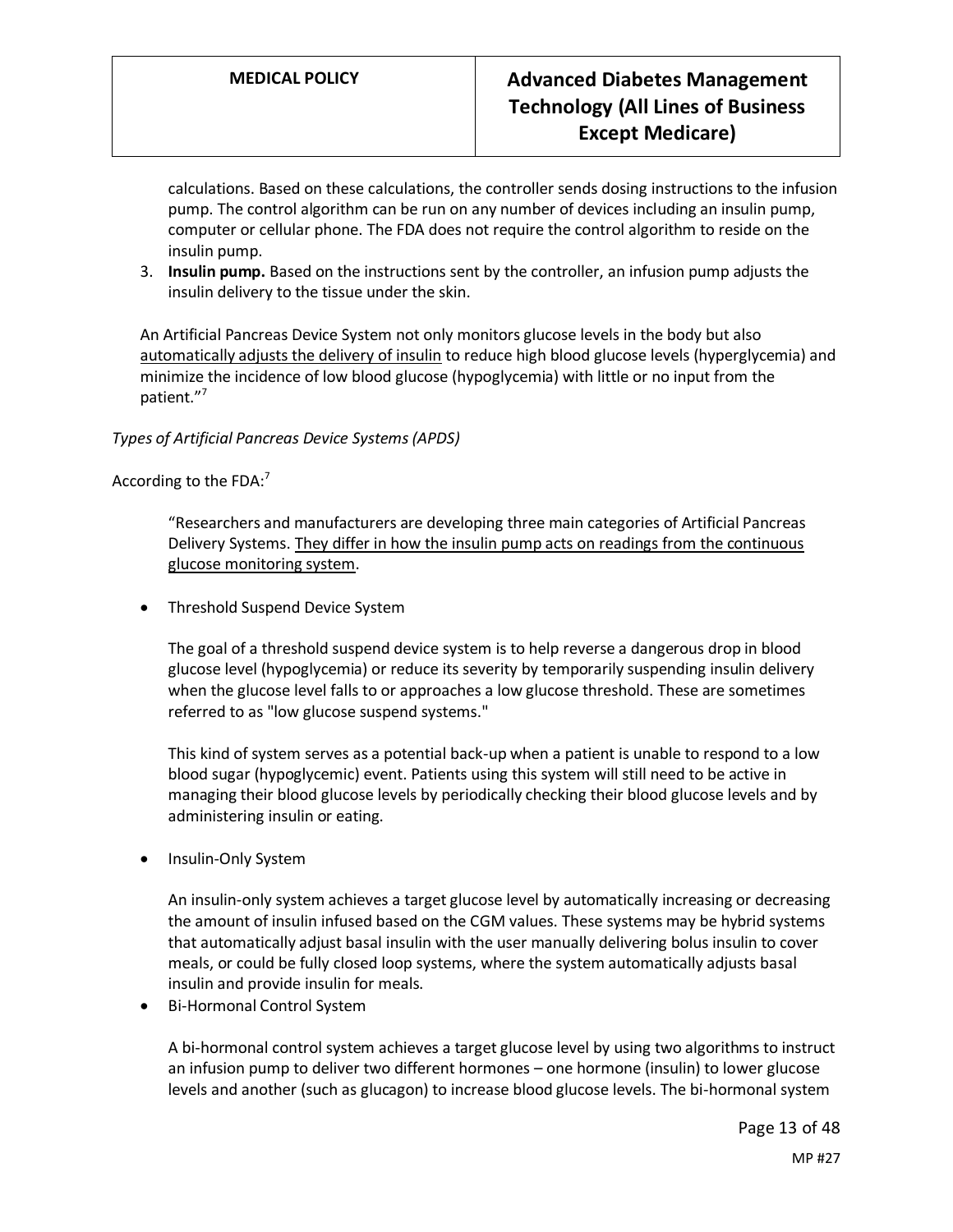mimics the glucose-regulating function of a healthy pancreas more closely than an insulin-only system."<sup>7</sup>

# **REVIEW OF EVIDENCE**

A review of the ECRI, Hayes, Cochrane, and PubMed databases was conducted regarding the use of advanced diabetes management technology. Below is a summary of the available evidence identified through January 2022.

## **Continuous Glucose Monitors**

#### Adults with Type 1 Diabetes

#### *Systematic Reviews*

- In 2020, Pease and colleagues conducted a systematic review assessing the efficacy of technology in Type 1 diabetes.<sup>8</sup> Investigators systematically searched the literature through April 2019, identified eligible studies, assessed study quality and estimated mean difference for quality of life in network meta-analysis with random effects. In total, 52 eligible studies comparing 12 diabetes management technologies (n=3,975) were included for review. Integrated insulin pump and continuous glucose monitoring (CGM) systems with low-glucose suspend or hybrid closed-loop algorithms resulted in A1c levels 0.96% lower than multiple daily injections with either flash glucose monitoring or capillary glucose testing, respectively. In addition, integrated systems had the best ranking for A1c reduction utilizing the surface under the cumulative ranking curve (SUCRA-96.4). While treatment effects were nonsignificant for many technology comparisons regarding severe hypoglycemia and quality of life, simultaneous evaluation of outcomes in cluster analyses as well as narrative synthesis appeared to favor integrated insulin pump and continuous glucose monitors. Overall risk of bias was moderatehigh. Investigators concluded that integrated insulin pump and CGM systems with low-glucose suspend or hybrid closed-loop capability appeared best for A1c reduction, composite ranking for A1c and severe hypoglycemia, and possibly quality of life, but noted that certainty of evidence was very low due to the limitations of studies included for review.
- In 2017, Benkhadra et al. published a systematic review that evaluated real-time (rt) CGM in type 1 diabetics, including 11 RCTs with moderate- to low-risk of bias published through January of 2015. $^9$ Primary outcomes assessed were HbA1c, time spent in hypoglycemia and number of hypoglycemic episodes. Meta-analysis results found that in adult patients (>15 years of age) the use of rt-CGM was associated with a statistically significant reduction in HbA1c (-0·276; 95% CI: -0·465 to -0·087, p<0.001). There was no statistically significant difference in time spent in hypoglycemia or the number of hypoglycemic episodes in any age group.
- In 2019 (archived 2020), Hayes published a review of continuous glucose monitoring systems for various patient populations including adults with type 1 diabetes, which included 23 RCTS published through July 2018.<sup>1</sup> Six of the included RCTs evaluated CGM as an adjunct to SMBG versus SMBG alone in adults with type 1 diabetes, with three studies that included only adults and three studies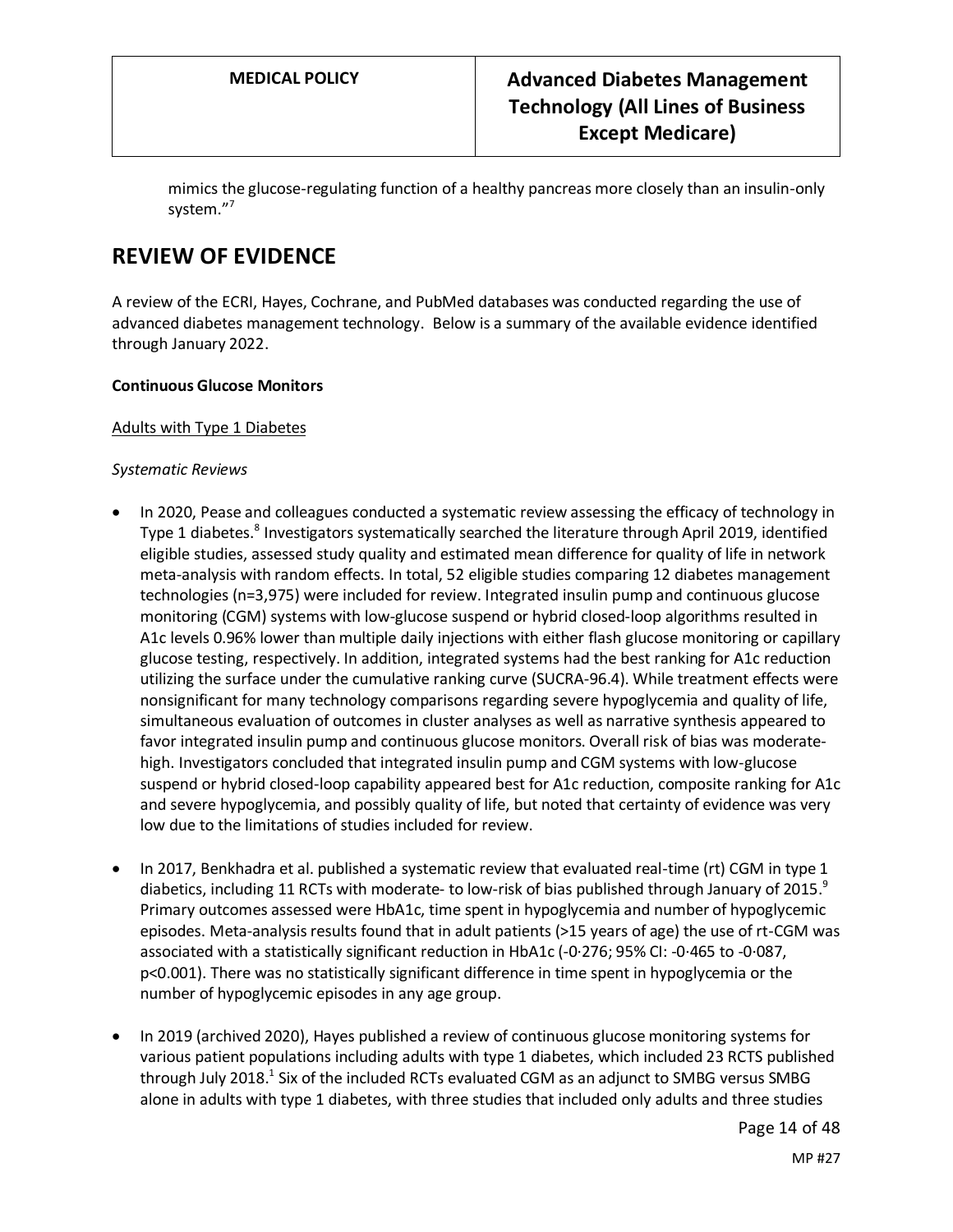that enrolled both adult and pediatric patients but reported separate analyses for adult patients. Two RCTs found that constant use of CGM for six months was associated with statistically significant improvements in HbA1c levels. However, two RCTs found that constant use of CGM for three or six months did not significantly improvement HbA1c. Despite somewhat inconsistent findings, the review rated the use of CGM in adults with type 1 diabetes as "A", for the use of CGM in patients who have not achieved adequate glycemic control despite frequent SMBG. The review concluded that between the highly consistent findings that CGM was beneficial in studies in which data for children and adults were combined, and some positive findings concerning the benefits of CGM in studies of only adult patients with type 1 diabetes, that CGM use in this population has some proven benefit.

• In 2012, Langendam et al. published a Cochrane review that compared CGM with conventional SMBG in patients of all ages with type 1 diabetes, including 22 RCTs published through May 2011.<sup>10</sup> The primary objective outcomes assessed were changes in HbA1c, number of episodes of severe hypoglycemia, number of episodes with mild hypoglycemia and number of ketoacidotic events. The meta-analyses showed that, across all age groups, CGM provided a benefit for patients who started on CGM plus continuous subcutaneous insulin infusion (CSII) via pump compared with patients using multiple daily injections (MDI) and SMBG. However, this analysis analyzed pediatric and adults patients together and had very high heterogeneity between studies ( $I^2$  =84%), limiting its applicability to only the adult population. In the adults only analyses, after 3 months, four of the five RCTs reported significantly greater decrease in HbA1c level for patients using CGM compared with SMBG. Of the RCTS with 6-12 month follow-up, three of the four RCTs also reported significantly greater decrease in HbA1c level for patients using CGM compared with SMBG. Five RCTS reported hypoglycemic measures as outcomes, but only one found a significant decrease in hypoglycemic measures in the CGM group compared to the SMBG group (-16.60% time; 95% CI: - 25.06, -8.14 ). Three RCTS reported hyperglycemic events and three reported ketoacidotic events, but none of these studies found significant differences in either outcome between groups.

# *Randomized Controlled Trials (RCTs)*

Since the publication of the systematic reviews described above, there have been several RCTs published that assessed the use of CGM in type 1 diabetic adults. These RCTs are described below.

• In 2015, New et al. published a 100-day, prospective, multicenter trial including adults (>18 years of age) with type 1 or type 2 diabetes on MDI or CSII (> 6 months) with HbA1c values of 7–11%, who performed SMBG an average of 2–7 times per day.<sup>11</sup> Overall, 126 type one diabetics were split between three groups (n=42 patients per group): CGM with alarms, CGM without alarms and SMBG. Approximately one third of the patients were using CSII for insulin administration and two thirds were using MDI. The only outcome where type 1 diabetic patients were analyzed separately from type 2 patients was the time spent outside a glucose target. Type 1 diabetics using CGM with alarm spent significantly less time outside of their targeted glucose range than those using SMBG (-1.3 hrs/day difference; 95% CI: -2.52 to -0.28; p=0.0149) but the difference between the CGM with no alarm and the SMBG group was not significant. Separate analyses for type 1 and type 2 diabetics regarding the use if CSII versus MDI were not performed.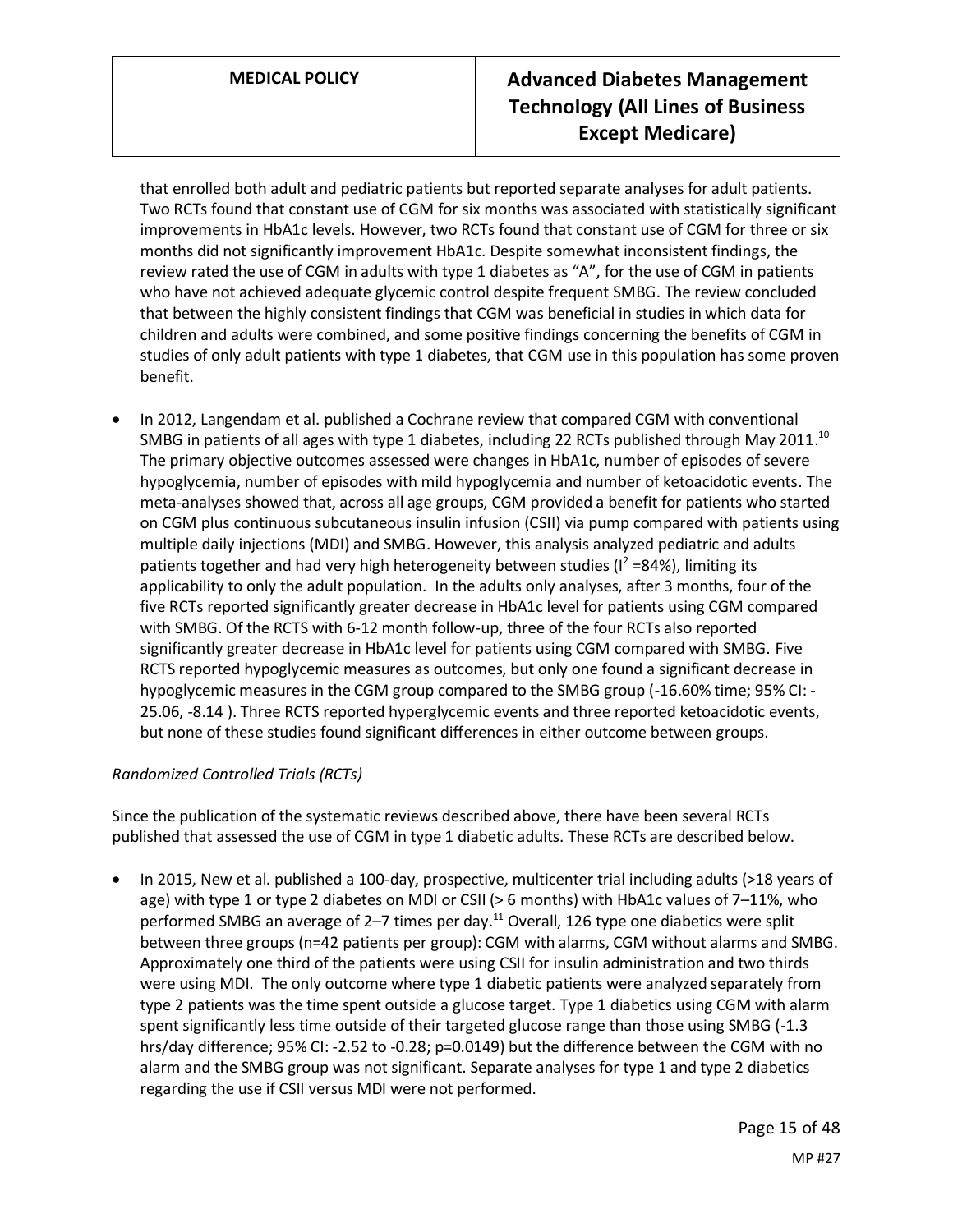- In 2017, Beck et al. published the results of a multicenter RCT that included 158 adults with type 1 diabetes who were using MDI and had hemoglobin A1c (HbA1c) levels of 7.5% to 9.9% who were randomly assigned 2:1 to CGM (n = 105) or SMBG (n = 53).<sup>12</sup> The primary outcome measure was the difference in change in HbA1c level from baseline to 24 weeks and secondary measures included hypoglycemia at less than 70 mg/dL. Mean HbA1c reduction from baseline was significantly improved in the CGM group (1.1% at 12 weeks and 1.0% at 24 weeks) compared to the SMBG group (0.5% and 0.4%) (p <0 .001). At 24 weeks, the adjusted treatment-group difference in mean change in HbA1c level from baseline was -0.6% (95% CI, -0.8% to -0.3%; p < 0.001). Median duration of hypoglycemia at less than <70 mg/dL was 43 min/d (IQR, 27-69) in the CGM group versus 80 min/d  $(IQR, 36-111)$  in the control group  $(p = 0.002)$ .
- In 2017, Lind et al. published a multicenter open-label crossover RCT that included 161 individuals with type 1 diabetes and HbA1c of at least 7.5% treated with MDI. Participants were randomized to receive treatment for 26 weeks, separated by a washout period of 17 weeks and the difference in HbA1c between weeks 26 and 69 was analyzed. A total of 142 participants were analyzed at followup and mean HbA1c was 7.92% during CGM use and 8.35% during SMBG (mean difference, -0.43% [95% CI, -0.57% to -0.29%]; p < 0.001).

# *Section Summary*

As demonstrated by the review of the systematic reviews and randomized trials noted above, the use of CGM devices for adults with type 1 diabetes, lack of glycemic control, and other specific indications has been established as standard of care. Therefore, the remaining evidence review will focus on the potentially experimental and investigational uses of CGMS.

# Pregnant Women

# *Systematic Reviews*

- In 2013, Voormolen et al. published a systematic review that evaluated the efficacy of CGM compared with SMBG in pregnant women with type 1 or type 2 diabetes or gestational diabetes (GDM) in studies identified up to February 2013.<sup>13</sup> Two moderately-sized RCTs were included that employed retrospective CGM (n=46 T1D and 25 T2D, and n=73 GDM) and two RCTS which employed real-time CGM (n=123 T1D and 31 T2D, and n=25 T1D). Due to heterogeneity between studies, meta-analyses were not possible. One small RCT on retrospective CGM showed a significant reduction in third-trimester HbA1c compared with SMBG (mean 5.8% versus 6.4%; p=0.007) and a significant reduction in neonatal macrosomia (35% versus 60%; odds ratio [OR], 0.36; 95% CI, 0.13 to 0.98; p=0.05). A second RCT on real-time CGM reported that the use of CGM did not significantly improve any of the outcomes measured, including glycemic control (reported as HbA1c or severe hypoglycemia), neonatal macrosomia, preeclampsia, cesarean delivery, and neonatal hypoglycemia.
- In 2015 (updated 2018), Hayes published a systematic review which included a review of the evidence for the use of CGM in pregnant women.<sup>1</sup> This review included three RCTs that evaluated CGM as an adjunct to SMBG versus SMBG. However, all three studies addressed different clinical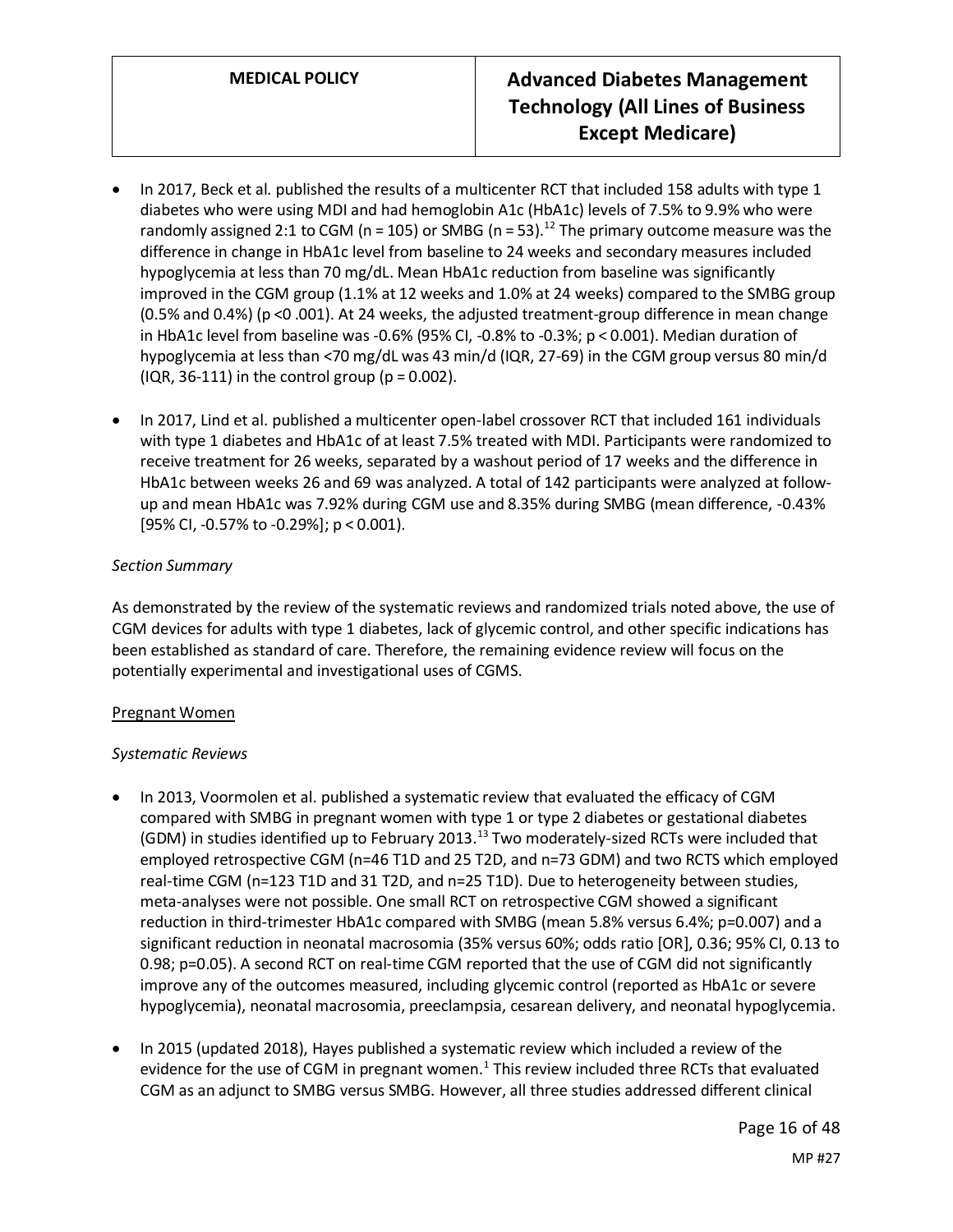situations. One large RCT enrolled 154 women with pre-pregnancy type 1 diabetes and found that CGM was not associated with significant improvement in glycemic control, decreased pregnancy complication rates, or any of the neonatal outcomes assessed. A second RCT enrolled 73 women diagnosed with gestational diabetes (GDM) and found that CGM improved identification of women who required insulin and/or metformin (31% monitored with CGM versus 8% monitored by SMBG, p=0.0149) but the use of CGM was not associated with better maternal or neonatal outcomes. The third RCT enrolled 71 women who had pre-pregnancy type 1 or type 2 diabetes and found that use of CGM was associated with statistically significant decrease in mean HbA1c (5.8% in the CGM group versus 6.4% in the SMBG group, p=0.007), and marginally significant decreases in mean birth weight (effect size 0.7 SD, 95% confidence interval 0.0 to 1.3; p=0.05), and risk of macrosomia (OR 0.36; 95% CI: 0.13 to 0.98, p=0.05).<sup>14</sup> All three of the included studies were limited by lack of blinding and post-partum follow-up and small sample numbers for some of the outcomes assessed. The review concluded that additional well-designed studies of CGM are needed to determine the efficacy and clinical utility of CGM in pregnant women who have gestational, type 1, or type 2 diabetes.

• In 2017, Moy et al. published an update to their 2014 Cochrane review comparing several techniques of blood glucose monitoring and their impact on maternal and infant outcomes among pregnant women with pre-existing type I or type 2 diabetes, including two RCTS comparing CGM versus standard monitoring (N=225 women).<sup>15</sup> All of the RCTs included in this review had been included in the previous Hayes review, described above. The review reported no statistical differences in pre-eclampsia (RR 1.37, 95% CI 0.52 to 3.59), caesarean section (average RR 1.00, 95% CI 0.65 to 1.54) and large-for-gestational age (average RR 0.89, 95% CI 0.41 to 1.92) outcomes between groups. In the 2008 Murphy RCT (n=71), mean maternal HbA1c (as the measure of glycemic control) was lower for women in the CGM group (mean difference of -0.60 %, 95% CI -0.91 to -0.29).<sup>14</sup> The review reported that there was insufficient evidence to assess perinatal mortality and there were no significant differences for preterm birth (< 37 weeks' gestation). One RCT was determined to be of low quality and the other RCT was deemed very low quality and had a very high degree of statistical heterogeneity for a number of outcomes due to large CI's crossing the line of no effect and small sample sizes for a number of outcomes. The review concluded that there is no glucose monitoring technique that is superior to any other technique among pregnant women with pre-existing type 1 or type 2 diabetes, and additional large well-designed RCTs are required to inform choices of glucose monitoring techniques.

# *Randomized Controlled Trials (RCTs)*

Since the systematic reviews described above, only one RCT was identified that evaluated the use of CGM in pregnant women. This RCT is described below.

• In 2016, Wei et al. published an RCT that investigated the effects of CGM on maternal and neonatal outcomes in 106 women with gestational diabetes mellitus (GDM).<sup>16</sup> Women were randomly allocated to the antenatal care plus CGM group or the self-monitoring blood glucose (SMBG) group. There were no significant differences in prenatal or obstetric outcomes (e.g., caesarean delivery rate, Apgar score, macrosomia or neonatal hypoglycemia) between the CGM and SMBG groups. The lack of difference between groups was attributed to small sample size. HbA1C levels were not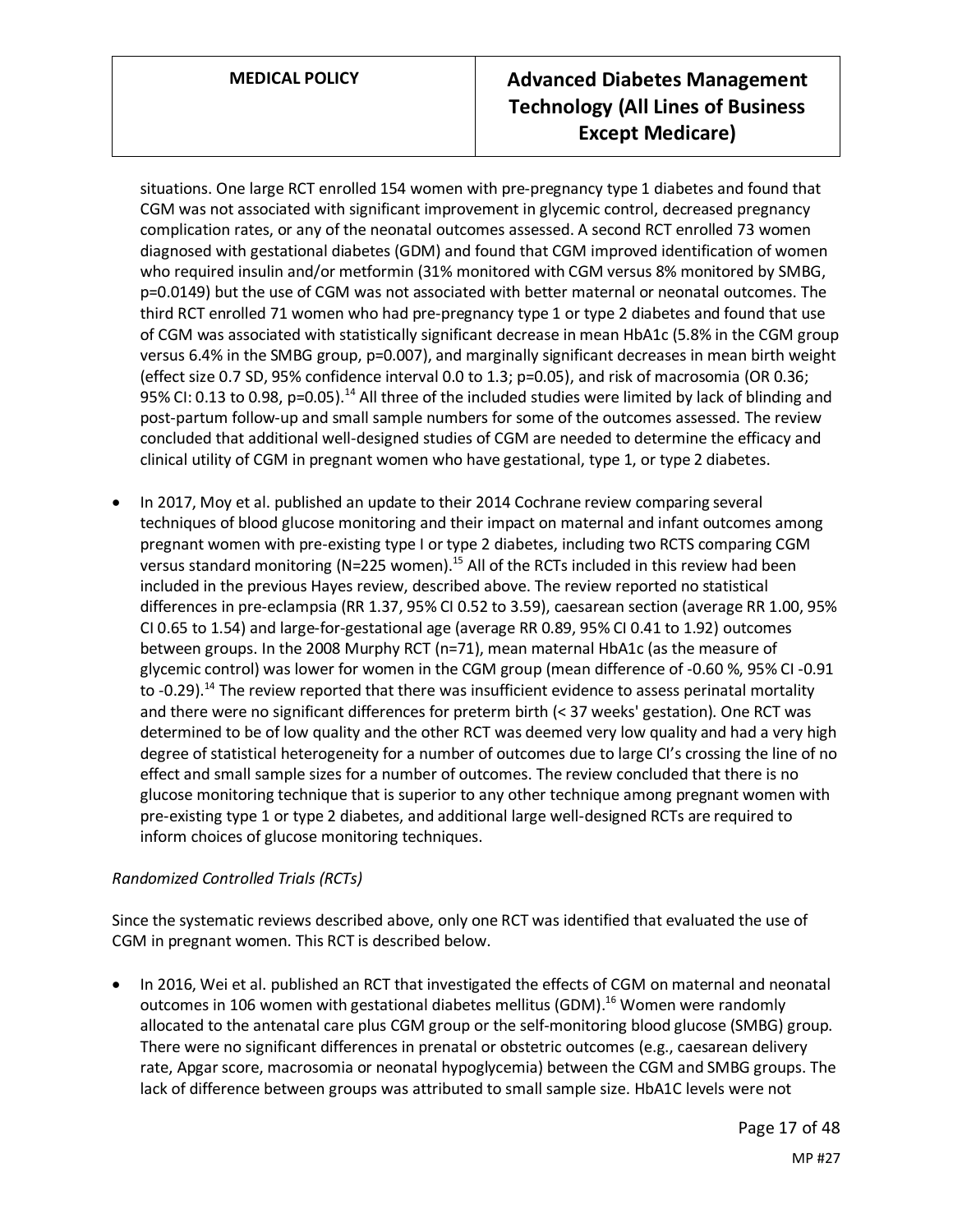significantly different between groups. Only two maternal outcomes were found to be significantly different between groups: the proportion of GDM women with excessive gestational weight gain was lower in the CGM group than in the SMBG group (33.3% vs. 56.4%, p = 0.039), and women who initiated CGMs earlier gained less weight ( $p = 0.017$ ). Limitations of the trial included missing clinical data throughout the trial as well as at 6-weeks post-partum, small sample size. The investigators stated that larger follow-up studies were needed to determine if CGM improves maternal and neonatal outcomes in patients with GDM.

# *Section Summary*

The evidence regarding the use of CGMs in pregnant women with pre-gestational diabetes has limitations. Studies have recruited different patient populations, assessing a combination of type 1 and/or type 2 diabetic women. Only one of the two RCTs involving pre-gestational type 1 and type 2 diabetics found that use of CGM was associated with statistically significant improvements in maternal glycemia and some neonatal outcomes. Despite these limitations, there is a relatively high risk of adverse maternal and neonatal outcomes associated with poorly controlled overt diabetes. According to the CDC,<sup>17</sup> blood sugar that is not well controlled in a pregnant woman with type 1 or type 2 diabetes may increase comorbidity risks, including but not limited to: birth defects, large-for-gestational-age babies, Cesarean section, preeclampsia, preterm birth, and miscarriage.

There is a paucity of evidence regarding the use of CGMs in pregnant women who develop gestational diabetes mellitus (GDM). Studies have addressed different clinical situations. One RCT reported that CGM use in women with GDM was better able to predict women who would require antidiabetic therapies but did not find any improvement in maternal and neonatal outcomes. The second RCT assessed a large number of maternal and neonatal outcomes and the only significant outcome reported was a reduction in excessive maternal weight gain in the CGM group. In addition, according to the CDC, GDM has a short duration, as it usually develops during the middle of pregnancy, and can often be controlled through eating healthy foods and regular exercise.<sup>18</sup> At this time, the efficacy of CGM use for women who develop GDM has not been established.

# Type-1 Diabetes in Children and Adolescents

# *Systematic Reviews*

In 2012, Yeh et al. published a systematic review evaluating, in part, the comparative effectiveness of self-monitoring of blood glucose (SMBG) and real-time CGM (rt-CGM), including five RCTs which reported data separately for younger age groups (N=434 children <18 years).<sup>19</sup> Although one small cross-over trial reported that use of CGM was associated with a statistically significant improvement in mean HbA1c (mean difference −0.46% ; 95% CI −0.26% to −0.66%; p < 0.001) in 72 pediatric patients,<sup>20</sup> the remaining four moderately-sized RCTs did not find a significant decrease in HbA1c levels with the use of rt-CGMs. In the pooled analysis, there were significant differences in change from baseline HbA1c level whether SMBG or rt-CGM was used.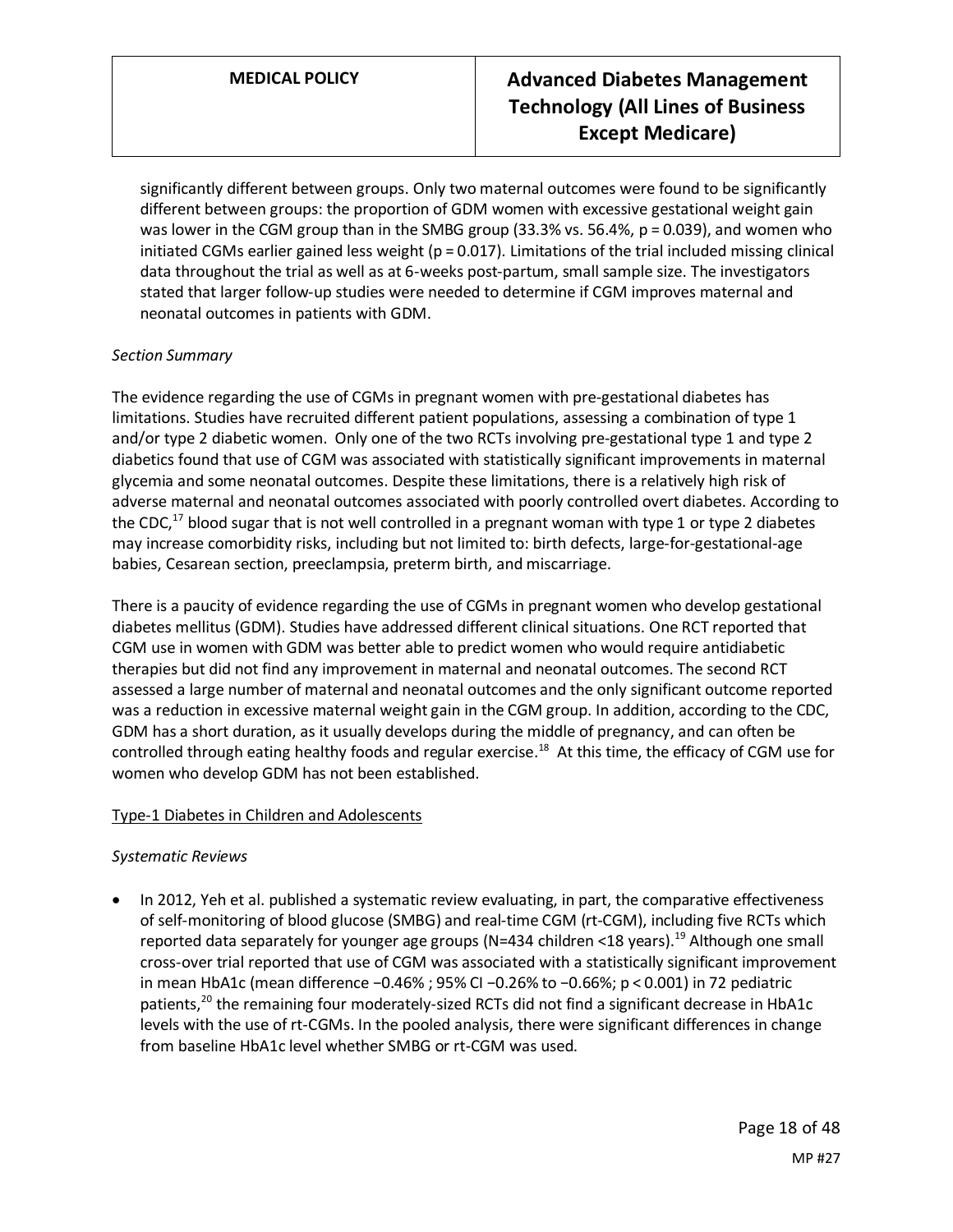- In 2013, Poolsup et al. published a meta-analysis to assess the effect of CGM on glycemic control in type 1 diabetic children in RCTs identified up to May 2013 that were ≥ 8 weeks in duration, and that reported HbA1c outcomes.<sup>21</sup> Ten RCTs (N= 817, children  $\leq$  18 years old with type 1 diabetes). Of the 10 studies included, seven were of high quality, and three of low quality. Among the pediatric type 1 diabetics, CGM did not reduce HbA1c to a greater degree than SMBG (mean difference, −0.13%; 95% CI, −0.38% to 0.11%; p=0.27). The reviewers found significant heterogeneity among the included studies (I2=71%) likely due to several factors including: heterogeneity in study sample size (range, 11 to 156 patients), differences in frequency and duration of CGM use, differences in the intervention period, and the intervention used.
- In 2014, Matsuda and Brennan published a systematic review that evaluated the efficacy of CGM for adolescents (aged 12 to 18 years) with type 1 diabetes compared to SBMG alone, including RCTs from 2002 through 2012 that reported the number of hypoglycemic episodes (blood glucose <70 mg/dL) and HbA1c levels.<sup>22</sup> Only two moderately-sized multicenter RCTs (n= 40, 45) were included. Although no heterogeneity between studies was detected, there were differences in the length of diagnosis of subjects at baseline, which can impact HbA1c values. Reduction in HbA1c from baseline to 26 weeks in both studies was not significantly different between groups (mean difference = −0.11; 95% CI, −0.61 to 0.39; p=0.674). Therefore, CGM was not significantly more effective than SMBG in adolescent patients for controlling HbA1c. The review concluded that more evaluation is needed of the efficacy of CGM in the adolescent population.
- In 2019 (archived 2020), Hayes published a systematic review which included a review of the evidence for the use of CGM in pediatric patients with type 1 diabetes.<sup>1</sup> This review included six RCTs that evaluated CGM as an adjunct to SMBG versus SMBG alone, all of which had been included in the previous review, described above. Three of the included studies enrolled only pediatric patients and three studies enrolled pediatric and adult patients but reported results separately for pediatric patients. Overall, results of these studies suggest that the use of CGM does not improve glycemic control or provides only limited improvement. Five of the six included studies were RCTs, which found that constant or nearly constant use of CGM as an adjunct to SMBG did not significantly improve mean HbA1c levels compared with use of SMBG alone. The sixth included study was a small cross-over trial by Battelino, described above. Although one of the RCTs reported that use of CGM was associated with statistically significant reductions in severe hypoglycemia in pediatric patients, this finding was not replicated in the three other RCTs which reported hypoglycemia as an outcome. The review concluded that additional well-designed studies of CGM were needed to determine the efficacy of CGM in pediatric patients who have type 1 diabetes, giving the use of this device a "C" rating due to inconsistent findings in this population.

# *Section Summary*

The evidence for the use of CGM in children with type 1 diabetes is conflicting. Trials that have recruited mixed diabetic populations (adults and children), report improved glycemia control in children when analyzed separately form adults. However, trials that have focused solely on children and adolescents report that the use of CGM does not improve glycemic control in children and adolescent diabetic patients despite constant or near-constant use. In addition, the impact of CGM use by compliant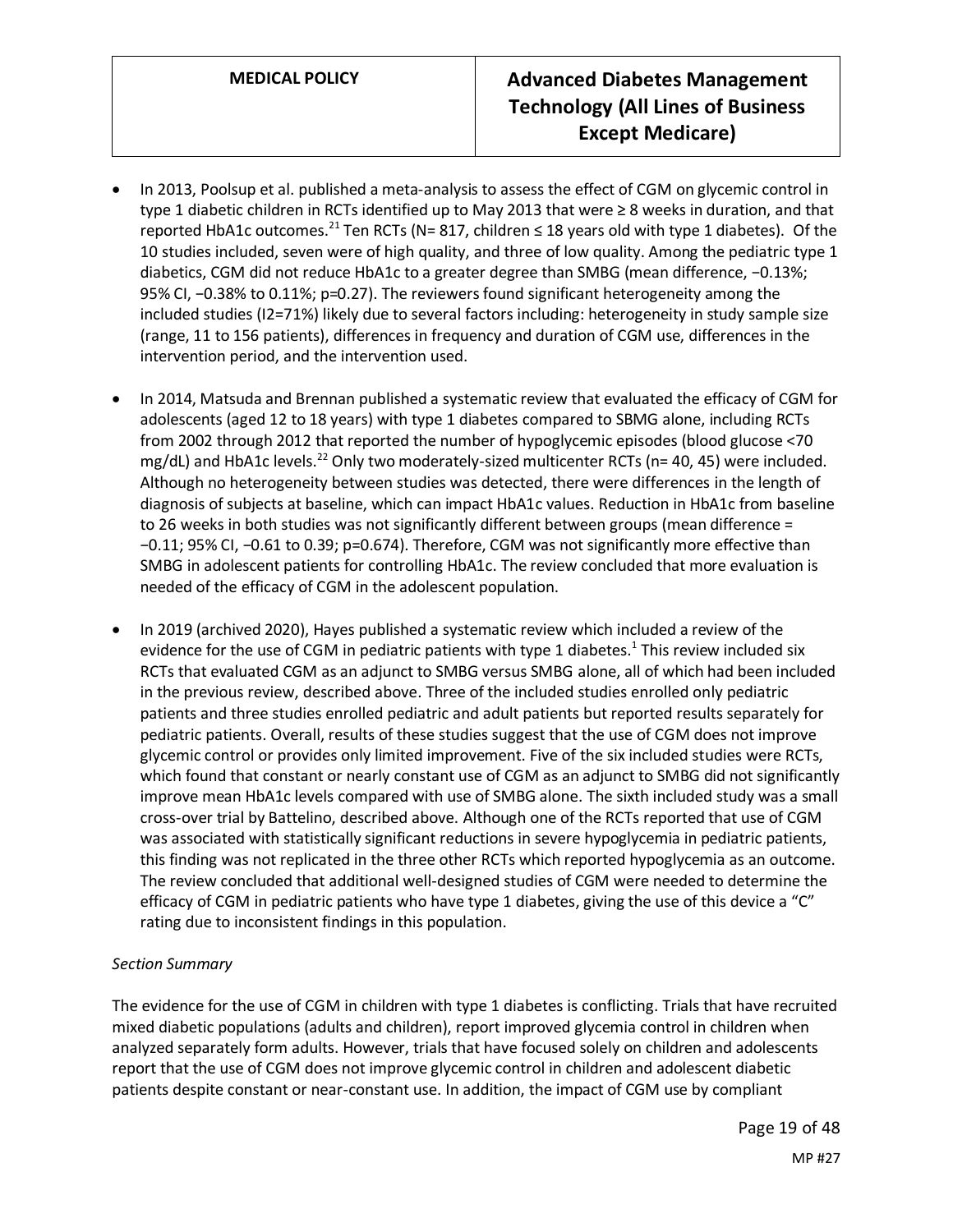children and adolescents on long-term health outcomes is lacking. Despite conflicting results and limited evidence of improved health outcomes, poorly controlled diabetes in children can lead to numerous adverse outcomes in this population. According to the American Diabetes Association, children are less able or unable to recognize or articulate their hypoglycemia, and lack of glycemic control in children can have adverse effects on brain development and function.<sup>23</sup> In addition to neurological vulnerability, poor management of glycemic control in children can impact their growth and sexual maturity. Type-2 Diabetes in Children, Adolescents, and Adults

## *Systematic Reviews*

- In the 2013, Poolsup et al. meta-analysis described above, the reviewers also assessed the effect of CGM on glycemic control in type 2 diabetic adults in RCTs identified up to May 2013 that were  $\geq 8$ weeks in duration, and that reported HbA1c outcomes.<sup>21</sup> Four RCTs (N=161 adults  $\geq$  18 years of age with type 2 diabetes) were included, two of which were of high quality and two of low quality. In a pooled analysis of retrospective and real-time (rt) CGMs, CGM was significantly more efficacious than SMBG in terms of HbA1c reduction (mean difference, −0.31%; 95% CI, −0.6% to −0.02%; p=0.04). However, sub-group analyses identified that retrospective CGM was not superior to SMBG. Studies sizes were of moderate size, ranging from 25 to 100 patients). The only benefit was from rt-CGM. There was no heterogeneity (I2=0%) between the included studies, although there were variations in terms of study quality, frequency and duration of CGM use, and interventions.
- In 2019 (archived 2020), Hayes published a systematic review which included a review of the evidence for the use of CGM in adult patients with type 2 diabetes.<sup>1</sup> This review included five RCTs that evaluated CGM as an adjunct to SMBG versus SMBG. In the three RCTS in which the CGM was used constantly, one study (n=100) reported significant improvement in mean HbA1c with the use of CGM (p<0.001) in an adjusted analysis, but the other two RCTs (n=50 and 92) did not find significant improvements in HbA1c with the use of the device. Limitations of these RCTS included: significant differences in baseline characteristics between groups, no blinding reported and shortterm (<1 year) follow-up. However, the two included small RCTs (n=52 and 65) in which CGM was used intermittently (two or three 3-day sessions over 2 - 3 months) both reported that CGM was associated with statistically significant improvements in mean HbA1c. All included studies suffered from small sample size, limited follow-up, and some degree of industry support. The review concluded that additional studies were needed to determine whether CGM is beneficial in this diabetic population, giving the use of this device in type 2 diabetic adults a "C" rating due to inconsistent findings and a rating of "D2" for type 2 diabetic children due to a paucity of evidence concerning use of CGM in this population.
- The systematic review conducted to formulate the 2017 National Institute for Health and Care Excellence (NICE) guidelines on management of type 2 diabetes in adults (aged 18 and over), included two small RCTs (N=165) of insulin-dependent patients with mean baseline HbA1c levels between 8.3% - 8.9%.<sup>24</sup> The studies had very different follow-up periods (12 weeks and 52 weeks) and were deemed to be of low and very low quality. The meta-analysis showed an overall significant and clinically important reduction in HbA1c levels in people on insulin in the CGM group compared to those on SMBG alone up to 12 months. However, between the two trials there were conflicting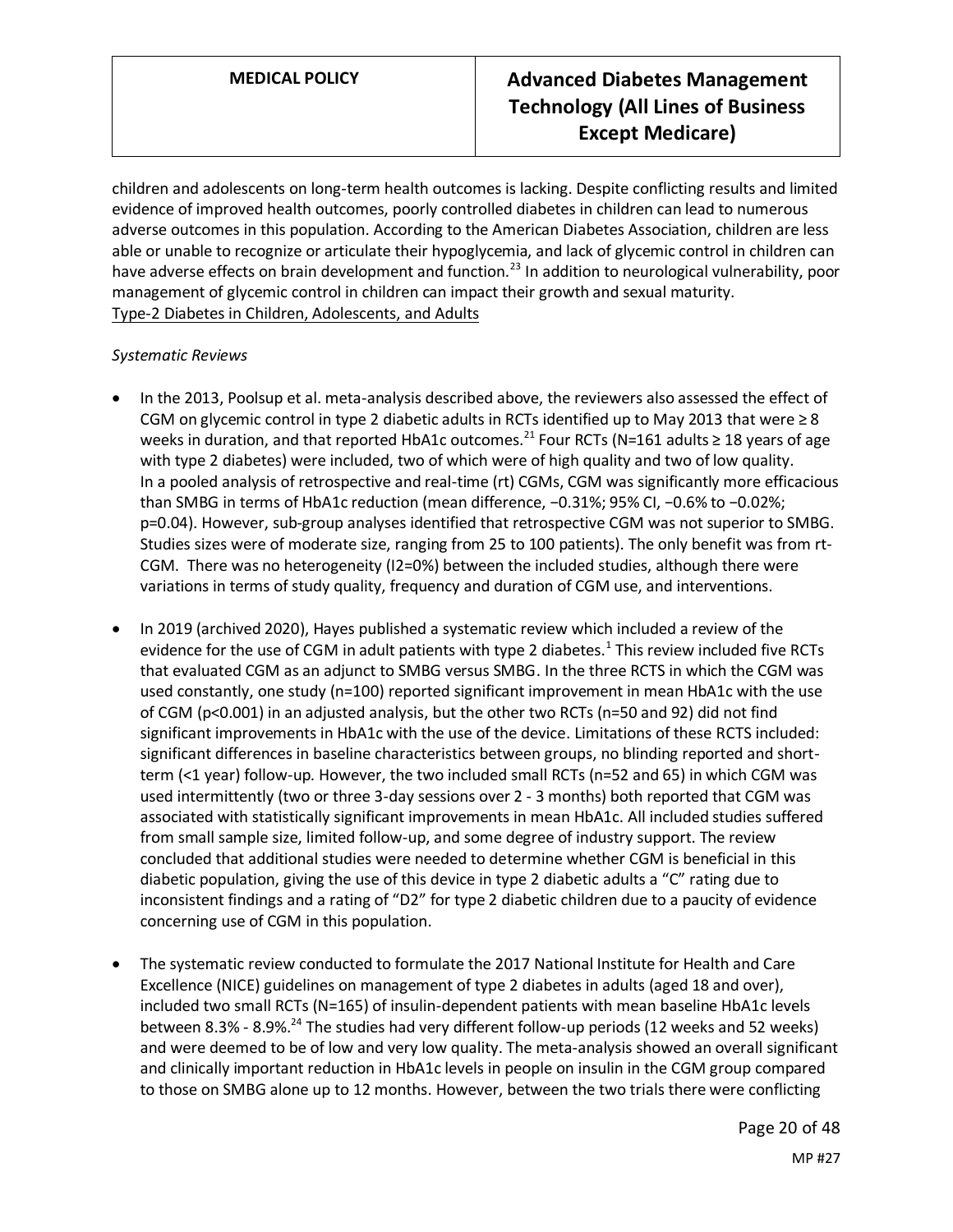results reported for this outcome. The review concluded there was still uncertainty regarding the effectiveness of CGM in this population.

# *Randomized Controlled Trials (RCTs)*

• In 2016, Sato et al. published a small RCT which assessed the effect of treatment guidance based on data from a CGM device on glycemic control in 34 patients with insulin-dependent type 2 diabetes.<sup>25</sup> The intervention group received treatment guidance based on the CGM data, while the control group received advice based on SMBG and glycosylated hemoglobin (HbA1c) levels. At eight months, there was no significant difference in the change from baseline of HbA1c between the two groups. There was also no significant difference in the change from baseline in the Diabetes Treatment Satisfaction Questionnaire score between the two groups. The authors concluded that treatment guidance using retrospective CGM data was not effective for improving glycemic control and therapeutic satisfaction in Japanese patients with type 2 diabetes, but further studies that include larger populations are needed to confirm the present findings.

## *Section Summary*

The evidence for the use of CGM in patients with type 2 diabetes consists of several small- to mediumsized RCTS and three systematic reviews of these RCTs. The RCTs of CGM in adults with type 2 diabetes have published conflicting results. The published RCTs are heterogeneous in terms of sample size, frequency and duration of CGM use, the intervention period, intervention used, and quality. There is a paucity of evidence on the use of CGM in children and adolescents with type 2 diabetes. At this time, the efficacy of CGM use for type 2 diabetics, of any age, has not been established. In addition, evidence is needed to determine if CGM improves long-term health outcomes, such as avoidance of long-term diabetic complications, in this patient population.

#### Implantable Long-term CGMs

#### *Systematic Reviews*

• In 2020 (archived 2021), Hayes conducted an evidence review of the accuracy and utility of the Eversense Continuous Glucose Monitor for maintaining glycemic control in adults with diabetes mellitus.<sup>26</sup> Searching the literature through August 2018, investigators identified 5 prospective cohort studies (n=209; range: 12-90 total) reported across 6 publications that compared Eversense with venous blood glucose (VBG) or self-monitored blood glucose (SMBG) using finger stick blood sampling and a glucometer. Outcomes of interest included Eversense's clinical validity, clinical utility and safety.

Overall, evidence was deemed insufficient in evaluations of the clinical utility of CGM. While results suggested moderate accuracy, with a high proportion of readings falling outside of 20% of the reference standard (7%-16%), a lack of consensus regarding what is considered accurate in assessments of interstitial glucose compared with blood glucose limits definitive conclusions. Hayes ultimately assigned a "D2" rating (insufficient evidence), concluding that "very low quality" evidence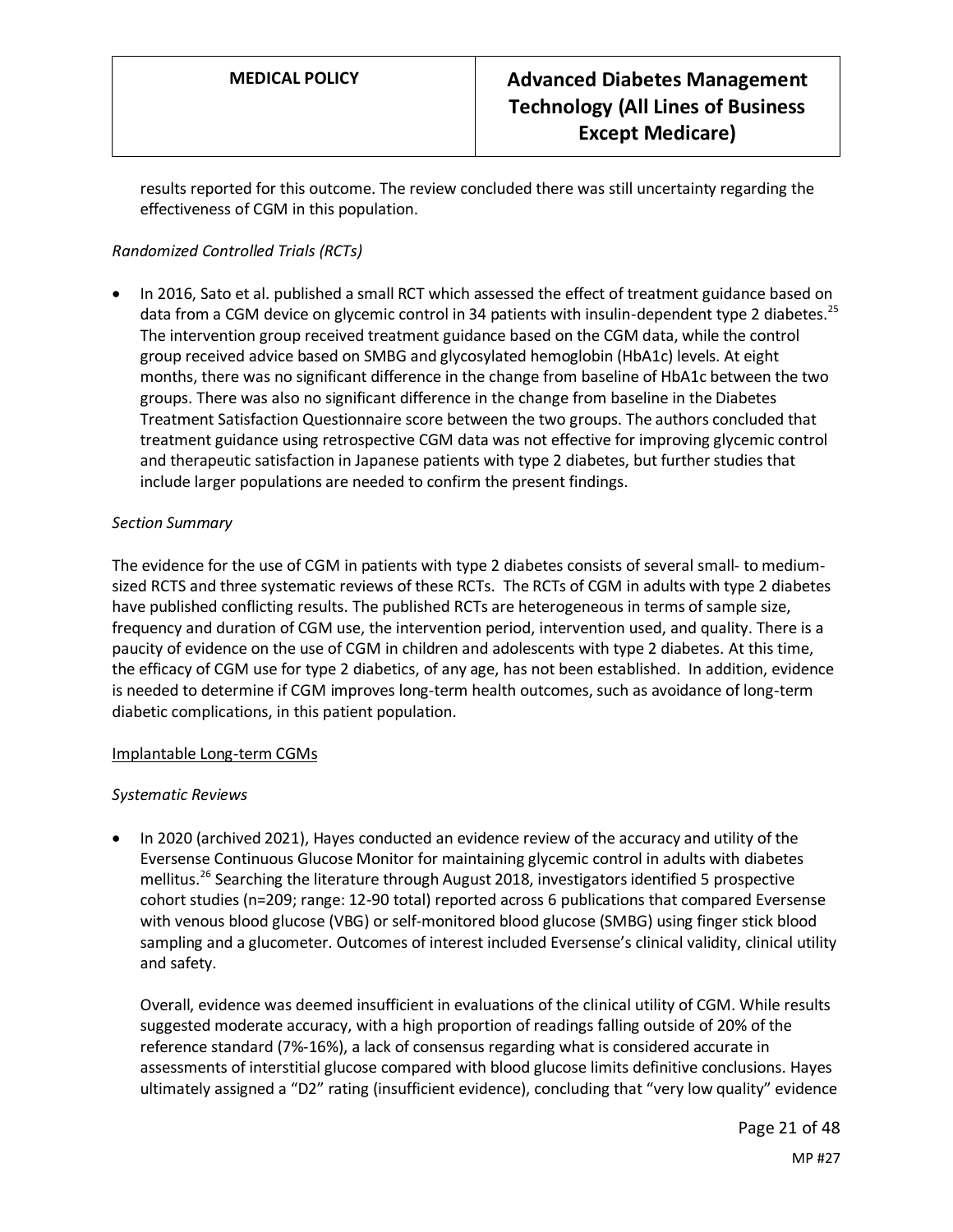suggested that Eversense was highly correlated with and moderately accurate in the measurement of glucose levels compared with VBG or SMBG as reference standards. Limitations included the lack of curtaining pertaining to the accuracy of the device across a range of glucose values, the lack of high quality studies, small sample sizes, inconsistencies and variability in the clinical validity outcomes, and insufficient evidence to evaluate clinical utility.

## *Nonrandomized Studies*

- In 2015, Dehennis et al. published a small multicenter study which assessed the accuracy of glucose measurement by the Senseonics' Eversense® CGM system compared to measurements obtained by venous blood, including 24 adults (between the ages of 18 and 65) with insulin-dependent type 1 or type 2 diabetes.<sup>27</sup> Twenty two of the twenty four (92%) sensors reported glucose continuously for 90 days, and the mean absolute relative difference (MARD) for all 24 sensors was 11.4 ± 2.7% compared to venous reference glucose values. There was no significant difference in glucose values detected by the CGM compared to standard blood glucose monitoring throughout the 90-day study, nor was there a significant difference between the two methods at low (<70mg/dL) or high >180mg/dL glucose levels. No serious adverse events were noted. The authors concluded that the study showed successful in-clinic and home use of the Senseonics CGM system over 90 days in subjects with diabetes mellitus.
- In 2017, Kropff et al. published the results of an uncontrolled multicenter observational trial which assessed the accuracy and longevity of the implantable Eversense CGM in the PRECISE study, including 71 adults (18 years and older) with type 1 and type 2 diabetes. The participants were followed for 180 days to test the accuracy of the implanted CGM.<sup>28</sup> The mean absolute relative difference (MARD) for venous reference glucose values >4.2 mmol/L over the study duration was 11.1% (95% CI 10.5, 11.7). However, device performance in the hypoglycemic range (≤75 mg/dL) significantly less than the overall performance (21.7 vs. 11.6% MARD; p< 0.001). A Kaplan-Meier analysis for sensor survival estimated that 100, 82, and 40% of sensors were functional through day 45, day 90, and day 180, respectively. The authors noted that participants with type 2 diabetes and participants of non-Caucasian descent were underrepresented in this study; limiting the applicability of the results to a wider population.

#### **Insulin Pumps**

# Type 2 Diabetes Patients

#### *Systematic Reviews*

• In 2018 (archived 2021), Hayes published a systematic review evaluating the safety and efficacy of the V-Go disposable insulin delivery device for the management of type 1 or type 2 diabetes mellitus.<sup>29</sup> Searching the literature through September 2018, investigators identified 2 poorquality retrospective cohort study assessing V-Go in the treatment of 116 patients with type 2 diabetes. In the larger study, patients on basal insulin injections with baseline HbA1c levels of 7% to 14% were switched to either V-Go or basal-bolus insulin injections. While both groups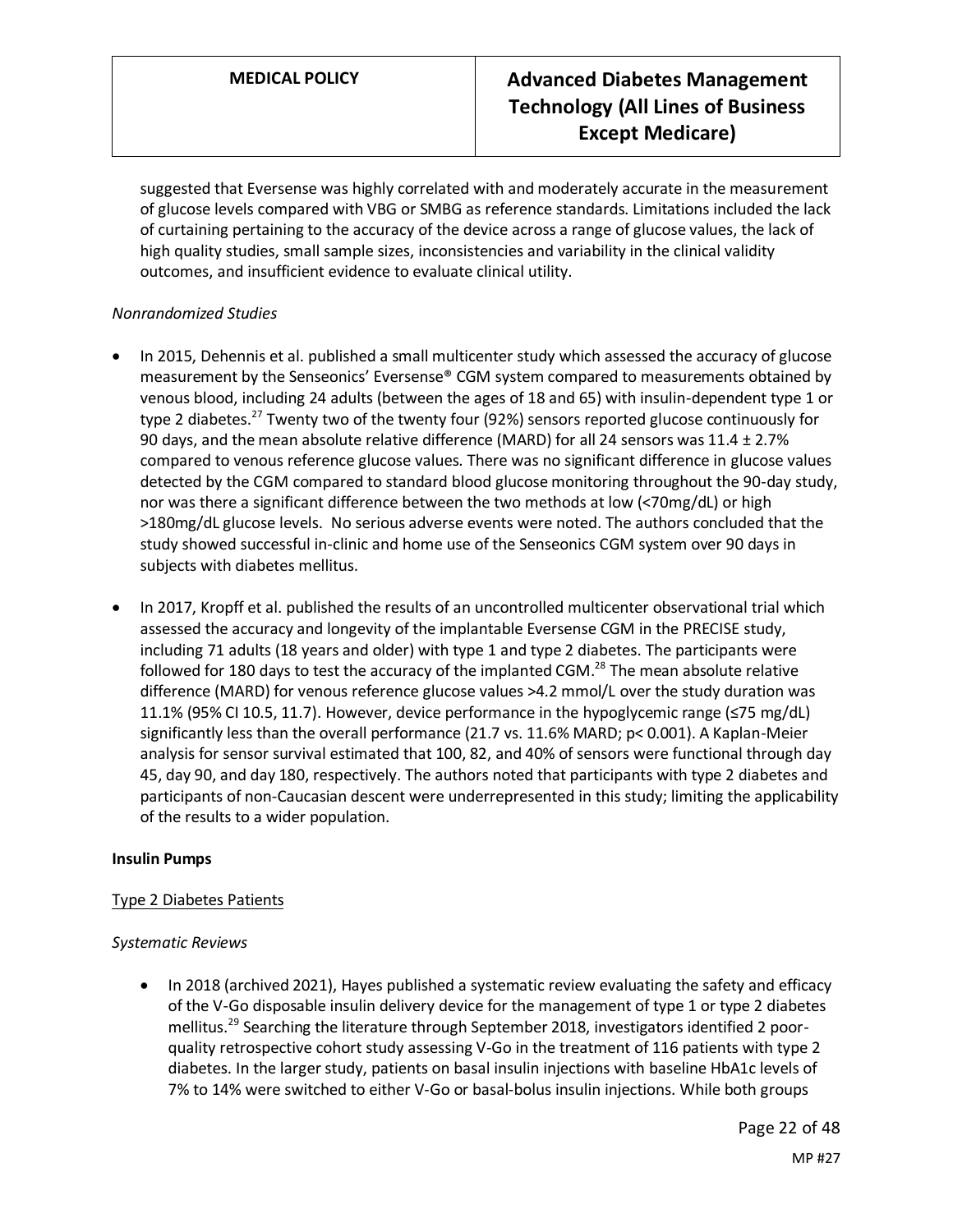experienced significant improvements from baseline at 7-month follow-up, V-Go patients experienced significantly greater reductions in HbA1c values (– 0.64; 95% CI, -1.17 to -0.10; *p* = 0.02). Limitations included the study's small sample size, retrospective design, variable follow-up durations and author conflicts of interest with the device manufacturer. A smaller study assessing 23 patients reported similar results at 12-week follow-up.

Given the very-low quality of evidence, authors concluded that evidence did not allow for conclusions to be drawn regarding the safety or efficacy of the V-Go system. While early results indicate that V-Go may improve patients' glycemic control as measured by reductions in hemoglobin A1c levels, substantial uncertainty remains given the limited number of studies conducted to date, lack of long-term follow-up, unclear patient selection criteria and small sample sizes. Investigators concluded that V-Go "may be a good option for patients with poorly controlled type 2 diabetes," but ultimately assigned the system a "D2" rating (insufficient evidence).

- In 2012, the Agency for Healthcare and Research Quality published a comparative effectiveness review of methods of insulin delivery which focused, in part, on type 2 diabetics.<sup>30</sup> The review included three RCTs of 6-12 months duration and one crossover trial published prior to July 2011, with no significant heterogeneity found between studies. Studies reported no difference in the effect of continuous subcutaneous insulin infusion (CSII) and multiple daily insulin injections (MDI) on HbA1c (moderate strength of evidence [SOE]), severe hypoglycemia (low SOE) or hyperglycemia (low SOE) for adults with type 2 diabetes. The evidence was insufficient to make definitive conclusions about the relative effects of these therapies on hyperglycemia and weight. In general, the existing studies were small and of fair to poor quality. The review concluded that both CSII and MDI have similar effectiveness on glycemic control and severe hypoglycemia in type 2 diabetics and therefore the approach to intensive insulin therapy could be individualized to patient preference that would maximize their quality of life.
- A second systematic review was published by Yeh et al. that also included the same four trials and arrived at similar conclusions.<sup>19</sup>

# *Randomized Controlled Trials (RCTs)*

• In 2014, Reznik et al. published results from the industry-sponsored open-label OpT2mise RCT which compared CSII with MDI for treatment of type 2 diabetes.<sup>31</sup> Patients with type 2 diabetes who had poor glycemic control despite MDI with insulin analogues were enrolled into a 2-month dose-optimization run-in period. After the run-in period, patients with HbA1c of 8.0-12.0% were randomly assigned (1:1) to pump treatment or to continue with multiple daily injections. Neither patients nor investigators were masked to treatment allocation. In the intent to treat population, 495/590 screened patients entered the run-in phase and 331 were randomized (168 to CSII, 163 to MDI). At six months post-randomization, mean HbA1c had decreased by 1.1% (SD 1.2%) in the CSII group and 0.4% (SD 1.1%) in the MDI, resulting in a significant between-group difference of -0.7% (95% CI -0.9 to -0.4%; p<0.0001). In addition, the mean total daily insulin dose was 97 units (SD 56) in the CSII group versus 122 units (SD 68) for MDI (p<0.0001), with no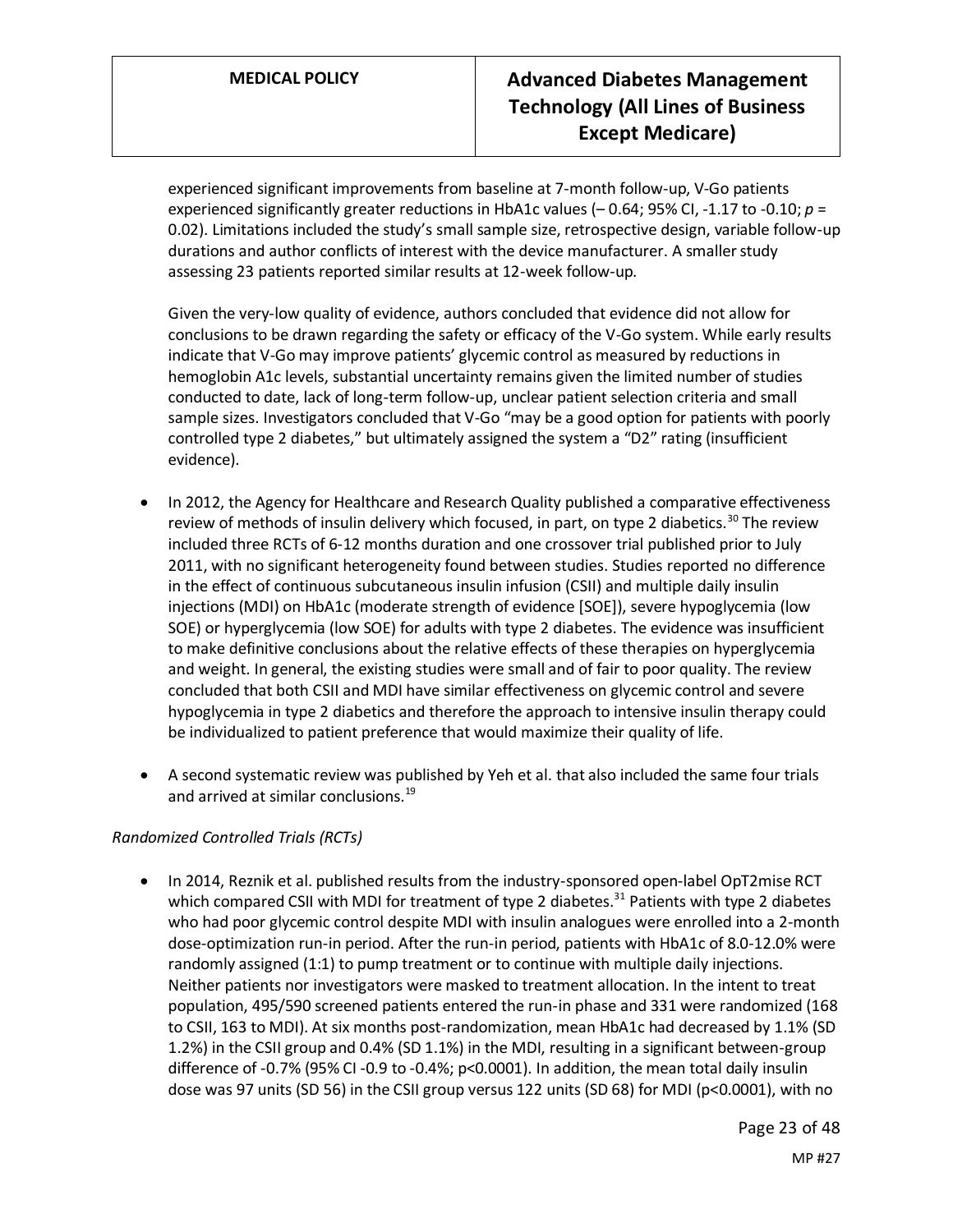significant difference in bodyweight change between the two groups. There was no significant difference between groups in the number diabetes-related serious adverse events. Limitations of this RCT included lack of blinding of patients and investigators, exclusion of patients with high daily insulin doses, actual dose of insulin could not be assessed, and the finding that patients in the MDI group showed a decrease in their daily frequency of self-monitoring during the treatment phase, which may have impacted insulin dosing.

• In 2016, Aronson et al.<sup>32</sup> published results at 12-month follow-up of the OpT2mise RCT discussed above.<sup>31,32</sup> During the six months randomization phase of the OpT2mise trial the MDI group was switched to CSII. The pump therapy group maintained their HbA1c improvement at 12 months while the MDI group, which was switched to pump therapy, showed a 0.8% reduction, with the final HbA1c level being identical in both arms. Total daily insulin dose (TDD) in the pump group remained stable at 12 months. The MDI-pump group showed a 19% decline in TDD, such that by 12 months TDD was equivalent in both groups. The investigators concluded that the pump therapy has a sustained durable effect on glycemic control in type 2 diabetes.

# *Summary*

There is insufficient evidence regarding the use of CSII in type 2 diabetic patients is as effective in controlling glycemia as MDI. The majority of RCTs published to date have reported no difference in the effect of CSII and MDI on HbA1c, severe hypoglycemia or hyperglycemia for adults with type 2 diabetes. While this could indicate that the two methods of insulin administration may be equal, these RCTs were small in number, moderate quality and typically reported on small sample sizes. At this time definitive conclusions about the effectiveness of CSII compared to MDI in type 2 diabetic patients cannot be drawn.

# **Integrated Continuous Subcutaneous Insulin Infusion (CSII) and Continuous Glucose Monitor (CGM) (CSII-CGM) Systems**

# *Artificial Pancreas Device Systems*

Three recent systematic reviews evaluated the efficacy of artificial pancreas device systems relative to conventional pump therapy and other types of insulin-based treatment.<sup>33-35</sup> Reviews reported improvements in patients' time spent in the hypoglycemic phase, proportion of time with sensor glucose level above 10 mmol/L and patients' daily insulin requirements. Each study concluded that artificial pancreas systems are safe and efficacious approaches for the treatment of type 1 diabetes, despite the need for additional studies to further establish validity.

#### *Sensor-Augmented CSII-CGM Systems*

# Systematic Reviews and Technology Assessments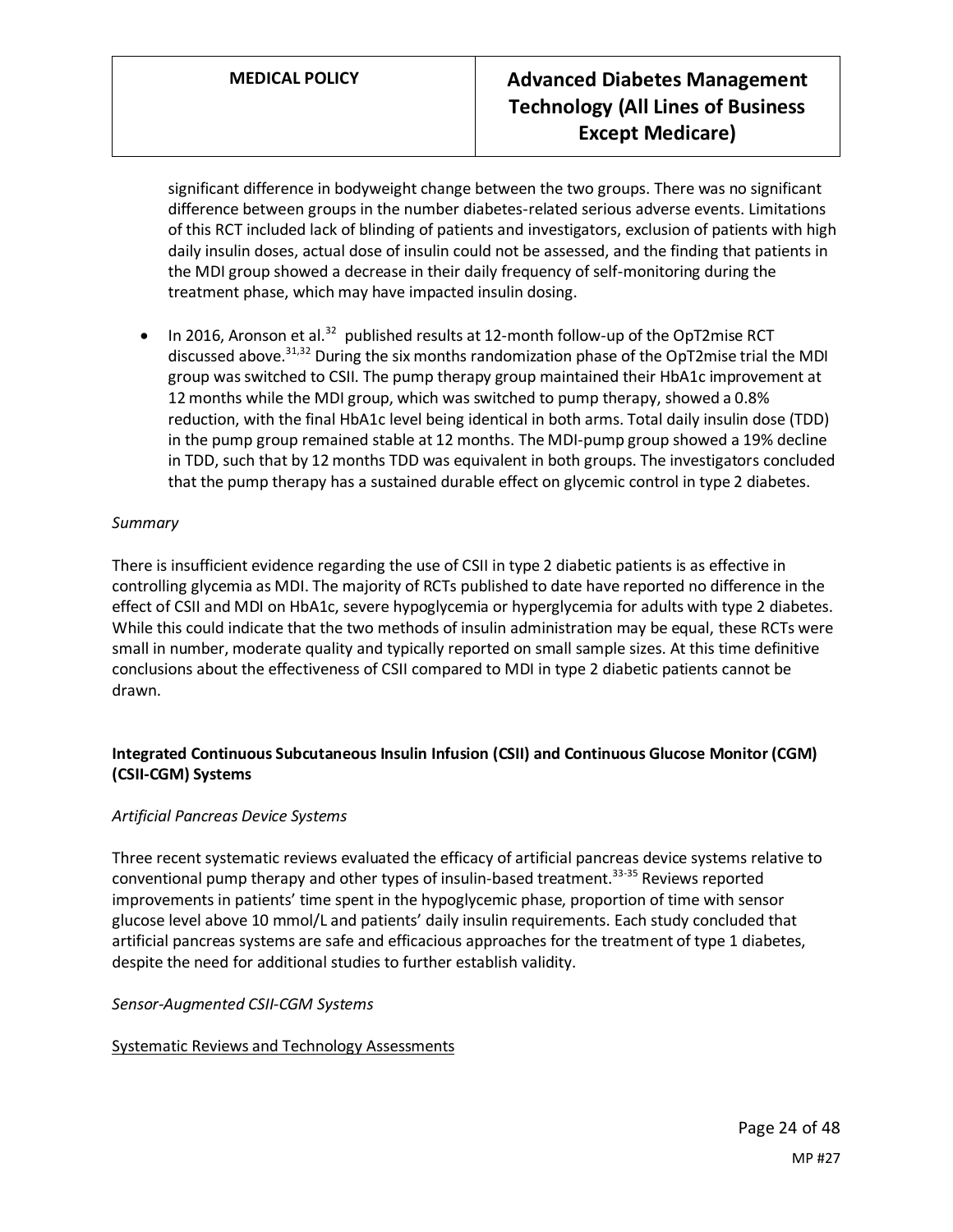In 2016, the United Kingdom-based National Institute for Health Research (NHS) published a systematic review and technology assessment integrated sensor-augmented pump therapy systems [the MiniMed®] Paradigm Veo system and the Animas Vibe and G4® PLATINUM CGM (continuous glucose monitoring) system] for managing blood glucose levels in type 1 diabetes.<sup>36</sup> This technology assessment informed the 2016 guidelines published by the National Institute for Health and Care Excellence (NICE) on these devices (see Clinical Practice Guidelines section below). The review of the evidence was performed prior to March 2015. In the evaluation of the clinical effectiveness of the integrated continuous subcutaneous insulin infusion (CSII)-CGM system (Animas Vibe pump with Decom G4 CGM), seven comparative studies were included. Three of the included studies compared CSII-CGM to CSII-SMBG (self-monitoring of blood glucose), and four studies compared CSII-CGM to multiple daily injections (MDI)-SMBG. While most of these studies included small sample sizes (n=16 to 76), the large RCTs included in the review are described in detail below.<sup>37,38</sup> Although the review reported that the integrated CSII-CGM system significantly improved HbA1c levels and quality of life compared to MDI-SMBG, the evidence base was poor and the quality of the included studies deemed as low.

# Randomized Controlled Trials

In 2008, Hirsch et al. published six-month results of a multicenter RCT designed to evaluate the effectiveness and safety of the Paradigm CSII-CGM system compared with a Paradigm CSII pump used with SMBG (CSII-SMBG), including 146 subjects (ages of 12 to 72 years) with type 1 diabetes and baseline HbA1c levels of greater than or equal to 7.5%. At six months, change in HbA1c from baseline was significant for both groups (p<0.001), however; the between-group differences were not significant (CSII-CGM group = -0.71% [+/-0.71%] and by -0.56 [+/-0.72%] in the CSII-SMBG group). In addition, the percentage of subjects that achieved 7% HbA1c was not significantly different between groups. CSII-CGM subjects showed no change in mean hypoglycemia area under the curve (AUC), whereas CSII-SMBG subjects showed an increase (p=0.001) in hypoglycemia AUC during the blinded periods of the study. The between-group difference in hypoglycemia area under the curve (AUC) was significant (p<0.0002). Fourteen severe hypoglycemic events occurred (11 in the CSII-CGM group and three in the CSII-SMBG group, p=0.04). One limitation of this study was the enrollment of subjects who were not actively engaged in their diabetes self-management prior to the study.

In 2010, Bergenstal et al. published one-year results from a multicenter RCT evaluating the effectiveness of sensor-augmented insulin pump therapy in type 1 diabetes. Efficacy of Paradigm REAL-Time sensoraugmented pump therapy (CSII-CGM) was compared with that of a regimen of MDI-SMBG in 485 patients (329 adults and 156 children) with inadequately controlled type 1 diabetes. At one year, the baseline mean HbA1c had decreased from 8.3% to 7.5% in the CSII-CGM group, compared to the MDI-SMBG group, where the decrease was from 8.3% to 8.1%. The difference in decrease in HbA1c was significantly different between the two groups (p<0.001). The proportion of patients who reached the glycated hemoglobin target (<7%) was greater in the CSII-CGM group than in the MDI-SMBG group. The rate of severe hypoglycemia in the CSII-CGM group (13.31 cases per 100 person-years) did not differ significantly from that in the MDI-SMBG group (13.48 per 100 person-years, p=0.58). Limitations of this trial include lack a blinding of patients, investigators, and caregivers with regards to the intervention used; limited generalizability of results due to narrow range of HbA1c used as inclusion criteria; and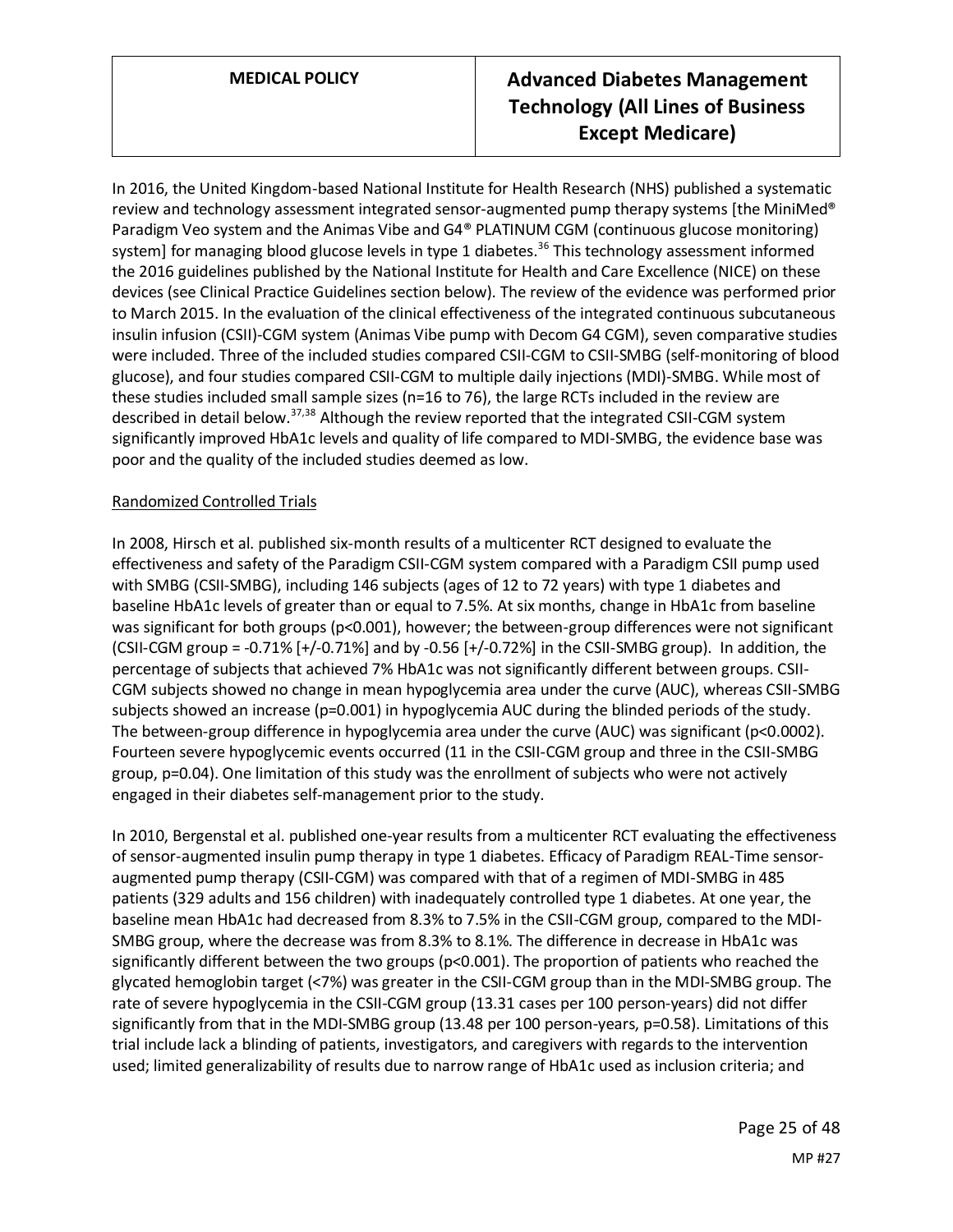patients in the CSII-CGM group received more contact with clinical staff members than did patients in the MDI-SMBG group during the first 5 weeks of the study.

In 2012, Battelino et al. published findings of a European multicenter crossover trial that included 153 children and adults with type 1 diabetes.<sup>39</sup> The study used the MiniMed Paradigm REAL-Time system, which integrates a CGM device and an insulin pump system. Patients were randomized to use of the system for 6 months with the sensor on and 6 months with the sensor off, in random order, with a washout period of 4 months between interventions. Baseline HbA1c ranged from 7.5% to 9.5%. After treatment, mean HbA1c was 8.04% in the sensor on arm and 8.47% in the sensor off arm. The mean difference in HbA1c between groups was -0.43% (95% CI, -0.32% to -0.55%; p<0.001). Neither of the above trials were blinded, and neither compared continuous with intermittent use of the CGM.

## Nonrandomized Studies

In 2013, Nørgaard et al. reported on the largest and longest multicenter prospective observational study of continuous glucose monitoring with insulin infusion pumps, so called sensor-augmented pump therapy.<sup>40</sup> The investigators reported on a 12-month observational study in patients with type 1 diabetes treated with continuous subcutaneous insulin infusion (CSII), upon the introduction of continuous glucose monitoring (CGM). The study was conducted in 15 countries to document the reallife use of sensor-augmented pump therapy and assess which variables are associated with improvement in type 1 diabetes management. Data from 263 patients (38% male; mean age, 28.0±15.7 years [range, 1-69 years]; body mass index, 23.3±4.9 kg/m(2); diabetes duration, 13.9±10.7 years; CSII duration, 2.6±3 years) were collected. Baseline mean HbA1c was 8.1±1.4%; 82% had suboptimal HbA1c (≥7%). The investigators found that the average sensor use for 12 months was only 30% (range, 0-94%), and that sensor use decreased with time (first 3 months, 37%; last 3 months, 27%). The investigators found that there were significantly more patients with an HbA1c value of < 7.5% after 3 months of sensor-augmented pump therapy than at baseline (baseline, 29%; 3 months, 37%) However, the percentage of patients with an HbA1c value of < 7.5% decreased over the 12-month observation period, such that the percentage of patients with an HbA1c value of < 7.5% after 12 months was not statistically significantly higher than at baseline.

# *APD Systems with Threshold Suspend*

# Systematic Reviews and Technology Assessments

In 2016, the ECRI Institute published an updated emerging technology report on threshold suspend systems for managing hypoglycemia in patients with type 1 diabetes.<sup>41</sup> This report included two RCTs (described below), one small prospective pre-post study in 21 children, and one retrospective analysis (described below). $42-44$  All four studies reported on the number of moderate and/or severe hypoglycemia events. Although studies reported this measure in different ways, study patients using the MiniMed Veo or 530G with the threshold suspend/LGS feature activated had improvement in this outcome compared with study patients using sensor-augmented pump therapy, the MiniMed Veo or 530G with the threshold-suspend/LGS feature turned off, or patients using a standard insulin pump alone. The report concluded that compared with sensor-augmented systems therapy alone, sensor-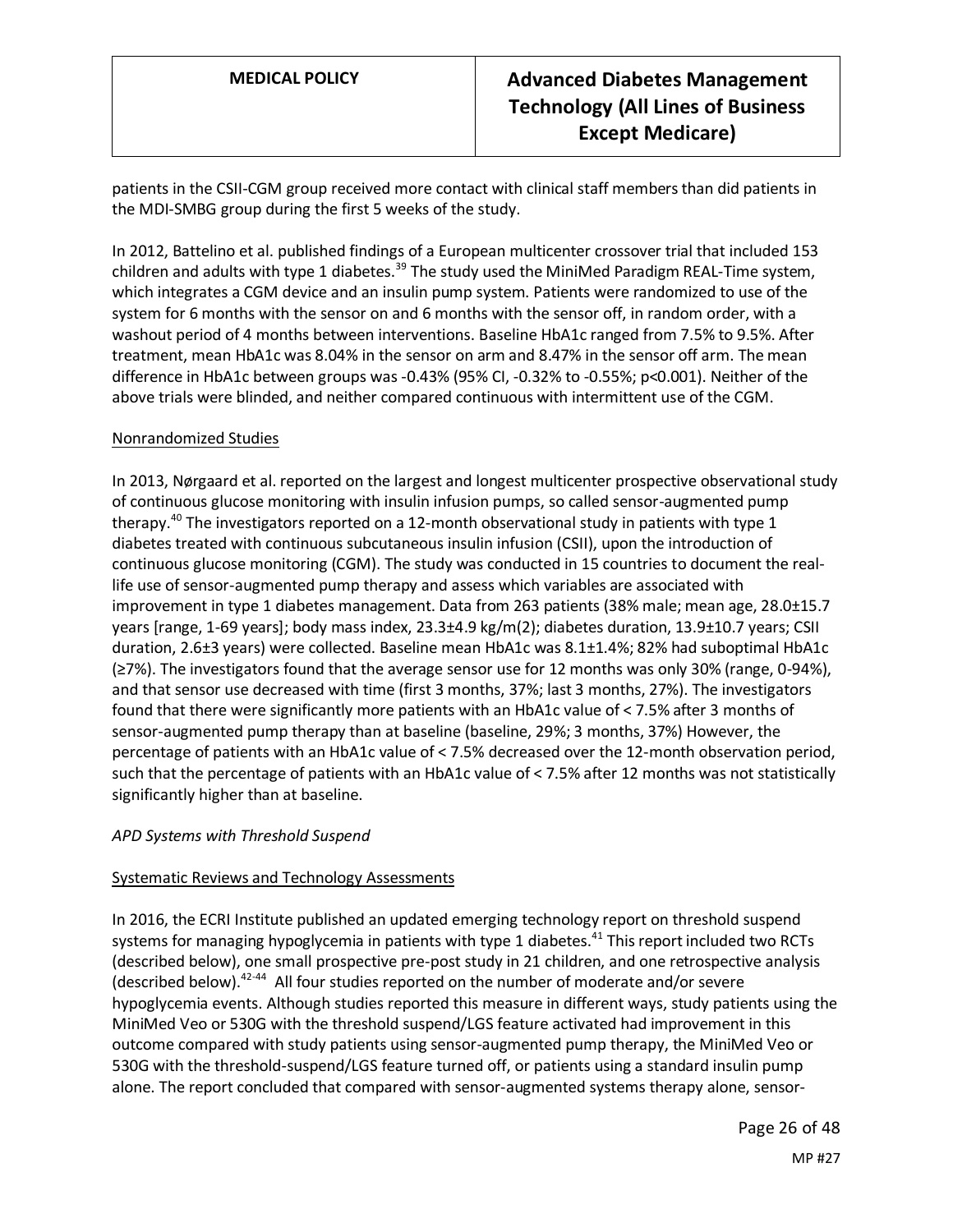augmented integrated systems with threshold suspend resulted in fewer severe hypoglycemic episodes (requiring assistance for treatment or resulting in seizure or coma), including nocturnal episodes. The assessment deemed the strength of evidence for this outcome as moderate. However, conclusions could not be reached regarding the following outcomes due to low or very low strength of evidence: whether threshold suspend devices were more effective than standard pump therapy alone for any outcomes reported, including severe hypoglycemic episodes, HbA1c and ketoacidosis. In addition, although the report indicated that the threshold suspend systems did not appear to be more effective than sensoraugmented systems, or standard pumps, this was based on low level evidence (only two RCTs).

In the 2016 NHS systematic review of integrated sensor-augmented pump therapy systems described above, the reviewers reported that the Veo system reduced the number of hypoglycemic events compared to other treatments, but did not improve other outcomes, including HbA1c levels.<sup>36</sup> This analysis was based on two RCTs, one of which compared Veo with an integrated CSII-CGM system and the other study compared Veo with a CSII-SMBG system in a mixed population. These two RCTs are described in detail below.<sup>43,44</sup> The reviewers deemed the evidence base as poor for all treatments, including the Veo, with the quality of the included studies being generally low.

# Randomized Controlled Trials (RCTs)

In 2012, Garg et al. published data from the in-clinic arm of the ASPIRE randomized crossover trial that included 50 patients with type 1 diabetes who had at least 3 months' experience with an insulin pump system.<sup>45</sup> The goal of the study was to evaluate whether the severity and duration of hypoglycemia was reduced when the LGS feature was used. After a 2-week run-in period, patients underwent two in-clinic exercise sessions to induce hypoglycemia. The LGS feature on the insulin pump was turned on in one session and off in the other session, in random order. The study protocol called for patients to start exercise with a glucose level of 100 to 140 mg/dL, and to use a treadmill or stationary bicycle until their plasma glucose level was 85 mg/dL or less. The mean duration of hypoglycemia was significantly less during the LGS-on sessions (138.5 minutes; SD=68 minutes) than the LGS-off sessions (170.7 minutes; SD=91 minutes; p=0.006). In addition, hypoglycemia severity was significantly lower in the LGS-on group, with the mean lowest glucose level being 59.5 mg/dL in the LGS-on group and 57.6 mg/dL (p=0.015) in the LGS-off group.

In 2013, Bergenstal et al. published the results of the ASPIRE RCT that evaluated the efficacy and safety of sensor-augmented insulin-pump therapy with and without the threshold suspend feature in patients with nocturnal hypoglycemia, using the European-approved version of the MiniMed 530G, called the Paradigm Veo System.<sup>43</sup> Patients with type 1 diabetes and documented nocturnal hypoglycemia were randomly assigned to receive sensor-augmented insulin-pump therapy with or without the threshold suspend feature for three months. Of a total of 247 patients, 127 patients were randomly assigned to receive sensor-augmented insulin-pump therapy with the threshold suspend and 126 patients served as controls, receiving standard sensor-augmented insulin-pump therapy. The changes in HbA1c values were similar in the two groups. However, the mean AUC for nocturnal hypoglycemic events that was 37.5% lower in the threshold suspend group than in the control group (980  $\pm$  1200 mg per deciliter x minutes versus 1568 ± 1995 mg per deciliter × minutes; p<0.001). Thus, hypoglycemic events occurred 31.8% less frequently in the threshold suspend group than in the control group (1.5  $\pm$  1.0 vs. 2.2  $\pm$  1.3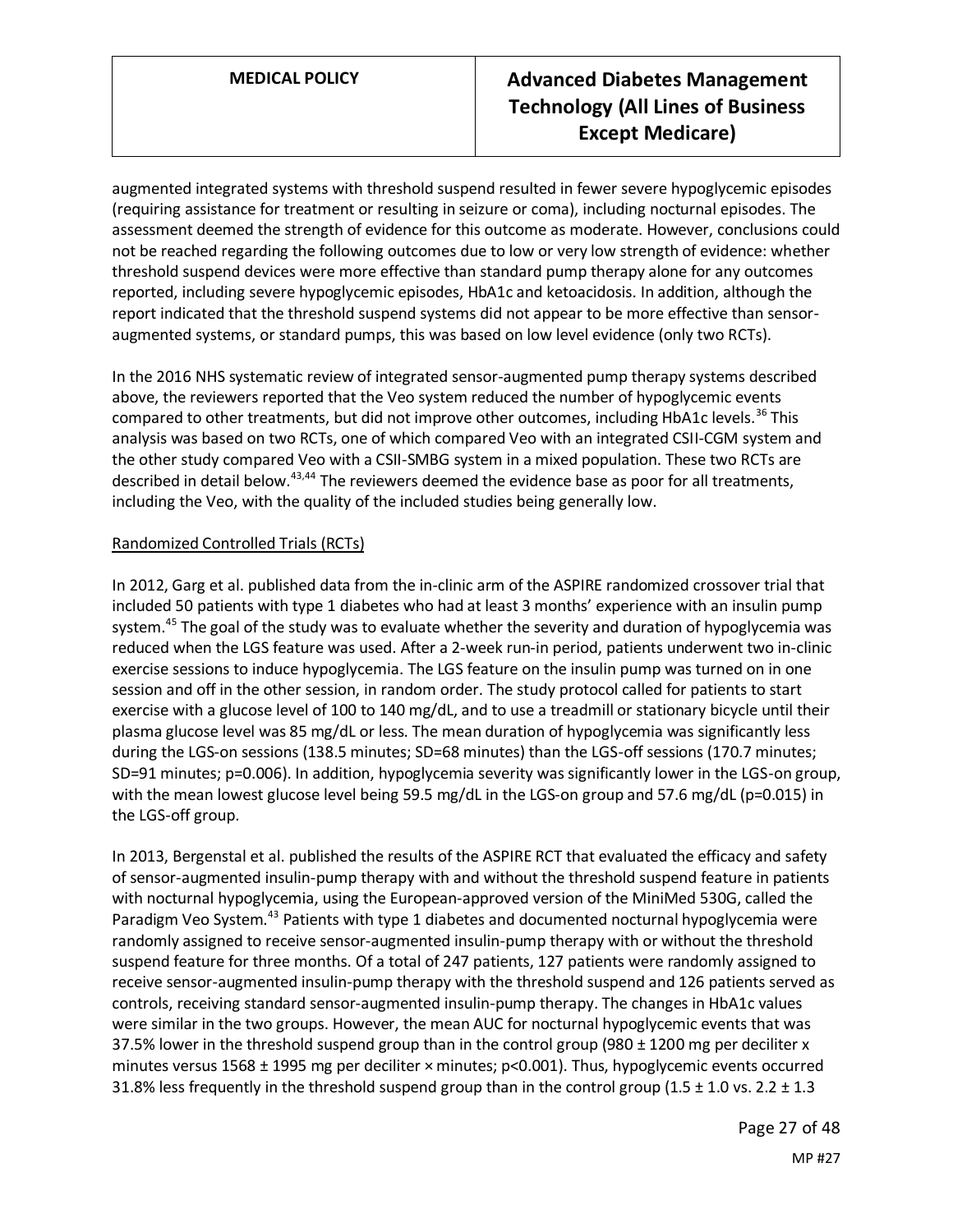per patient-week, p<0.001). The authors concluded that over a three month period, the use of sensoraugmented insulin-pump therapy with the threshold suspend feature reduced nocturnal hypoglycemia without increasing glycated hemoglobin values.

In 2013, Ly et al. also published results from an RCT that included 95 subjects randomized to six months of treatment with either Medtronic Paradigm Veo System (n=46) or to insulin pump treatment alone (n=49).<sup>44</sup> Subjects were aged 4 to 50 years old with type 1 diabetes, had used an insulin pump for at least 6 months, had an HbA1c level of 8.5% or less, and had impaired awareness of hypoglycemia. The authors noted that the baseline rate of severe hypoglycemic events (defined as hypoglycemic seizure or coma) and moderate hypoglycemic events (defined as an event requiring assistance from another person) was significantly higher in the Veo group (129.6 vs 20.7 events per 100 subject-months). After six months, the frequency of moderate to severe hypoglycemic events per 100 subject-months was 34.2 in the control group vs. 9.6 in the Veo group. The authors reported the incidence rate ratio was 3.6 (p<0.001), indicating greater improvement in the LGS group compared with the pump-only group. The incidence rate ratio for moderate and severe events excluding the two children was 1.7 ( $p=0.08$ ). Mean HbA1c level, a secondary outcome, did not differ between groups at baseline or at six months. Change in HbA1c levels during the treatment period was -0.06% in the control group and -0.1% in the experimental group.

# Nonrandomized Studies

In 2015, Agrawal et al. published a retrospective study of the Medtronic Paradigm Veo System, including 20,973 subjects who were allowed to adjust the threshold suspend feature manually and upload their pump and sensor data for a period of 40 weeks.<sup>42</sup> The authors compared data from 758,382 subjectdays when the suspend feature was activated to the 166,791 subject-days when it was not. Overall 70% of subjects (n=14,673) had the suspend feature activated 100% of the time, while 11% (n=2249) did not use that feature at all. The remaining 19% of subjects used the feature some unspecified portion of the time. On days when the threshold suspend feature was on, overall, there was an average of 0.82 suspend events per subject-day. In addition, glucose values were reported to be 50 mg/dL or less 0.64% of the time when the feature was on versus 2.1% of the time when the feature was off. The reduction in hypoglycemia was greatest at night. The authors concluded that the use of an automated insulin delivery device with threshold suspend appeared to be associated with fewer and shorter hypoglycemic episodes. However, the length and severity of hypoglycemic episodes was not fully described.

# *Insulin-Only APD Systems*

# Randomized Controlled Trials

In 2016, Ly et al. published the results of a small RCT which evaluated the experimental predecessor to the MiniMed 670G insulin-only system, including 21 children and adolescents with type 1 diabetes at diabetes camp.<sup>46</sup> During the camp study, 21 subjects completed 50 overnight closed-loop (OCL) nights and 52 control nights with only sensor-augmented therapy. The median time spent in range (70 to 150 mg/dL) was significantly greater during OCL at 66.4% (n = 55) versus 50.6% (n = 52) during the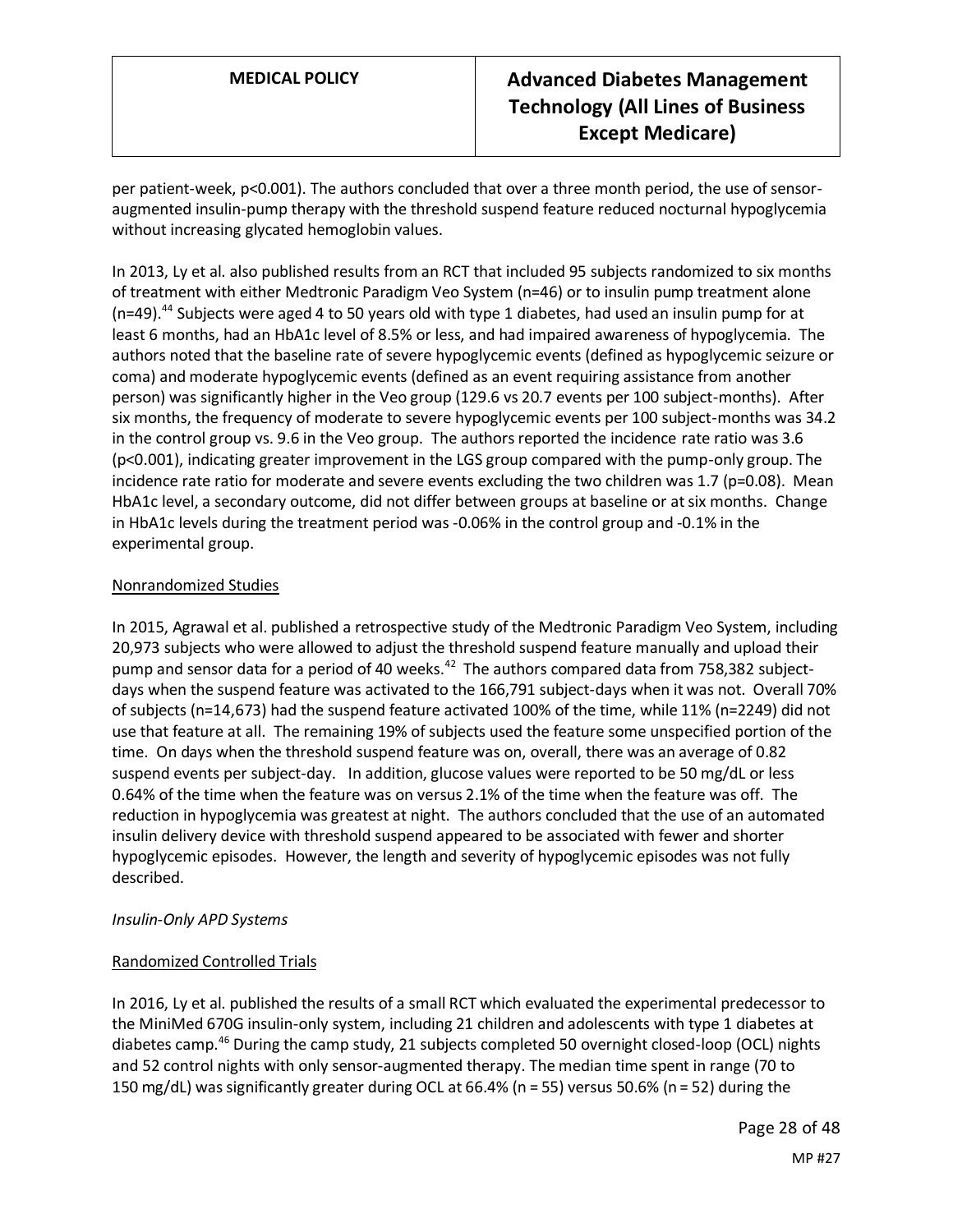control period ( $p = 0.004$ ). In addition, the investigators reported that less time was spent in the hypoglycemic ranges <60 mg/dL and <70 mg/dL during OCL compared with the control period (p = 0.003 and  $p < 0.001$ , respectively), indicating that the hybrid closed loop system is effective in improving time spent in range as well as reducing nocturnal hypoglycemia during the overnight period in children and adolescents with type 1 diabetes in a diabetes camp setting.

# Nonrandomized Studies

Prior to the FDA approval of the MiniMed 670G, in 2016, Ly et al. published a small case series evaluating the hybrid system in nine adults and 15 adolescents in supervised hotel-based studies over four to five days.<sup>47</sup> The overall mean percentage of time in range (70–180 mg/dL, 3.9–10 mmol/L) during hybrid closed-loop was 71.8% in the adult cohort and 69.8% in the adolescent cohort. The overall percentage of time spent under 70 mg/dL (3.9 mmol/L) was 2.0% in the adult cohort and 2.5% in the adolescent cohort. Mean glucose values were 152 mg/dL (8.4 mmol/L) in the adult cohort and 153 mg/dL (8.5 mmol/L) in the adolescent cohort.

In 2016, Bergenstal et al. published the results of an investigational device exemption (IDE) study designed to assess the safety of the MiniMed 670G, including adolescents (n = 30, ages 14-21 years) and adults (n = 94, ages 22-75 years) who had type 1 diabetes mellitus for at least 2 years, HbA1c less than 10.0%, and prior insulin pump therapy for a minimum of 6 months.<sup>48</sup> All subjects wore the 670G system for approximately 3.5 months. All subjects underwent a two week in-home run-in phase using the 670G in Manual mode (sensor-augmented pump) followed by a 3 month phase when the system was used in auto "hybrid" mode to automatically adjust basal insulin levels. During the auto phase, all subjects underwent a 6 day/5 night supervised hotel stay that included a 24-hour blood sampling period to compare glucose sensor measurements to lab-based venous blood glucose measurements. The purpose of the hotel phase was to stress the subjects with sustained daily exercise and unrestricted eating to monitor the device's response to significant physiological variations. The authors reported that no episodes of severe hypoglycemia or ketoacidosis were noted during the study period. There were 20 device-related adverse events reported during the study period, including skin irritation or rash (n=2), hyperglycemia (n=6), and severe hyperglycemia (defined as greater than 300 mg/dL, n=12). All events were resolved at home. The closed-loop auto function was used for a median of 87.2% of the study period. The authors reported that their study demonstrated that hybrid closed-loop automated insulin delivery was associated with few serious or device-related adverse events in individuals with type 1 diabetes. Limitations, as reported by the authors, included a lack of a control group or randomization, relatively short study duration and an imbalance between the lengths of the three study periods. They concluded that longer-term randomized studies were needed to further evaluate the safety and efficacy of the 670G system.

In 2017, Garg et al. published additional results from the same study cohort used by Bergenstal et al., described above.<sup>49</sup> In this publication, the authors reported that during the auto phase, the mean intarget glucose sensor reading in the adolescent group increased from 60.4% to 67.2% between the runin to the auto phase ( $p<0.001$ ). For the adult group, the mean in-target glucose sensor reading went from 68.8% to 73.8% (p<0.001). Similarly, time with glucose sensor readings of > 180 mg/dL decreased from 35.3% to 30.0% in the adolescent group ( $p<0.001$ ) and 24.9% to 22.8% in the adult group ( $p<0.01$ ).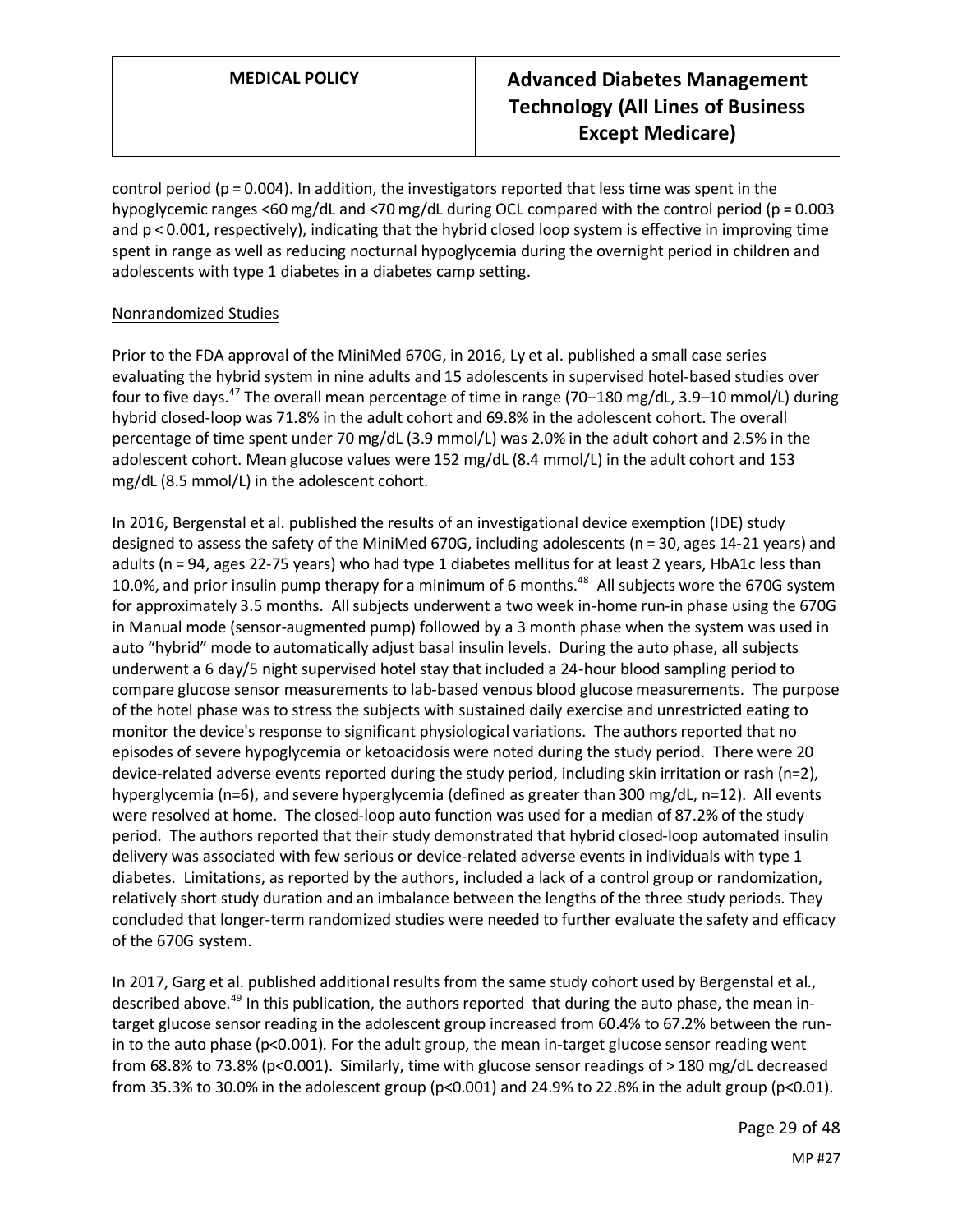The mean time with sensor glucose readings < 70 mg/dL decreased from 4.3% to 2.8% in the adolescent group (p<0.0009) and 6.4% to 3.4% (p<0.001) in the adult group. Mean HbA1c concentrations decreased from 7.7% at baseline to 7.1% (p<0.001) at the end of the 3-month auto phase in the adolescent group and from 7.3% to 6.8% ( $p<0.001$ ) in the adult group during the same time frame. The percent nighttime sensor glucose readings > 180 mg/dL decreased from 30.3% to 25.6% (p<0.001) in the adolescent group and 25.8% to 20.4% (p<0.001) in the adult group. Similarly, mean nighttime sensor glucose readings < 50 mg/dL decreased from 1.3% to 0.6% in the adolescent group ( $p$ <0.001) and 1.1 to 0.7% (p<0.001) in the adult group. Additional limitations not described above include restriction to relatively healthy and well-controlled patients and low baseline HbA1c, which limits the generalizability of the results. Regardless, the investigators concluded that the 670G, when operating in auto "hybrid" mode provided significantly better blood glucose control over the use of the device while in manual sensor-augmented therapy mode.

## *Bi-Hormonal APD Systems*

## Randomized Controlled Trials

In 2015, Haidar et al. published results from a Canadian open-label randomized controlled crossover trial that compared dual-hormone artificial pancreas, single-hormone artificial pancreas, and conventional insulin pump therapy (plus self-monitoring of blood glucose) for glycemic control in patients aged 12 years or older with type 1 diabetes. Of the 40 patients recruited and randomized, only 30 patients (20 adults and 10 adolescents) completed the study and were included in the analysis. The mean proportion of time spent in the plasma glucose target range (4.0-10.0 mmol/L for 2-hours post-prandially and 4.0- 8.0 mmol/L otherwise) over 24 hours was 62% (SD 18%), 63% (SD 18%), and 51% (SD 19%) with singlehormone artificial pancreas, dual-hormone artificial pancreas, and conventional insulin pump therapy, respectively.<sup>50</sup> The mean difference in time spent in the target range between single-hormone artificial pancreas and conventional insulin pump therapy was 11% (p=0.002) and between dual-hormone artificial pancreas and conventional insulin pump therapy was 12% (p=0.0001), indicating that both the single- and dual-hormone systems were more effective than conventional CSII at maintaining glucose levels within a healthy target range. There was no difference in the proportion of time spent in the target range between the single-hormone and dual-hormone artificial pancreas systems. In addition, the percentage of patients in each group with at least one hypoglycemic event between single-hormone artificial pancreas and conventional insulin pump therapy was 17% and 83%, respectively (p<0.0001) and between dual-hormone artificial pancreas and conventional insulin pump therapy was 21% and 83%, respectively (p=0.0001), indicating that both the single- and dual-hormone systems were more effective than conventional CSII at reducing hypoglycemic events. This was true for both the total number of events as well as nocturnal and exercise-induced events. There was no difference in hypoglycemic events between the single-hormone and dual-hormone artificial pancreas systems. Limitations of this study include: small sample size, high drop-out rate, and the fact that the study was performed strictly in an inpatient setting and only for the duration of one day.

# **CLINICAL PRACTICE GUIDELINES**

**Continuos Glucose Monitors**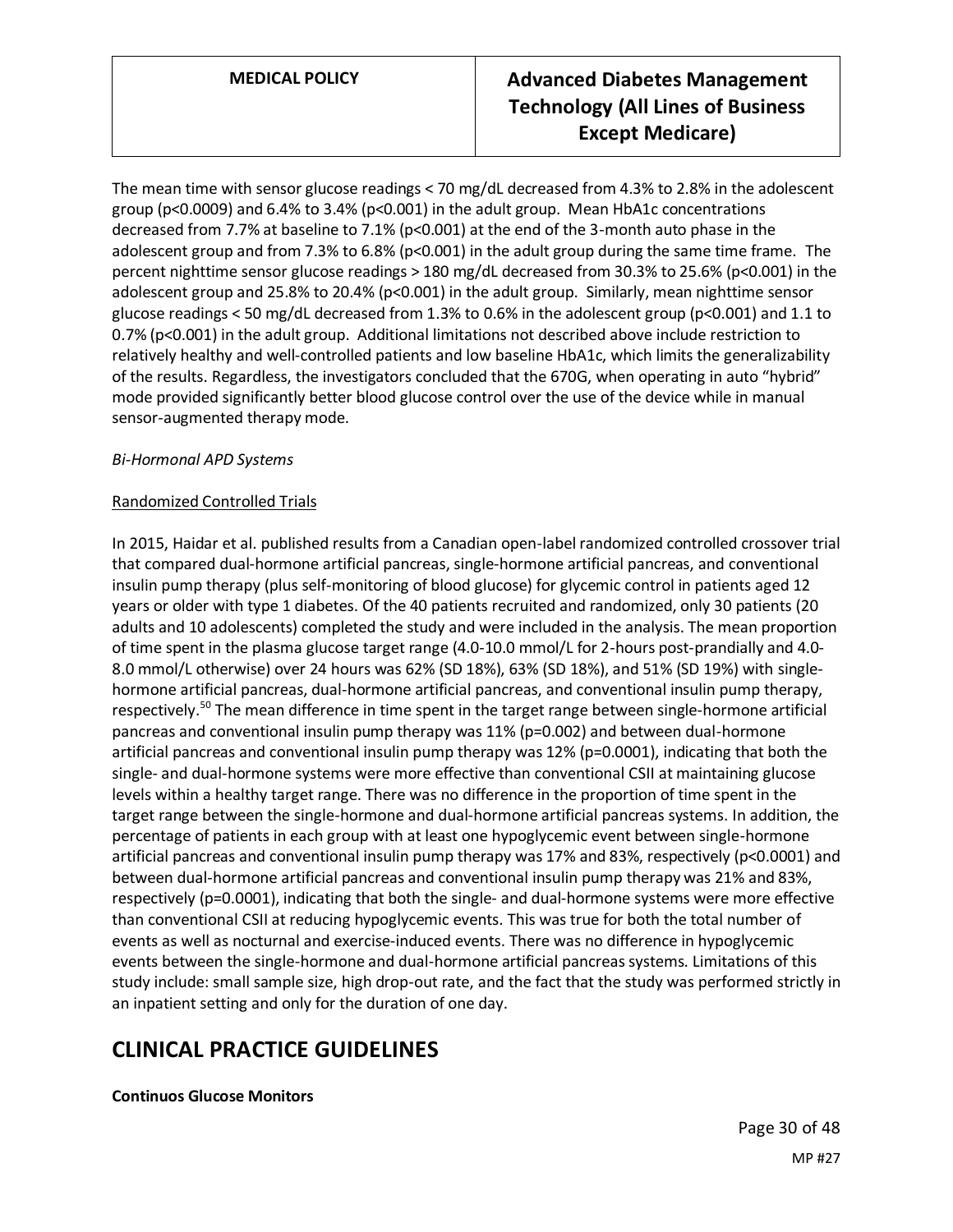## Adult Patients

## *Advanced Technologies & Treatments for Diabetes (AATD) Congress*

In 2019, the AATD Congress published recommendations addressing clinical targets for continuous monitoring data Interpretation on the basis of expert consensus.<sup>51</sup> The consensus report was endorsed by the American Diabetes Association, American Association of Clinical Endocrinologists, American Association of Diabetes Educators, European Association for the Study of Diabetes, Foundation of European Nurses in Diabetes, International Society for Pediatric and Adolescent Diabetes, JDRF, and Pediatric Endocrine Society. Please refer to the followin[g link](https://care.diabetesjournals.org/content/diacare/42/8/1593.full.pdf) to view data tables of outlining each recommendation.

#### *American Diabetes Association (ADA)*

The 2020, the ADA "Standards of Medical Care in Diabetes" evidence-based guidelines recommended the following regarding the use of CGMs, insulin pumps and integrated systems for people with diabetes mellitus:<sup>52</sup>

- When prescribing continuous glucose monitoring (CGM) devices, robust diabetes education, training, and support are required for optimal CGM device implementation and ongoing use. People using CGM devices need to have the ability to perform self-monitoring of blood glucose in order to calibrate their monitor and/or verify readings if discordant from their symptoms. **Grade of Evidence: E**
- When used properly, real-time continuous glucose monitors in conjunction with insulin therapy are a useful tool to lower A1C levels and/or reduce hypoglycemia in adults with type 1 diabetes who are not meeting glycemic targets, have hypoglycemia unawareness, and/or have episodes of hypoglycemia. **Grade of Evidence: A**
- When used properly, intermittently scanned continuous glucose monitors in conjunction with insulin therapy are useful tools to lower A1C levels and/or reduce hypoglycemia in adults with type 1 diabetes who are not meeting glycemic targets, have hypoglycemia unawareness, and/or have episodes of hypoglycemia. **Grade of Evidence: C**
- When used properly, real-time and intermittently scanned continuous glucose monitors in conjunction with insulin therapy are useful tools to lower A1C and/or reduce hypoglycemia in adults with type 2 diabetes who are not meeting glycemic targets. **Grade of Evidence: B**
- Continuous glucose monitoring (CGM) should be considered in all children and adolescents with type 1 diabetes, whether using injections or continuous subcutaneous insulin infusion, as an additional tool to help improve glucose control. Benefits of CGM correlate with adherence to ongoing use of the device. **Grade of Evidence: B**
- Real-time continuous glucose monitoring (CGM) devices should be used as close to daily as possible for maximal benefit. Intermittently scanned CGM devices should be scanned frequently, at a minimum once every 8 hours. **Grade of Evidence: A**
- Real-time continuous glucose monitors may be used effectively to improve A1C levels, time in range, and neonatal outcomes in pregnant women with type 1 diabetes. **Grade of Evidence: B**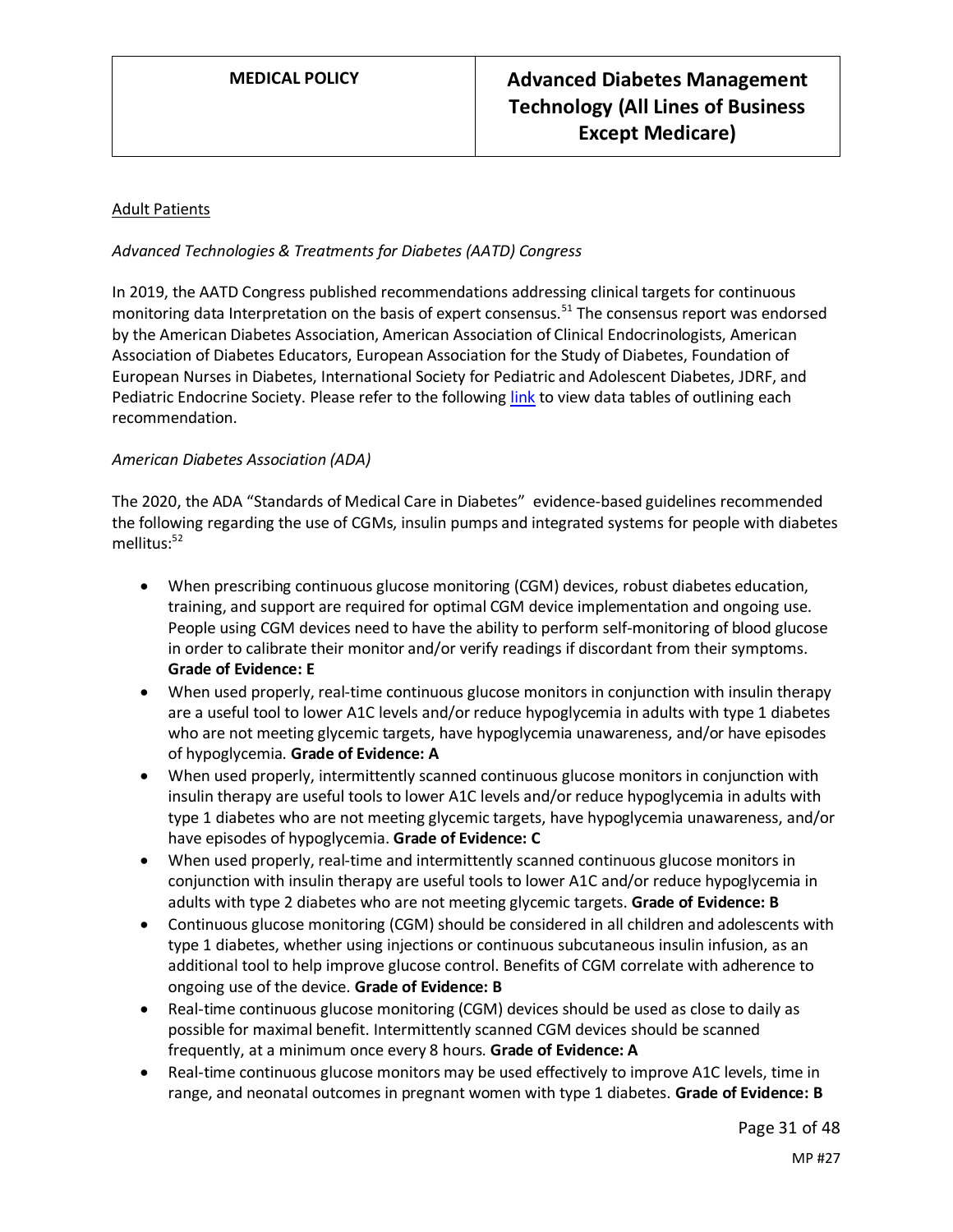- Blinded continuous glucose monitor data, when coupled with diabetes self-management education and medication dose adjustment, can be helpful in identifying and correcting patterns of hyper- and hypoglycemia in people with type 1 diabetes and type 2 diabetes. **Grade of Evidence: E**
- People who have been using continuous glucose monitors should have continued access across third-party payers. **Grade of Evidence: E**
- Insulin pump therapy may be considered as an option for all adults, children, and adolescents with type 1 diabetes who are able to safely manage the device. **Grade of Evidence: A**
- Individuals with diabetes who have been successfully using continuous subcutaneous insulin infusion should have continued access across third-party payers. **Grade of Evidence: E**
- Sensor-augmented pump therapy with automatic low glucose suspend may be considered for adults and children with type 1 diabetes to prevent/mitigate episodes of hypoglycemia. **Grade of Evidence: B**
- Automated insulin delivery systems may be considered in children B and adults with type 1 diabetes to improve glycemic control. **Grade of Evidence: A**
- Individual patients may be using systems not approved by the U.S. Food and Drug Administration such as do-it-yourself closed loop systems and others; providers cannot prescribe these systems but can provide safety information/troubleshooting/backup advice for the individual devices to enhance patient safety. **Grade of Evidence: E**
- Sensor-augmented pump therapy with automatic low glucose suspend may be considered for adults and children with type 1 diabetes to prevent/mitigate episodes of hypoglycemia. **Grade of Evidence: B**
- Automated insulin delivery systems should be considered in adults with type 1 diabetes who have the skills to use them in order to improve time in range, reduce HbA1C and hypoglycemia. **Grade of Evidence: B**
	- o These systems may also be useful to improve glycemia in children. **Grade of Evidence: B**
- Individual patients may be using systems not approved by the U.S. Food and Drug Administration such as do-it-yourself closed loop systems and others; providers cannot prescribe these systems but can provide safety information/troubleshooting/backup advice for the individual devices to enhance patient safety. **Grade of Evidence: E**

# *Oregon Health Evidence Review Commission (HERC)*

In 2017, HERC issued a coverage guidance addressing CGM for the treatment of diabetes.<sup>53</sup> Investigators made the following recommendations:

- Real-time CGM is recommended for coverage (*weak recommendation*) in adults with type 1 diabetes mellitus:
	- $\circ$  Who have received or will receive diabetes education specific to the use of CGM and who have used the device for at least 50% of the time at their first follow-up visit and
	- $\circ$  Who have baseline HbA1c levels greater than or equal to 8.0%, frequent or severe hypoglycemia, or impaired awareness of hypoglycemia (including presence of these conditions prior to initiation of CGM).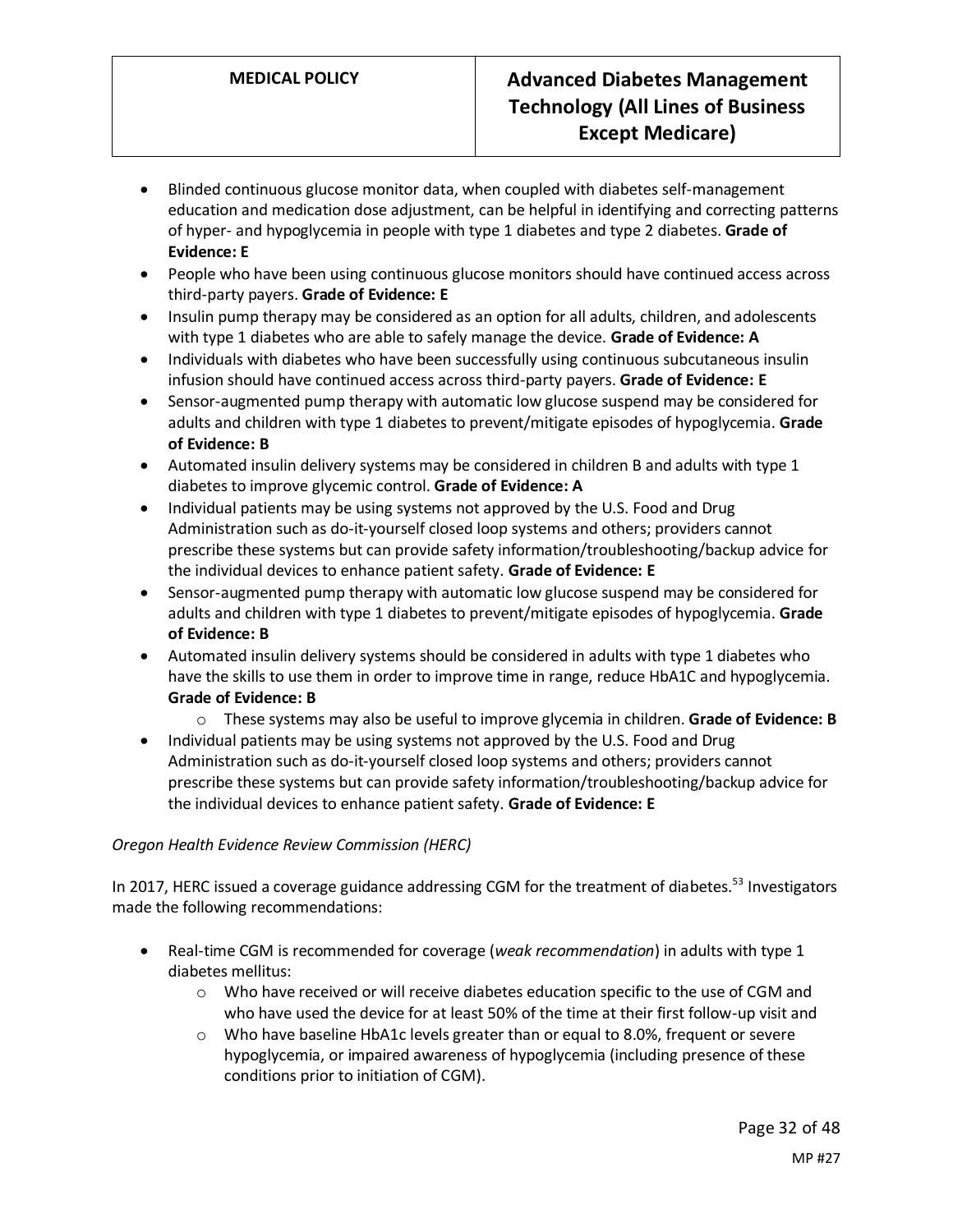- Real-time CGM (including the CGM-enabled insulin pump) is recommended for coverage (*weak recommendation*) in adults with type 1 diabetes on insulin pump management who have received or will receive diabetes education specific to the use of CGM and who have used the device for at least 50% of the time at their first follow-up visit.
- Real-time CGM is not recommended for coverage in adults with type 2 diabetes (*weak recommendation*).
- Retrospective CGM is not recommended for coverage in patients of any age with type 1 or type 2 diabetes (*strong recommendation*).

## *Endocrine Society*

The 2016 Endocrine Society evidence-based clinical practice guideline on "Continuous Subcutaneous Insulin Infusion Therapy and Continuous Glucose Monitoring in Adults"<sup>54</sup> recommended the following regarding the use of CGMs for people with diabetes mellitus:

- Real-time CGM is recommended for adults with well-controlled DM1 and for adults with DM1 who have HbA1c levels above target. Patients should be willing and able to use a CGM device on a nearly daily basis.
- Short-term use of real time CGM is suggested for adult patients with DM2 who have HbA1c levels greater or equal to 7% and are both willing and able to use a CGM device.
- Education, training, and ongoing support to help achieve and maintain individualized glycemic goals are suggested for adults with diabetes using CGM.

# *National Institute for Health and Care Excellence (NICE)*

The 2016 NICE guideline "Type 1 Diabetes in Adults: Diagnosis and Management"<sup>55</sup> was based on a systematic review of the evidence and recommended the following regarding the use of CGMs for people with type 1 diabetes:

- Routine use of real time (rt) CGM in adults with type 1 diabetes is not recommended.
- Consider rt- CGM for adults with type 1 diabetes who are willing to commit to using it at least 70% of the time and calibrate it as needed, and who have at least one of the following (despite optimized use of insulin therapy and conventional blood glucose monitoring): more than one episode a year of severe hypoglycemia that has no obviously preventable cause; complete hypoglycemia unawareness; frequent asymptomatic hypoglycemia that interferes with daily activities; extreme fear of hypoglycemia; or hyperglycemia that persists despite frequent testing (but only continue CGM if HbA1c can be sustained at 7% or below, or if there has been a fall in HbA1c of 2.5% or more).
- For adults with type 1 diabetes using CGM, insulin therapy should be applied with either multiple daily injections of insulin or continuous subcutaneous insulin infusion therapy.

The 2017 NICE guideline "Type 2 Diabetes in Adults: Management" did not recommend the use of CGMs for people with type 2 diabetes due to a lack of high quality RCTs and conflicting evidence. The panel stated that there is still uncertainty regarding the effectiveness of continuous glucose monitoring.<sup>24</sup>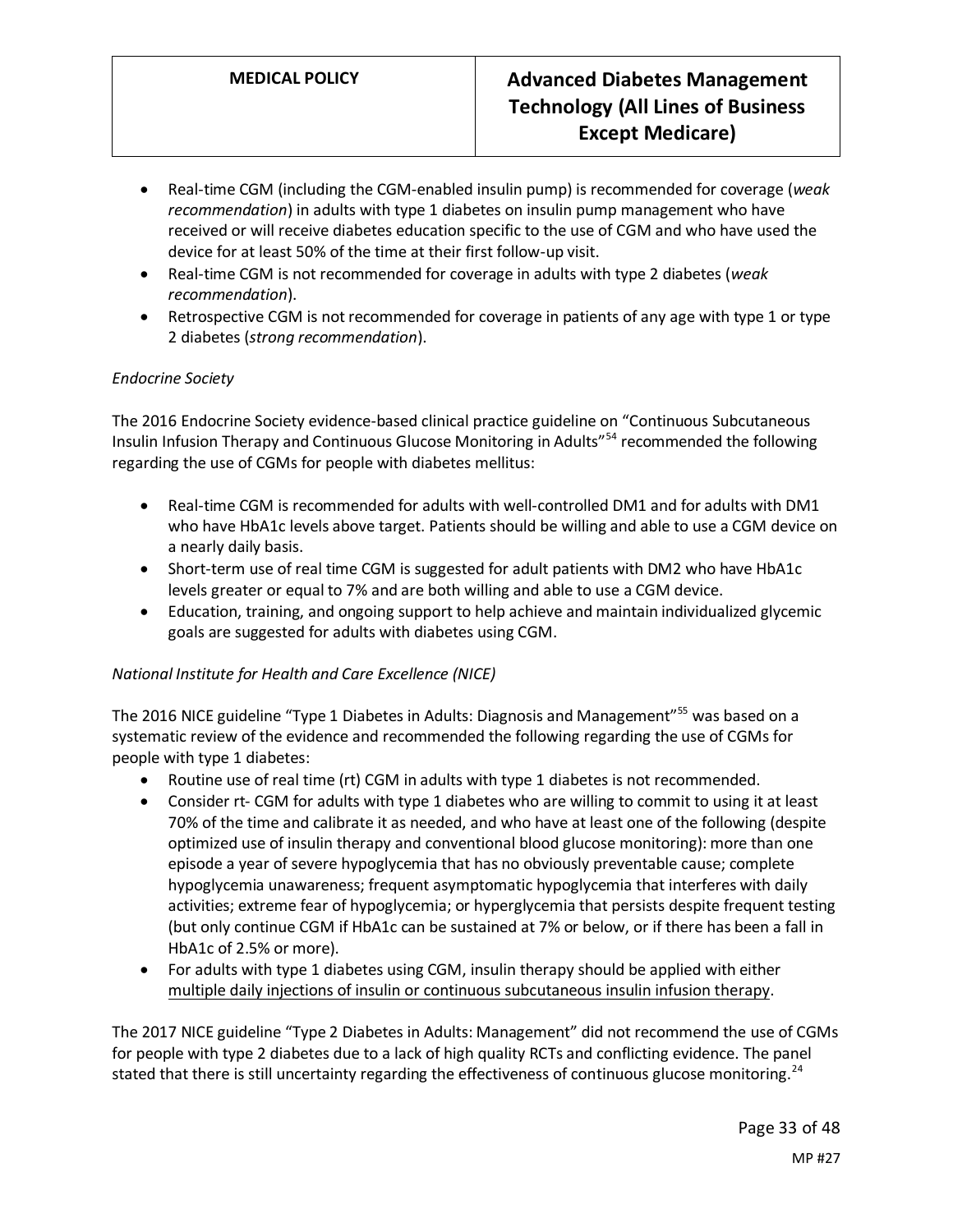*American Association of Clinical Endocrinologists (AACE) and American College of Endocrinology (ACE)*

In 2016, the AACE and ACE published a joint consensus statement on "Outpatient Glucose Monitoring"<sup>56</sup> recommended the following regarding the use of CGMs for people with diabetes mellitus:

- CGM is recommended for adults and children with type 1 diabetes, particularly for individuals with a history of severe hypoglycemia and hypoglycemia unawareness, and to assist in correcting hyperglycemia in patients not within target range for blood glucose level.
- Before CGM use, patients should have knowledge of the basics of sensor insertion, calibration, and real-time data interpretation. More in-depth training and more frequent follow-up is recommended for CGM users who are children.
- Current evidence is limited for CGM use for patients with type 2 diabetes who are receiving insulin or sulfonylureas; trials assessing the use of CGM for these patients are ongoing.
- No recommendation was provided regarding the use of CGM for persons with type 2 diabetes who have a low risk of hypoglycemia.
- The benefits of CGM in pregnant individuals with preexisting diabetes are unclear; and additional studies are needed. CGM should primarily be considered a teaching tool when used during pregnancy, and should be used to evaluate peak postprandial blood glucose, fine-tune insulin dosing, and identify foods associated with blood glucose fluctuations.
- Additionally, CGM can be used as a supplement to blood glucose monitoring during pregnancy, in particular for monitoring nocturnal hypoglycemia or hyperglycemia and postprandial hyperglycemia.

# Children and Adolescent Patients

# *American Diabetes Association*

The 2019, the ADA "Standards of Medical Care in Diabetes"<sup>57</sup> evidence-based guidelines recommended the following regarding the use of CGMs for people with diabetes mellitus:

- Real-time CGM should be considered in children and adolescents with type 1 diabetes, whether using multiple daily injections or continuous subcutaneous insulin infusion, as an additional tool to help improve glucose control and reduce the risk of hypoglycemia. Benefits of CGM correlate with adherence to ongoing use of the device. Level of Evidence = A (Clear evidence from wellconducted adequately powered RCTs)
- Sensor-augmented pump therapy may be considered for children, adolescents and adults to improve glycemic control without an increase in hypoglycemia or severe hypoglycemia. Benefits correlate with adherence to ongoing use of the device. Level of Evidence = A (Clear evidence from well-conducted adequately powered RCTs)
- When prescribing continuous glucose monitoring, robust diabetes education, training and support are required for optimal continuous glucose monitor implementation and ongoing use.
- When used properly, CGM in conjunction with intensive insulin regimens (defined as multipledose insulin **or** insulin pump therapy) is a useful tool to lower A1C in selected adults (aged 25 years) with type 1 diabetes. Level of Evidence = A (Clear evidence from well-conducted adequately powered RCTs)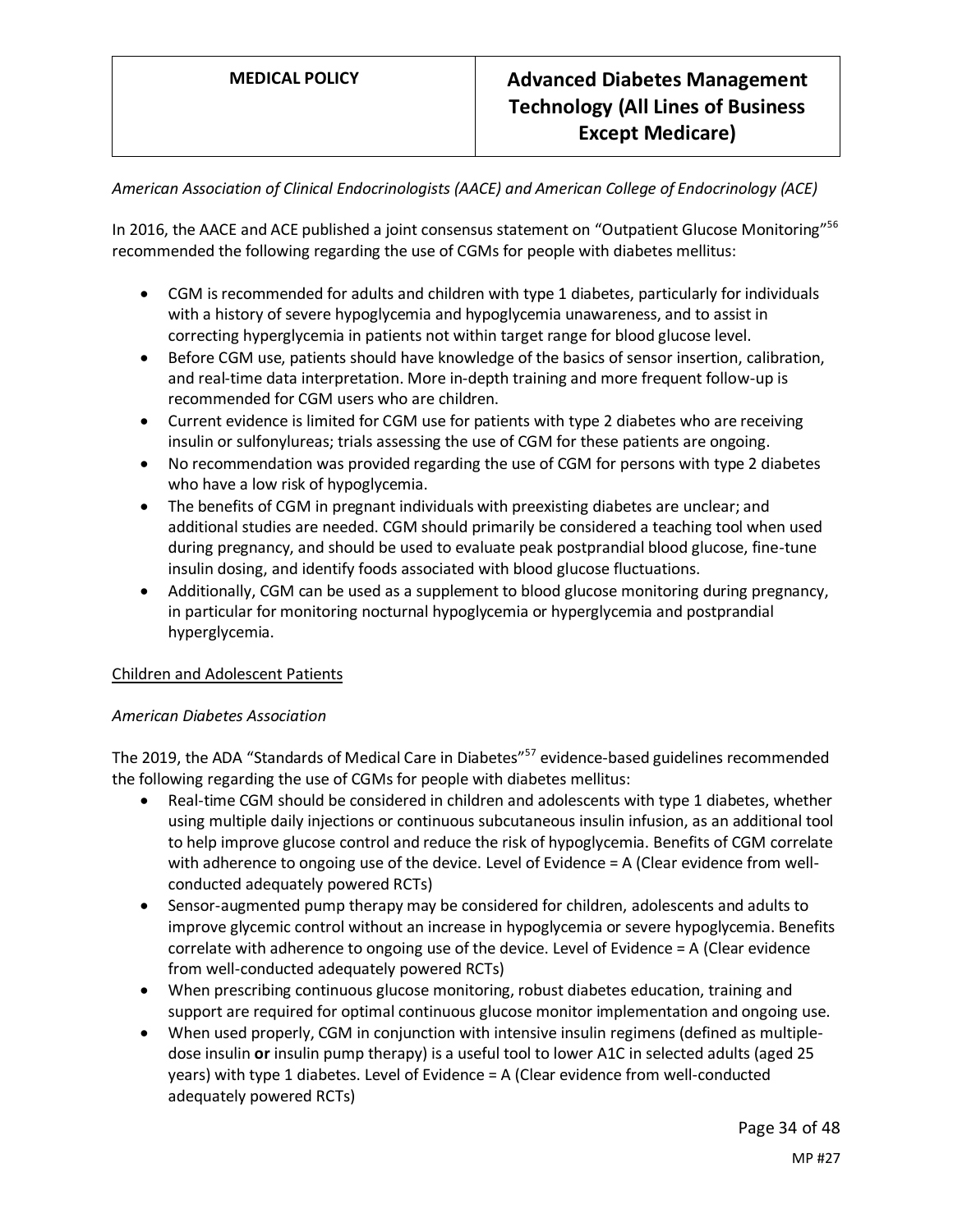- Real-time CGM may be a useful tool in those with hypoglycemia unawareness and/or frequent hypoglycemic episodes. Level of Evidence = B (Supportive evidence from well-conducted cohort studies and case series)
- Real-time CGM should be used as close to daily as possible for maximal benefit. Level of Evidence = A (Clear evidence from well-conducted adequately powered RCTs)
- Sensor-augmented pump therapy with automatic low-glucose suspend may be considered for adults with type 1 diabetes at high risk of hypoglycemia to prevent episodes of hypoglycemia and reduce their severity. Level of Evidence = B (Supportive evidence from well-conducted cohort studies and case series)

# *Oregon Health Evidence Review Commission (HERC)*

In 2017, HERC issued a coverage guidance addressing CGM for the treatment of diabetes.<sup>53</sup> Investigators made the following recommendations:

- Real-time CGM is recommended for coverage (*weak recommendation*) in children and adolescents under age 21 with type 1 diabetes who have received or will receive diabetes education specific to the use of CGM and who have used the device for at least 50% of the time at their first follow-up visit.
- Retrospective CGM is not recommended for coverage in patients of any age with type 1 or type 2 diabetes (*strong recommendation*).

# *International Society for Pediatric and Adolescent Diabetes (ISPAD)*

The 2014 ISPAD evidence –based clinical practice consensus guideline, "Assessment and Monitoring of Glycemic Control in Children and Adolescents with Diabetes"<sup>58</sup> recommended the following regarding the use of CGMs for children with diabetes mellitus:

• CGM may particularly benefit individuals with hypoglycemic unawareness because CGM devices can be set to alert patients when glucose is below a specified range or when glucose falls at a rapid rate. However, it is currently recommended that CGM values are confirmed by SMBG for real-time adjustments of insulin dosing.

# *National Institute for Health and Care Excellence (NICE)*

The 2016 NICE guideline, "Diabetes (Type 1 and Type 2) in Children and Young People: Diagnosis and Management<sup>"59</sup> recommended the following regarding the use of CGMs for children with diabetes mellitus:

• Offer ongoing real-time (rt)-CGM monitoring with alarms to children and young people with type 1 diabetes who have at least one of the following: frequent severe hypoglycemia, impaired awareness of hypoglycemia associated with adverse consequences (e.g., seizures or anxiety), or inability to recognize or communicate about symptoms of hypoglycemia.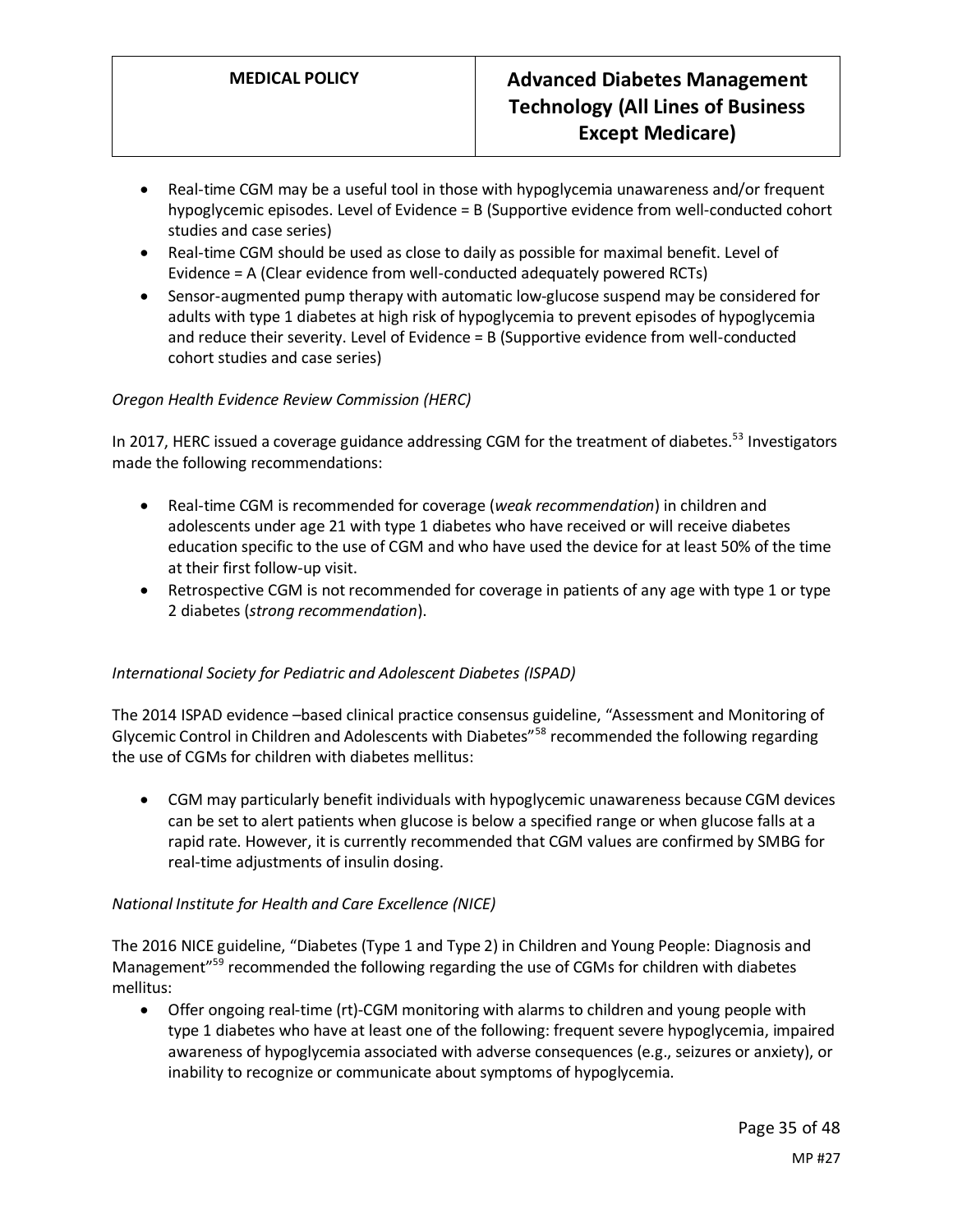- Consider ongoing rt-CGM for neonates, infants, and preschool children; children and young people who undertake high levels of physical activity; and children and young people who have comorbidities (i.e., anorexia nervosa) or who are receiving treatment (e.g., corticosteroids) that impedes control of blood glucose levels.
- Consider intermittent CGM to improve blood glucose control in children and young people who have hyperglycemia that persists despite insulin adjustment and additional support.

## Pregnant Women

## *American Diabetes Association (ADA)*

The 2019, the ADA "Standards of Medical Care in Diabetes"<sup>57</sup> evidence-based guidelines recommended the following regarding the use of CGMs for people with diabetes mellitus:

• Real-time CGM may be used effectively to improve A1C levels and neonatal outcomes in pregnant women with type 1 diabetes. Level of Evidence = B (Supportive evidence from wellconducted cohort studies and case series)

In 2017, HERC issued a coverage guidance addressing CGM for the treatment of diabetes.<sup>53</sup> Investigators made the following recommendations:

- CGM is not recommended for coverage during pregnancy for type 2 diabetes or gestational diabetes (*weak recommendation*).
- CGM is recommended for coverage for women with type 1 diabetes who are pregnant or who plan to become pregnant within six months without regard to HbA1c levels (*weak recommendation*).

# *National Institute for Health and Care Excellence (NICE)*

The NICE 2015 guideline, "Diabetes in Pregnancy: Management from Preconception to the Postnatal Period"<sup>60</sup> recommended the following regarding the use of CGMs for pregnant individuals with diabetes:

- CGM should not be offered routinely to pregnant women with diabetes.
- Consider CGM for pregnant women on insulin therapy who either have severe hypoglycemia or unstable blood glucose levels, or to gain information about changes in blood glucose levels.

#### *Endocrine Society*

The 2013 Endocrine Society evidence-based clinical practice guideline on "Diabetes and Pregnancy"<sup>61</sup> suggested that CGM be used during pregnancy for women with overt or gestational diabetes when SMBG is not sufficient to assess glycemic control. The society deemed this a weak recommendation due to low quality evidence. The society stated that "although there is a paucity of literature on continuous glucose monitoring use during pregnancy, there is evidence that in gestational diabetes, it will detect clinically meaningful hypoglycemia and postprandial hyperglycemia that may go unrecognized by selfmonitoring of blood glucose".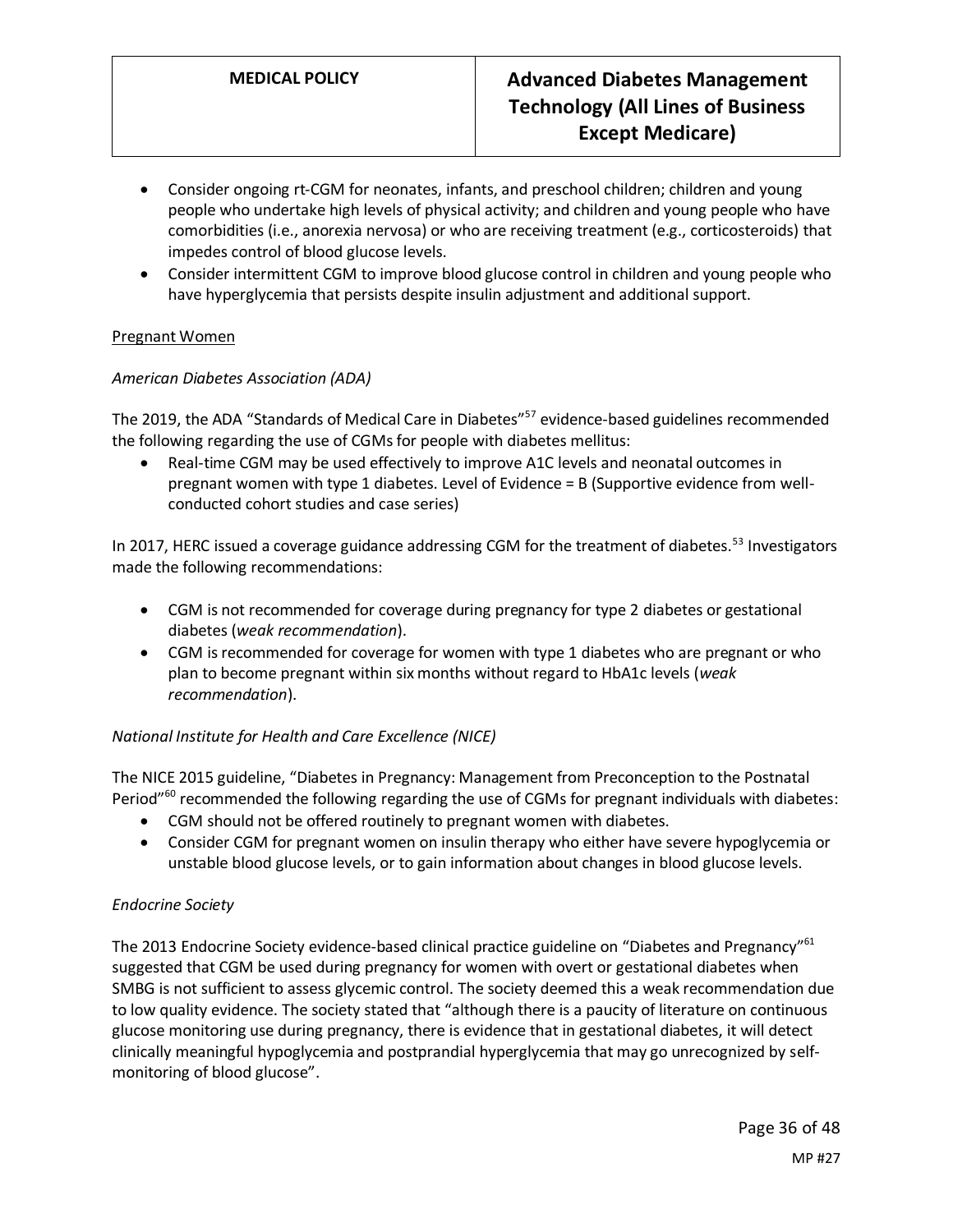#### **Insulin Pumps**

#### Type 2 Diabetes Patients

#### *Endocrine Society*

In 2016, the Endocrine Society conducted a systematic review in support of their clinical practice guidelines addressing the use of continuous subcutaneous insulin infusion (CSII) for the treatment of diabetes.<sup>54</sup> Authors recommended CSII with good adherence to monitoring and dosing patients with type 2 diabetes mellitus who have poor glycemic control despite intensive insulin therapy, oral agents, other injectable therapy and lifestyle modifications.

## *National Institute for Health and Care Excellence (NICE)*

The 2015 NICE guideline, "Type 2 Diabetes in Adults: Management"<sup>60</sup>, did not address the use of an insulin pump as a treatment option for type 2 diabetic adults. However, the 2008 Tech Appraisal Guidance [TA151]: Continuous subcutaneous insulin infusion (CSII) for the treatment of diabetes mellitus, <sup>62</sup> recommended against the use of insulin pumps for treatment of type 2 diabetic patients of any age.

# *American Association of Clinical Endocrinologists/American College of Endocrinology*

In 2014, the AACE/ACE published a clinical practice guideline addressing insulin pump use for the treatment of diabetes.<sup>63</sup> The guideline included a recommendation for the use of continuous subcutaneous insulin infusion, stating that ideal CSII candidates include intensively managed insulindependent type 2 diabetics who meet the following criteria:

- Currently performing ≥ 4 insulin injections and ≥ 4 self-monitored blood glucose measurements daily
- Motivated to achieve optimal blood glucose control
- Willing and able to carry out the tasks that are required to use this complex and time consuming therapy safely and effectively
- Willing to maintain frequent contact with their health care team

#### Pediatric Patients

#### *International Society for Pediatric and Adolescent Diabetes (ISPAD)*

The 2014 ISPAD evidence –based clinical practice consensus guideline: Assessment and Monitoring of Glycemic Control in Children and Adolescents with Diabetes<sup>64</sup> stated that, "improvements in glycemic control, particularly when provided by intensive insulin treatment with multiple daily injections (MDI) or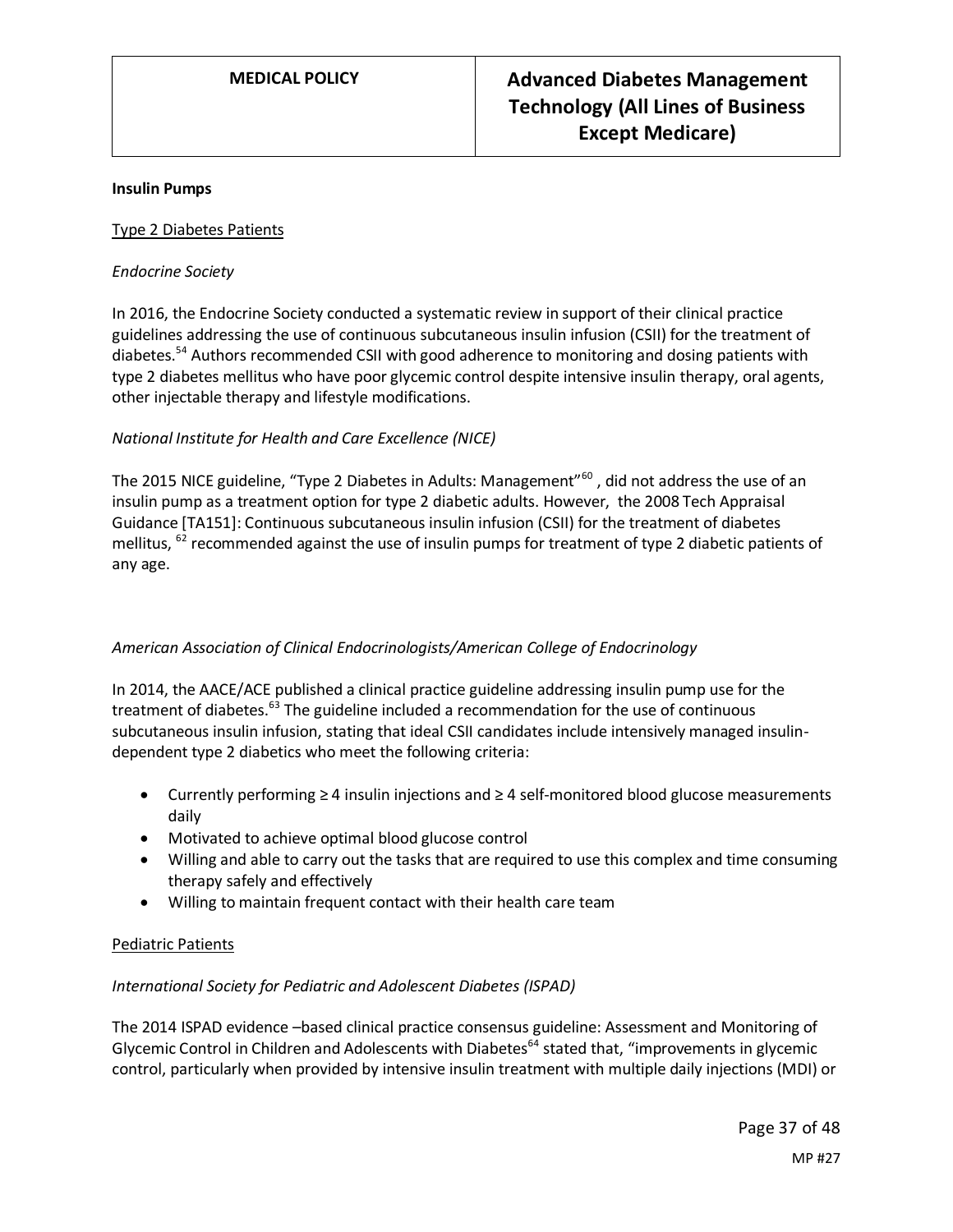pump therapy with dose adjustments, reduces the risks of vascular complications." This statement was based on a combination of high quality evidence from well-conducted RCTs and expert consensus.

In the guideline, the ISPAD also stated that, "insulin pump therapy is at present the best way to imitate the physiological insulin profile" and that, "CSII has been proven to be safe in all ages and allows exact and flexible insulin dosing in small increments, multiple bolus dosing without need for injections, different prandial bolus options, and hourly adaptation of basal insulin."

## *National Institute for Health and Care Excellence (NICE)*

The 2015 NICE guideline, "Diabetes (Type 1 and Type 2) in Children and Young People: Diagnosis and Management<sup>"65</sup>, regarding children under the age of 18, recommended criteria based on the 2008 Tech Appraisal Guidance  $[TA151]$ .<sup>62</sup> The NICE recommendations for CSII therapy were as follows:

- "Continuous subcutaneous insulin infusion (CSII or 'insulin pump') therapy is recommended as a treatment option for adults and children 12 years and older with type 1 diabetes mellitus provided that:
	- $\circ$  Attempts to achieve target HbA1c levels with MDIs result in the person experiencing disabling hypoglycaemia. (disabling hypoglycaemia is defined as the repeated and unpredictable occurrence of hypoglycaemia that results in persistent anxiety about recurrence and is associated with a significant adverse effect on quality of life); or
	- $\circ$  HbA1c levels have remained high (8.5% or above) on MDI therapy (including, if appropriate, the use of long-acting insulin analogues) despite a high level of care.
- For children younger than 12 years with type 1 diabetes mellitus CSII therapy is recommended as a treatment option when MDI therapy is considered to be impractical or inappropriate.
- For children between the ages of 12 and 18 years the same criteria for adults for CSII apply, but these children are also expected to undergo a trial of MDI therapy prior to CSII.
- It is recommended that CSII therapy be initiated only by a trained specialist team, which should normally comprise a physician with a specialist interest in insulin pump therapy, a diabetes specialist nurse and a dietitian. Specialist teams should provide structured education programmes and advice on diet, lifestyle and exercise appropriate for people using CSII.
- Following initiation in adults and children 12 years and older, CSII therapy should only be continued if it results in a sustained improvement in glycaemic control, evidenced by a fall in HbA1c levels, or a sustained decrease in the rate of hypoglycaemic episodes. Appropriate targets for such improvements should be set by the responsible physician, in discussion with the person receiving the treatment or their carer.
- CSII therapy is not recommended for the treatment of people (children or adults) with type 2 diabetes mellitus."

Pregnant Women

*American Diabetes Association (ADA)*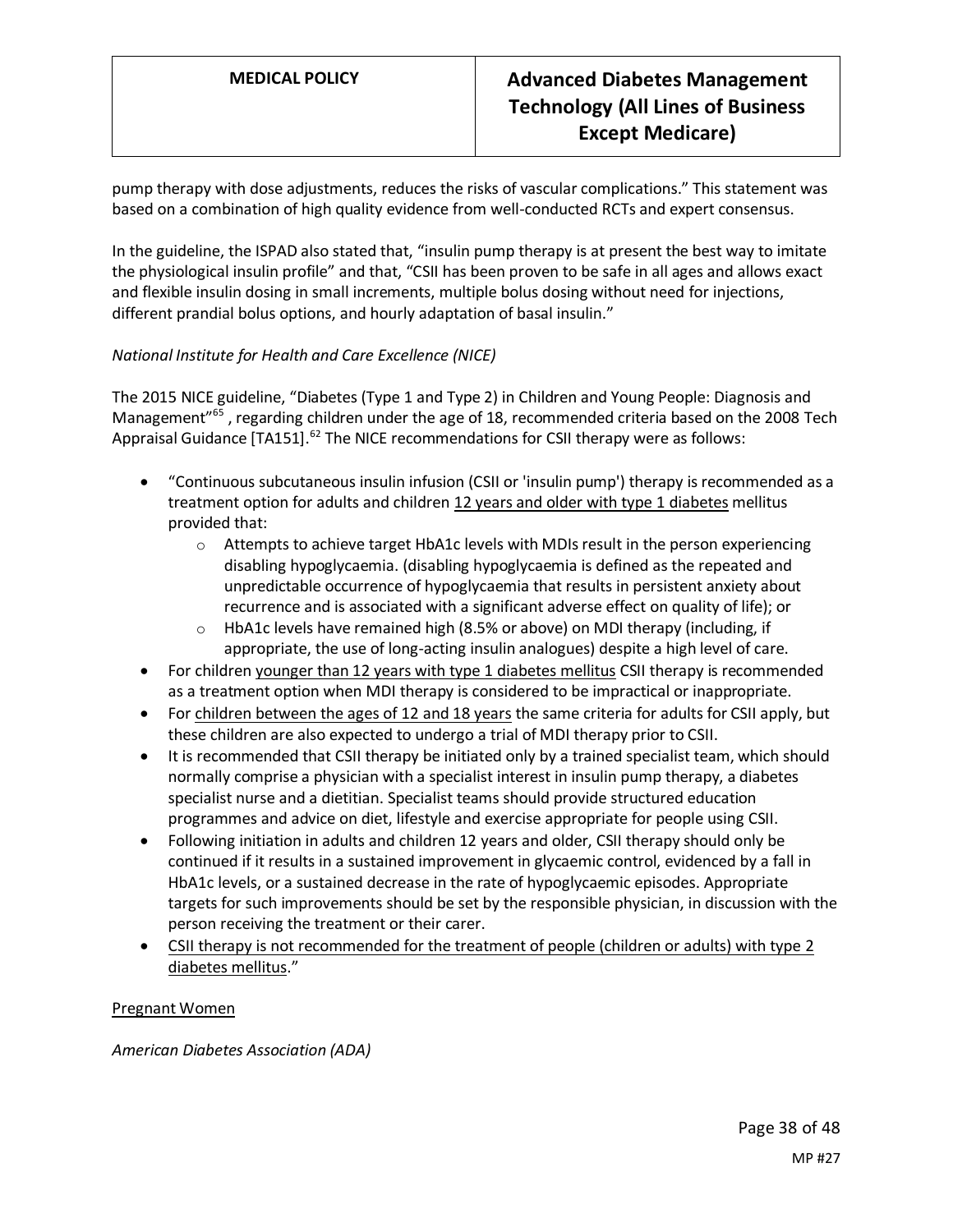In 2019, the ADA published a clinical practice guideline addressing the management of diabetes during pregnancy.<sup>66</sup> Authors stated "both multiple daily insulin injections and continuous subcutaneous insulin infusion are reasonable delivery strategies" with neither having been proven superior during pregnancy.

## *National Institute for Health and Care Excellence (NICE)*

The NICE 2015 guideline, Diabetes in Pregnancy: Management from Preconception to the Postnatal Period $60$  recommended the following:

"Offer women with insulin-treated diabetes continuous subcutaneous insulin infusion (CSII; also known as insulin pump therapy) during pregnancy if adequate blood glucose control is not obtained by MDI without significant disabling hypoglycaemia. Disabling hypoglycaemia means the repeated and unpredicted occurrence of hypoglycaemia requiring third-party assistance that results in continuing anxiety about recurrence and is associated with significant adverse effect on quality of life."

## The NICE guideline further states that:

"Compared with MDI, CSII used during pregnancy in women with overt diabetes provides comparable or better glycemic control and pregnancy outcomes with no greater risk or possibly lower risk of maternal hypoglycemia. Additionally, compared with MDI, CSII provides greater lifestyle flexibility, easier blood glucose management, less blood glucose variability, and facilitates managing glucose control in the peri-delivery setting."

#### *Endocrine Society*

The 2013 Endocrine Society evidence-based clinical practice guideline on diabetes and pregnancy<sup>61</sup> recommended the, "ongoing use of CSII during pregnancy in women with diabetes when this has been initiated before pregnancy (strong recommendation, moderate quality evidence), but suggest that CSII not be initiated during pregnancy unless other insulin strategies including multiple daily doses of insulin have first been tried and proven unsuccessful." This was a weak recommendation based on low quality evidence. The guideline states that this refers to both type 1 and type 2 diabetic patients.

# **Combination Integrated Continuous Subcutaneous Insulin Infusion (CSII) and Continuous Glucose Monitoring (CGM) Systems**

#### American Diabetes Association (ADA)

In 2019, the ADA "Standards of Medical Care in Diabetes" evidence-based guidelines made the following recommendations for insulin pumps:<sup>67</sup>

• "Most adults, children and adolescents with type 1 diabetes should be treated with intensive insulin therapy with either multiple daily injections or an insulin pump."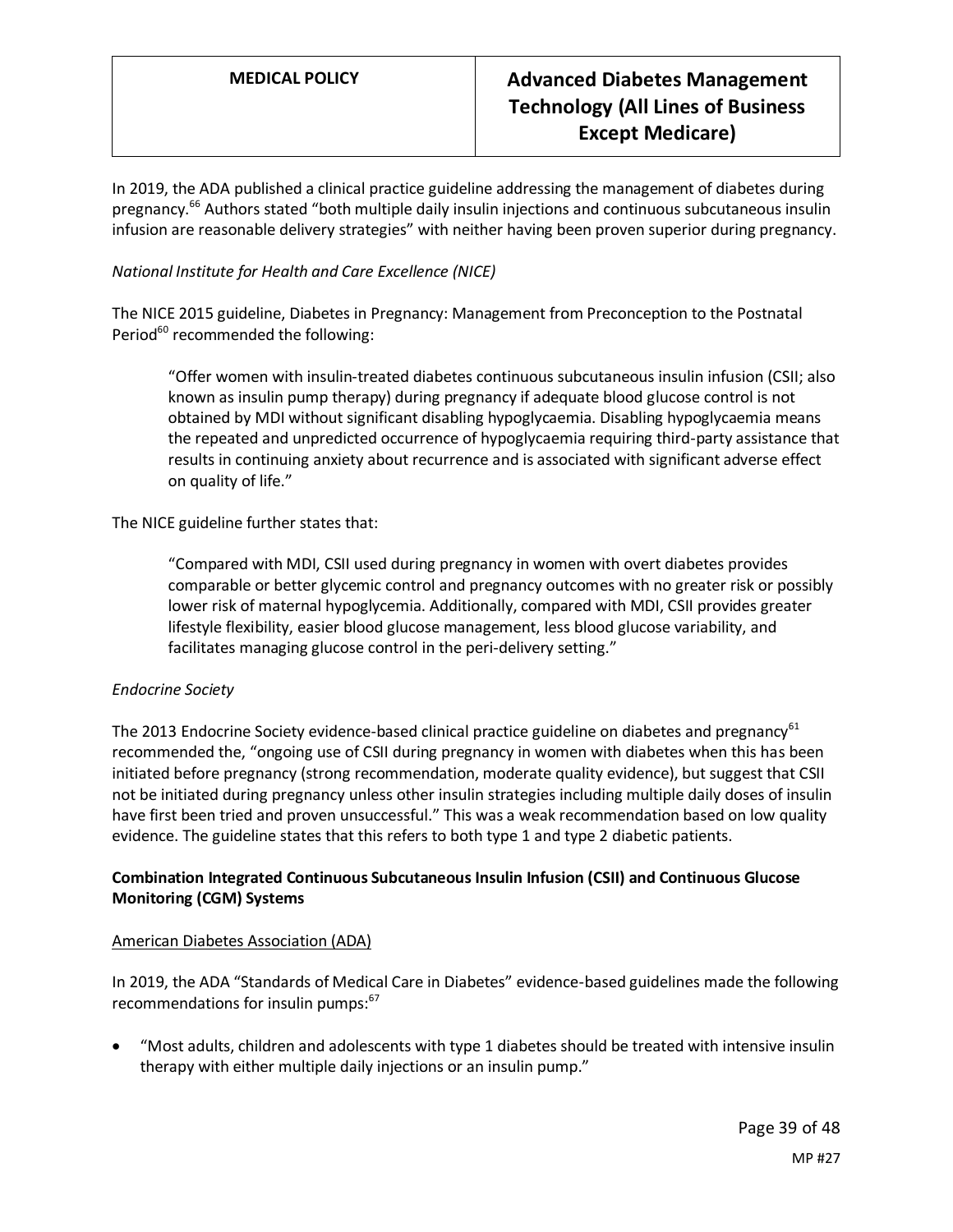- "Insulin pump therapy may be considered as an option for all children and adolescents, especially in children under 7 years of age."
- Automated insulin delivery systems may be considered in children more than 7 years of age and adults with type 1 diabetes to improve glycemic control.

ADA recommendations for continuous glucose monitoring include:

- "Sensor-augmented pump therapy may be considered for children, adolescents, and adults to improve glycemic control without an increase in hypoglycemia or severe hypoglycemia."
- "Sensor-augmented pump therapy with automatic low-glucose suspend may be considered for adults with type 1 diabetes at high risk at hypoglycemia to prevent episodes of hypoglycemia and reduce their severity."

The ADA stated that automated insulin delivery systems may lower the risk of exercise-related hypoglycemia and may confer psychosocial benefits.

## National Institute for Health and Care Excellence (NICE)

In 2016, the National Institute for Health and Care Excellence (NICE) published an evidence-based guideline on use of the MiniMed Paradigm Veo system (the European equivalent of the MiniMed 530G).<sup>68</sup> Recommendations were as follows:

- "The MiniMed Paradigm Veo system is recommended as an option for managing blood glucose levels in people with type 1 diabetes only if:
	- o They have episodes of disabling hypoglycaemia (defined as the repeated and unpredictable occurrence of hypoglycaemia that results in persistent anxiety about recurrence and is associated with a significant adverse effect on quality of life); despite optimal management with continuous subcutaneous insulin infusion, and
- The MiniMed Paradigm Veo system should be used under the supervision of a trained multidisciplinary team who are experienced in continuous subcutaneous insulin infusion and continuous glucose monitoring for managing type 1 diabetes only if the person or their carer:
	- o Agrees to use the sensors for at least 70% of the time
	- o Understands how to use it and is physically able to use the system, and
	- $\circ$  Agrees to use the system while having a structured education programme on diet and lifestyle, and counselling.
- People who start to use the MiniMed Paradigm Veo system should only continue to use it if they have a decrease in the number of hypoglycaemic episodes that is sustained. Appropriate targets for such improvements should be set."

#### American Diabetes Association (ADA)

• In 2018, the AACE/ACE published a joint clinical practice guideline on the integration of insulin pumps and continuous glucose monitoring in patients with diabetes mellitus.<sup>69</sup> This guideline is primarily based in evidence.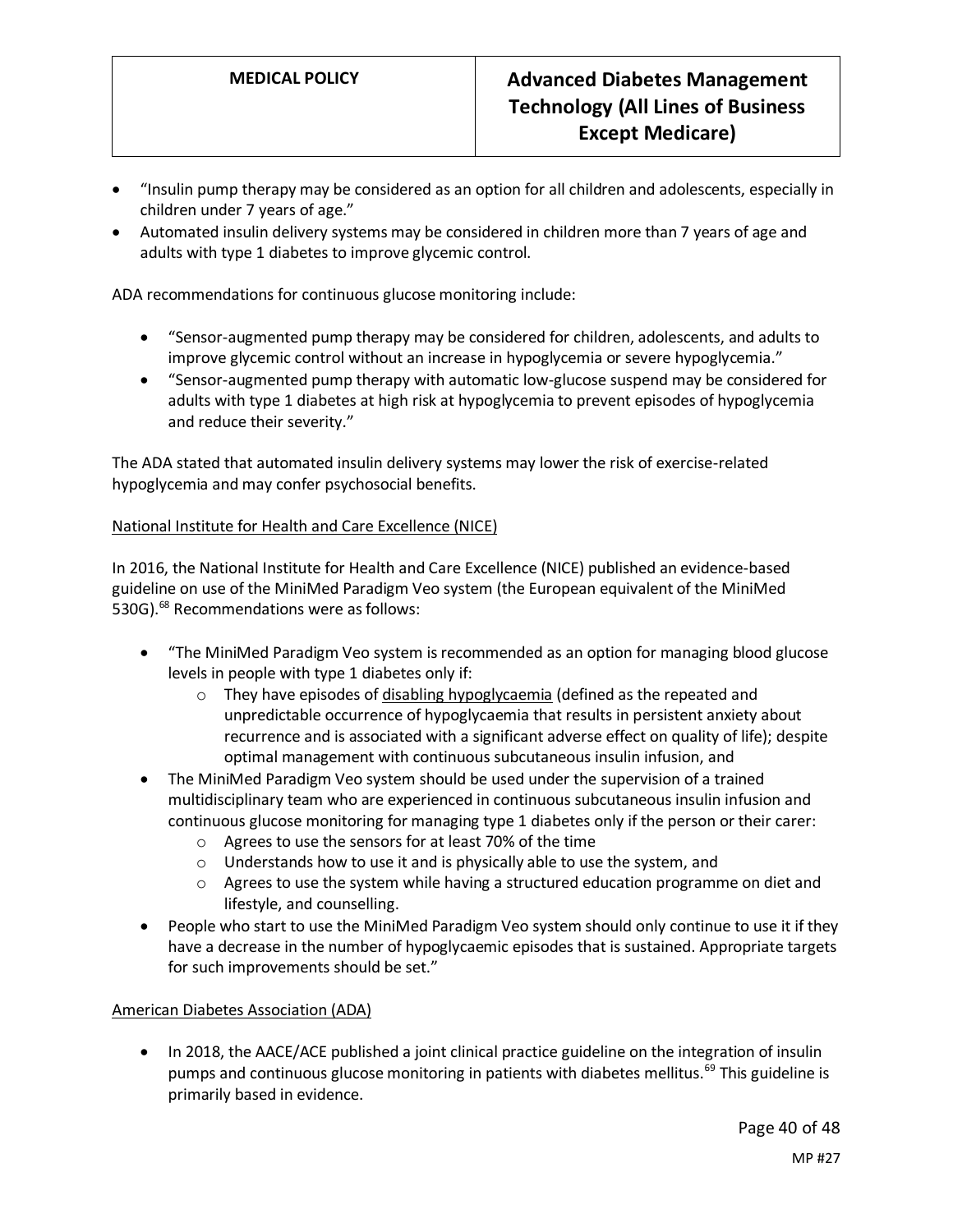The panel recommended that integration of CHM and CSII may be considered in patients already on CSII or appropriate for initiating CSII. Investigators noted that the ideal approach of integrating CSII and CGM is still under investigation.

The 2017, the ADA "Standards of Medical Care in Diabetes" evidence-based guidelines do not included artificial pancreas devices in their recommendations.<sup>70</sup> However, they state the following:

- Threshold suspend devices may offer the opportunity to reduce hypoglycemia for those with a history of nocturnal hypoglycemia.
- The first hybrid closed-loop system approved by the FDA may be considered as an option in those already on an insulin pump. The association believes that the safety of hybrid closed-loop systems has been supported in the literature.

## American Association of Clinical Endocrinologists / American College of Endocrinology (AACE/ACE)

In 2015, the AACE/ACE published a joint clinical practice guideline for developing a diabetes mellitus comprehensive care plan.<sup>71</sup> This guideline is primarily based in evidence.

The panel recommended that sensor-augmented CSII, including those with a threshold-suspend function, should be considered for patients who are at risk of hypoglycemia. This was a strong recommendation, based on strong evidence.

• In 2018, the AACE/ACE published a joint clinical practice guideline on the integration of insulin pumps and continuous glucose monitoring in patients with diabetes mellitus.<sup>69</sup> This guideline is primarily based in evidence.

The panel recommended that integration of CHM and CSII may be considered in patients already on CSII or appropriate for initiating CSII. Investigators noted that the ideal approach of integrating CSII and CGM is still under investigation.

# **POLICY SUMMARY**

Insulin pumps that have the ability to read and display data from continuous glucose monitors (CGM) are commonly called integrated continuous subcutaneous insulin infusion (CSII) – CGM system. Integrated systems that have no automation are referred to as sensor-augmented systems, and have been shown to improve various measures of glycemic control. The evidence regarding the efficacy of sensor-augmented systems consists of several randomized controlled trials with moderately-sized study cohorts, as well as large case series. These studies indicated that patients using sensor-augmented systems have significantly lower HbA1c levels and fewer hypoglycemic episodes than patients using CSII and self-monitoring of blood glucose (SMBG), and patients using multiple daily insulin injections and SMBG.

Integrated systems that have various levels of automation are referred to as the FDA as artificial pancreas device systems (APDS). APDSs that have a threshold suspend (or low-glucose suspend) mode,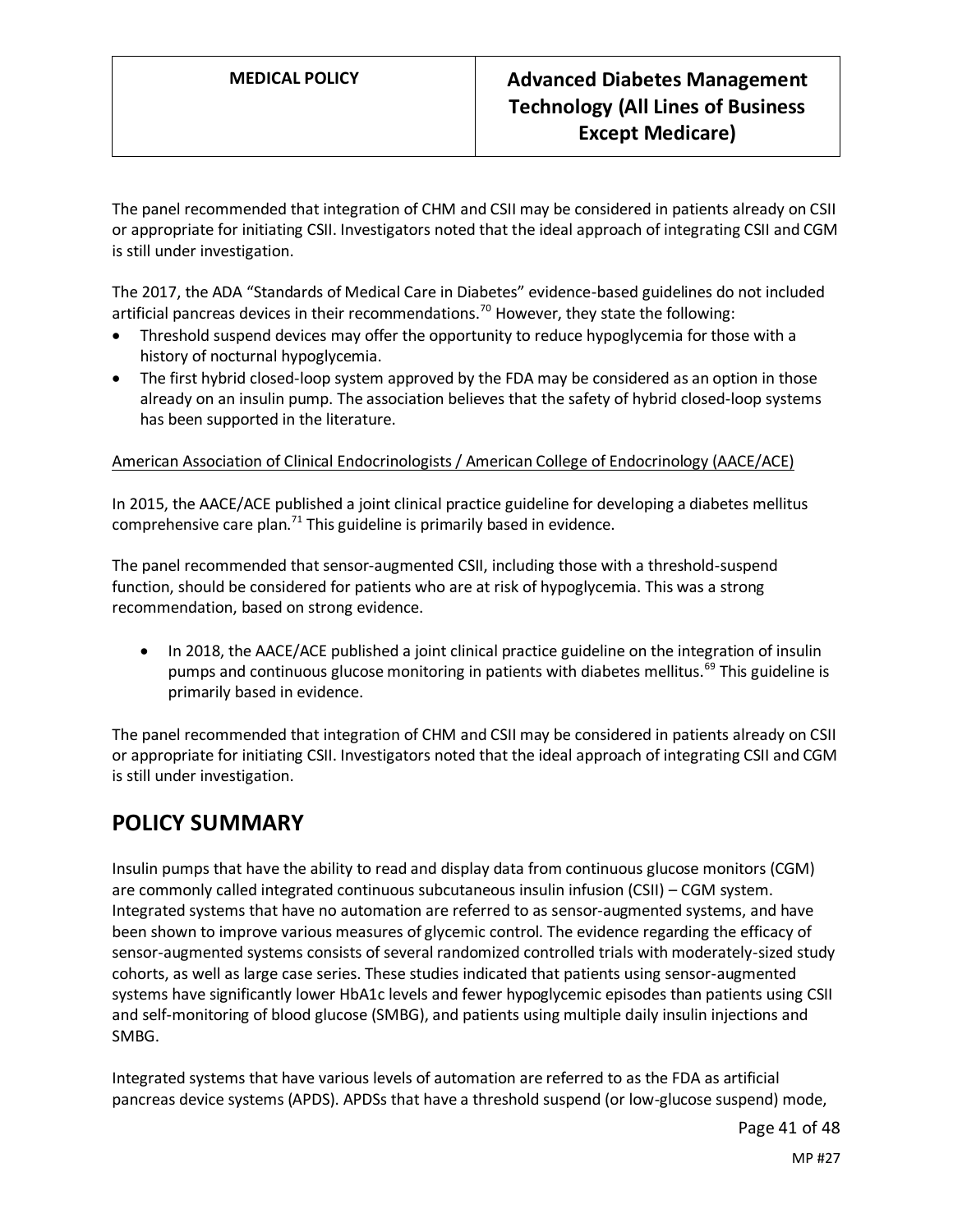including the MiniMed 530G and 630G systems, have been studied in several medium- to large-sized randomized controlled trials and one very large retrospective analysis (over 20, 000 patients). Studies evaluating the first insulin-only APDS, referred to as the hybrid MiniMed670G system, consists of one small RCT and several small but compelling trials. There is consistent evidence that both threshold suspend and insulin-only APDSs reduce the number and duration of total and nocturnal hypoglycemic events in children, adolescents and adults compared to sensor-augmented systems.

Lastly, studies on experimental bi-hormonal APDS, referred to as "true" closed-loop, fully automated APDS are emerging. There are no bi-hormonal APDSs that have been approved by the FDA at this time, and the evidence currently consists of small in-patient "proof-of-concept" studies.

# **INSTRUCTIONS FOR USE**

Company Medical Policies serve as guidance for the administration of plan benefits. Medical policies do not constitute medical advice nor a guarantee of coverage. Company Medical Policies are reviewed annually and are based upon published, peer-reviewed scientific evidence and evidence-based clinical practice guidelines that are available as of the last policy update. The Companies reserve the right to determine the application of Medical Policies and make revisions to Medical Policies at any time. Providers will be given at least 60-days' notice of policy changes that are restrictive in nature.

The scope and availability of all plan benefits are determined in accordance with the applicable coverage agreement. Any conflict or variance between the terms of the coverage agreement and Company Medical Policy will be resolved in favor of the coverage agreement.

# **REGULATORY STATUS**

# Mental Health Parity Statement

Coverage decisions are made on the basis of individualized determinations of medical necessity and the experimental or investigational character of the treatment in the individual case. In cases where medical necessity is not established by policy for specific treatment modalities, evidence not previously considered regarding the efficacy of the modality that is presented shall be given consideration to determine if the policy represents current standards of care.

# **MEDICAL POLICY CROSS REFERENCES**

- Advanced Diabetes Management Technology (Medicare Only)
- Diabetes: Blood Glucose Monitor and Supplies (All Lines of Business Except Medicare)
- Diabetes: Blood Glucose Monitor and Supplies (Medicare Only)

# **REFERENCES**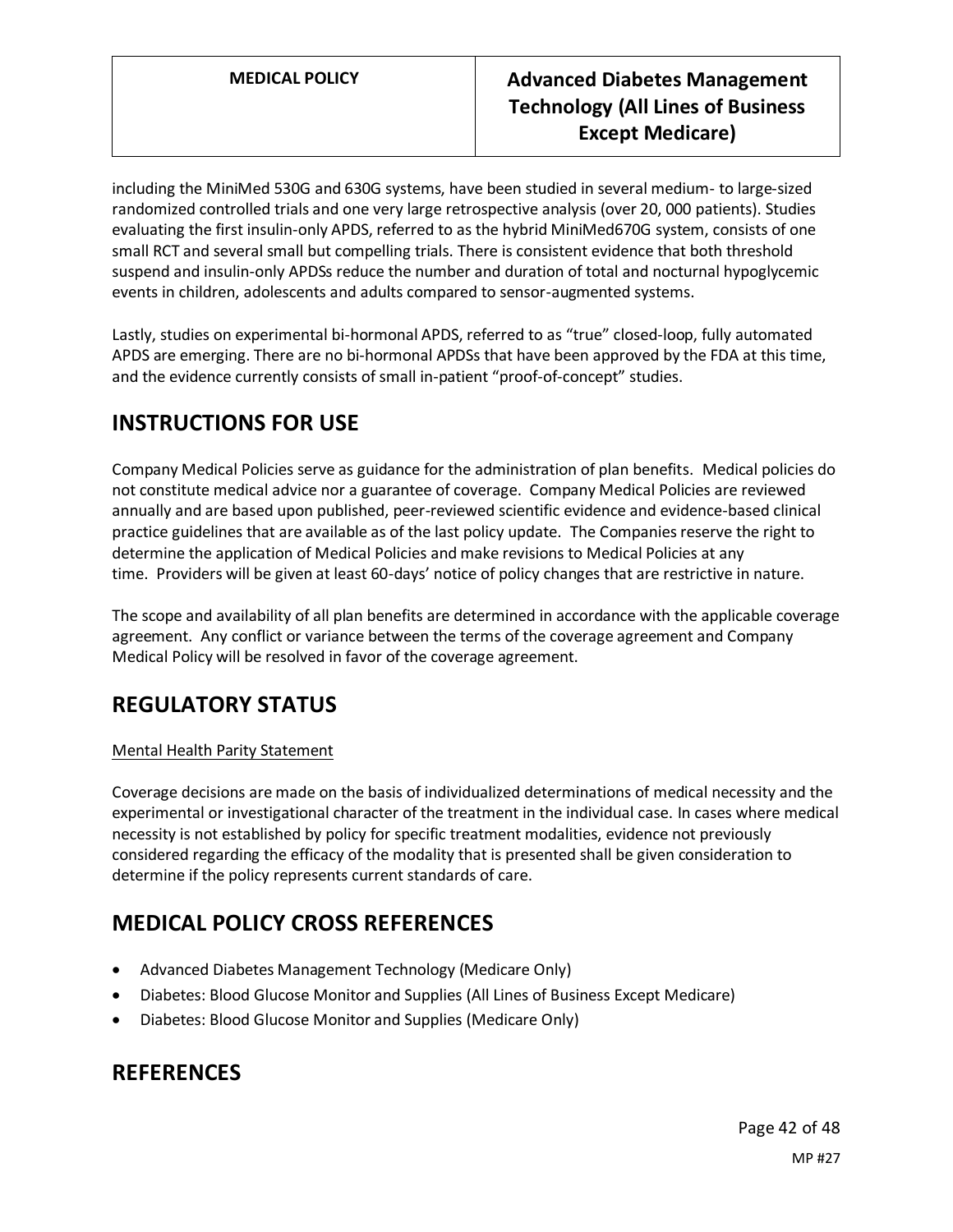- 1. Hayes Inc. Continuous Glucose Monitoring Systems. [https://evidence.hayesinc.com/report/dir.cont0004.](https://evidence.hayesinc.com/report/dir.cont0004) Published 2019 (archived 2020). Accessed 2/18/2022.
- 2. U.S. Food and Drug Administration 510(k) Approval Letter: Tenex Health TX System. [https://www.accessdata.fda.gov/cdrh\\_docs/pdf15/K153299.pdf.](https://www.accessdata.fda.gov/cdrh_docs/pdf15/K153299.pdf) Published 2016. Accessed 2/18/2022.
- 3. U.S. Food & Drug Administration. FreeStyle Libre 2 Flash Glucose Monitoring System. [https://www.accessdata.fda.gov/cdrh\\_docs/pdf19/K193371.pdf.](https://www.accessdata.fda.gov/cdrh_docs/pdf19/K193371.pdf) Accessed 2/18/2022.
- 4. U.S. Food & Drug Administration. iPro®2 Continuous Glucose Monitoring System. [https://www.accessdata.fda.gov/scripts/cdrh/devicesatfda/index.cfm?db=pma&id=320633.](https://www.accessdata.fda.gov/scripts/cdrh/devicesatfda/index.cfm?db=pma&id=320633) Accessed 2/18/2022.
- 5. U.S. Food & Drug Administration. Dexcom G6 Integrated Continuous Glucose Monitoring System. DEN170088. Approved: 03/27/2018. [https://www.accessdata.fda.gov/cdrh\\_docs/pdf17/DEN170088.pdf.](https://www.accessdata.fda.gov/cdrh_docs/pdf17/DEN170088.pdf) Accessed 2/18/2022.
- 6. U.S. Food & Drug Administration. Medtronic MiniMed Guardian Connect Continuous Glucose Monitoring (CGM) System. Premarket approval (P160007). Summary of Safety and Effectiveness. Approved: 03/08/2018[. https://www.accessdata.fda.gov/cdrh\\_docs/pdf16/P160007B.pdf.](https://www.accessdata.fda.gov/cdrh_docs/pdf16/P160007B.pdf) Accessed 2/18/2022.
- 7. U.S. Food & Drug Administration. Consumer Products. The Artificial Pancreas Device System. . [https://www.fda.gov/MedicalDevices/ProductsandMedicalProcedures/HomeHealthandConsum](https://www.fda.gov/MedicalDevices/ProductsandMedicalProcedures/HomeHealthandConsumer/ConsumerProducts/ArtificialPancreas/default.htm) [er/ConsumerProducts/ArtificialPancreas/default.htm.](https://www.fda.gov/MedicalDevices/ProductsandMedicalProcedures/HomeHealthandConsumer/ConsumerProducts/ArtificialPancreas/default.htm) Published 2017. Accessed 2/18/2022.
- 8. Pease A, Lo C, Earnest A, Kiriakova V, Liew D, Zoungas S. The Efficacy of Technology in Type 1 Diabetes: A Systematic Review, Network Meta-analysis, and Narrative Synthesis. *Diabetes Technol Ther.* 2020;22(5):411-421
- 9. Benkhadra K, Alahdab F, Tamhane S, et al. Real-time continuous glucose monitoring in type 1 diabetes: a systematic review and individual patient data meta-analysis. *Clin Endocrinol (Oxf).*  2017;86(3):354-360[.https://www.ncbi.nlm.nih.gov/pubmed/27978595.](https://www.ncbi.nlm.nih.gov/pubmed/27978595)
- 10. Langendam M, Luijf YM, Hooft L, Devries JH, Mudde AH, Scholten RJ. Continuous glucose monitoring systems for type 1 diabetes mellitus. *The Cochrane database of systematic reviews.*  2012;1:Cd008101
- 11. New JP, Ajjan R, Pfeiffer AF, Freckmann G. Continuous glucose monitoring in people with diabetes: the randomized controlled Glucose Level Awareness in Diabetes Study (GLADIS). *Diabet Med.* 2015;32(5):609-617[.https://www.ncbi.nlm.nih.gov/pubmed/25661981.](https://www.ncbi.nlm.nih.gov/pubmed/25661981)
- 12. Beck RW, Riddlesworth T, Ruedy K, et al. Effect of Continuous Glucose Monitoring on Glycemic Control in Adults With Type 1 Diabetes Using Insulin Injections: The DIAMOND Randomized Clinical Trial. *JAMA.* 2017;317(4):371-37[8.https://www.ncbi.nlm.nih.gov/pubmed/28118453.](https://www.ncbi.nlm.nih.gov/pubmed/28118453)
- 13. Voormolen DN, DeVries JH, Evers IM, Mol BW, Franx A. The efficacy and effectiveness of continuous glucose monitoring during pregnancy: a systematic review. *Obstetrical & gynecological survey.* 2013;68(11):753-763
- 14. Murphy HR, Rayman G, Lewis K, et al. Effectiveness of continuous glucose monitoring in pregnant women with diabetes: randomised clinical trial. *BMJ.*  2008;337:a1680[.https://www.ncbi.nlm.nih.gov/pubmed/18818254.](https://www.ncbi.nlm.nih.gov/pubmed/18818254)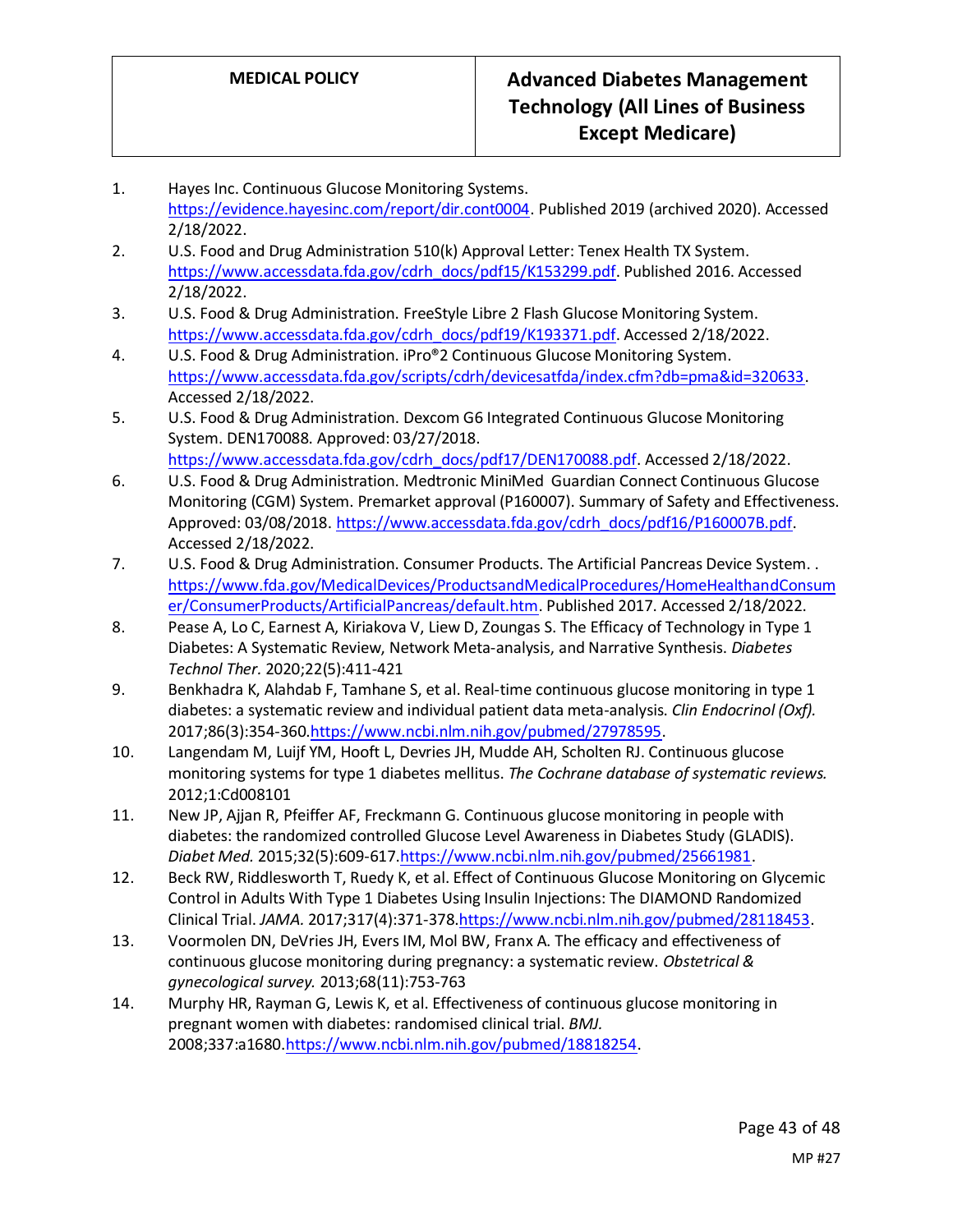- 15. Moy FM, Ray A, Buckley BS, West HM. Techniques of monitoring blood glucose during pregnancy for women with pre-existing diabetes. *The Cochrane database of systematic reviews.*  2017;6:CD00961[3.https://www.ncbi.nlm.nih.gov/pubmed/28602020.](https://www.ncbi.nlm.nih.gov/pubmed/28602020)
- 16. Wei Q, Sun Z, Yang Y, Yu H, Ding H, Wang S. Effect of a CGMS and SMBG on Maternal and Neonatal Outcomes in Gestational Diabetes Mellitus: a Randomized Controlled Trial. *Scientific reports.* 2016;6:19920
- 17. Centers for Disease Control and Prevention. Type 1 or Type 2 Diabetes and Pregnancy: Problems of Diabetes in Pregnancy. [. https://www.cdc.gov/pregnancy/diabetes-types.html.](https://www.cdc.gov/pregnancy/diabetes-types.html) Published 2016. Accessed 2/18/2022.
- 18. Centers for Disease Control and Prevention. Gestational Diabetes and Pregnancy: Problems of Gestational Diabetes in Pregnancy. . Published 2015. Accessed 2/18/2022.
- 19. Yeh HC, Brown TT, Maruthur N, et al. Comparative effectiveness and safety of methods of insulin delivery and glucose monitoring for diabetes mellitus: a systematic review and metaanalysis. *Ann Intern Med.* 2012;157(5):336- 347[.https://www.ncbi.nlm.nih.gov/pubmed/22777524.](https://www.ncbi.nlm.nih.gov/pubmed/22777524)
- 20. Battelino T, Conget I, Olsen B, et al. The use and efficacy of continuous glucose monitoring in type 1 diabetes treated with insulin pump therapy: a randomised controlled trial. *Diabetologia.*  2012;55(12):3155-3162
- 21. Poolsup N, Suksomboon N, Kyaw AM. Systematic review and meta-analysis of the effectiveness of continuous glucose monitoring (CGM) on glucose control in diabetes. *Diabetology & metabolic syndrome.* 2013;5:39
- 22. Matsuda E, Brennan P. The effectiveness of continuous glucose monitoring for type 1 diabetic adolescents using continuous subcutaneous insulin infusion pumps: a systematic review. *JBI Database of Systematic Reviews and Implementation Reports.* 2014;12(5):88-120
- 23. American Diabetes Association. Standards of Medical Care in Diabetes. Diabetes Care Web site. [https://professional.diabetes.org/sites/professional.diabetes.org/files/media/dc\\_40\\_s1\\_final.pd](https://professional.diabetes.org/sites/professional.diabetes.org/files/media/dc_40_s1_final.pdf) [f.](https://professional.diabetes.org/sites/professional.diabetes.org/files/media/dc_40_s1_final.pdf) Published 2017. Accessed40 (suppl.1)
- 24. National Institute for Health and Care Excellence (NICE). Type 2 diabetes in adults: Management. [https://www.nice.org.uk/guidance/ng28/evidence/full-guideline-pdf-78671532569.](https://www.nice.org.uk/guidance/ng28/evidence/full-guideline-pdf-78671532569) Published 2015 (updated 2017). Accessed 2/18/2022.
- 25. Sato J, Kanazawa A, Ikeda F, et al. Effect of treatment guidance using a retrospective continuous glucose monitoring system on glycaemic control in outpatients with type 2 diabetes mellitus: A randomized controlled trial. *J Int Med Res.* 2016;44(1):109- 121[.https://www.ncbi.nlm.nih.gov/pubmed/26647072.](https://www.ncbi.nlm.nih.gov/pubmed/26647072)
- 26. Hayes Inc. Eversense Continuous Glucose Monitor for Maintaining Glycemic Control in Adults with Diabetes Mellitus[. https://evidence.hayesinc.com/report/htb.eversense4492.](https://evidence.hayesinc.com/report/htb.eversense4492) Published 2020 (archived 2021). Accessed
- 27. Dehennis A, Mortellaro MA, Ioacara S. Multisite study of an implanted continuous glucose sensor over 90 days in patients with diabetes mellitus. *Journal of diabetes science and technology.* 2015:1932296815596760
- 28. Kropff J, Choudhary P, Neupane S, et al. Accuracy and Longevity of an Implantable Continuous Glucose Sensor in the PRECISE Study: A 180-Day, Prospective, Multicenter, Pivotal Trial. *Diabetes care.* 2017;40(1):63-68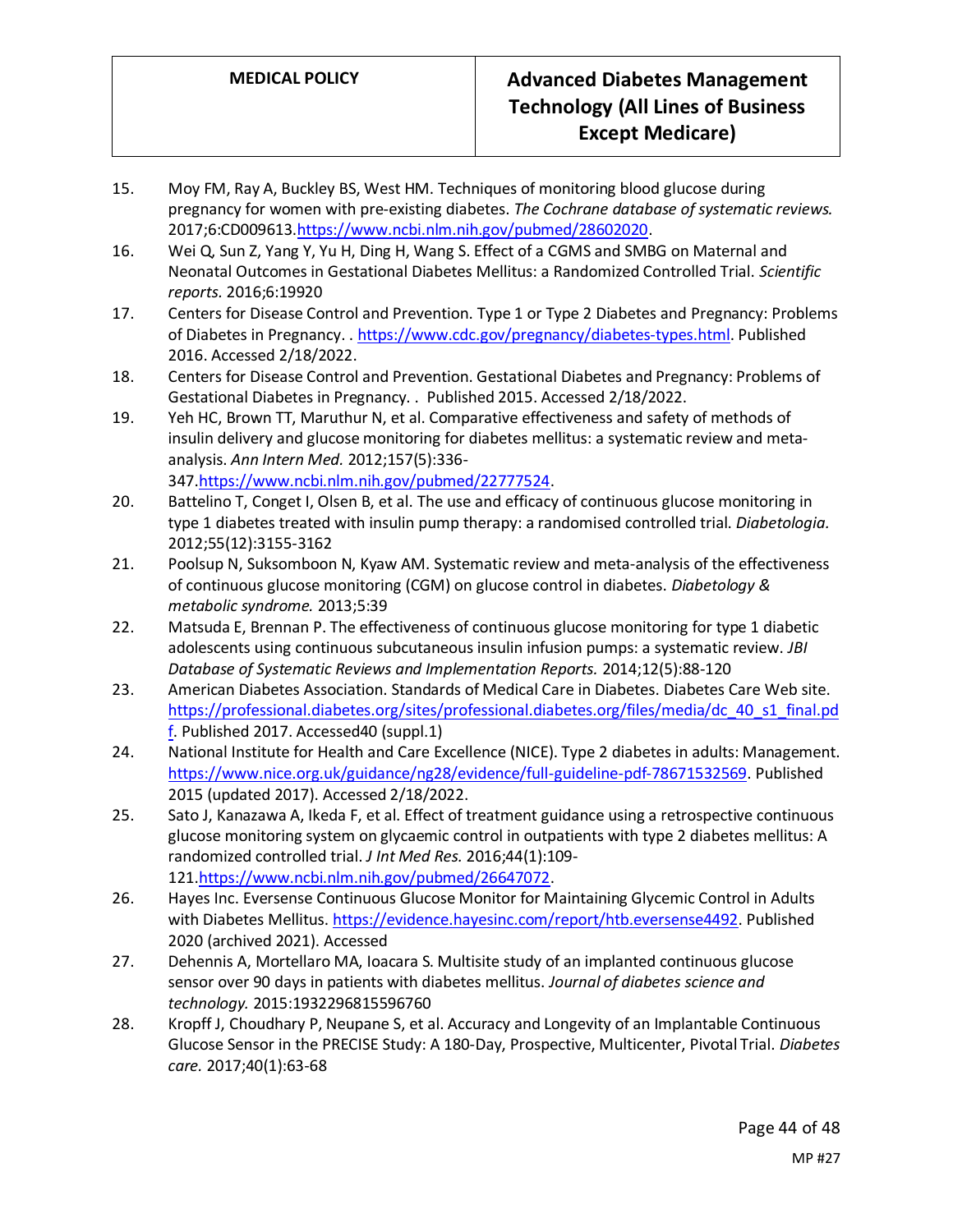- 29. Hayes Inc. V-Go Disposable Insulin Delivery Device For The Management Of Type 1 Or Type 2 Diabetes Mellitus[. https://evidence.hayesinc.com/report/htb.vgo2634.](https://evidence.hayesinc.com/report/htb.vgo2634) Published 2018 (archived 2021). Accessed 2/18/2022.
- 30. Agency for Healthcare and Research Quality (AHRQ). Methods for Insulin Delivery and Glucose Monitoring: Comparative Effectiveness. [. https://effectivehealthcare.ahrq.gov/products/insulin](https://effectivehealthcare.ahrq.gov/products/insulin-blood-sugar-2010/research)[blood-sugar-2010/research.](https://effectivehealthcare.ahrq.gov/products/insulin-blood-sugar-2010/research) Published 2012. Accessed 2/18/2022.
- 31. Reznik Y, Cohen O, Aronson R, et al. Insulin pump treatment compared with multiple daily injections for treatment of type 2 diabetes (OpT2mise): a randomised open-label controlled trial. *Lancet (London, England).* 2014;384(9950):1265-1272
- 32. Aronson R, Reznik Y, Conget I, et al. Sustained efficacy of insulin pump therapy compared with multiple daily injections in type 2 diabetes: 12-month data from the OpT2mise randomized trial. *Diabetes, obesity & metabolism.* 2016;18(5):500-507
- 33. Dai X, Luo ZC, Zhai L, Zhao WP, Huang F. Artificial Pancreas as an Effective and Safe Alternative in Patients with Type 1 Diabetes Mellitus: A Systematic Review and Meta-Analysis. *Diabetes therapy : research, treatment and education of diabetes and related disorders.* 2018;9(3):1269- 1277
- 34. Bekiari E, Kitsios K, Thabit H, et al. Artificial pancreas treatment for outpatients with type 1 diabetes: systematic review and meta-analysis. *Bmj.* 2018;361:k1310
- 35. Weisman A, Bai JW, Cardinez M, Kramer CK, Perkins BA. Effect of artificial pancreas systems on glycaemic control in patients with type 1 diabetes: a systematic review and meta-analysis of outpatient randomised controlled trials. *The lancet Diabetes & endocrinology.* 2017;5(7):501- 512
- 36. Riemsma R CRI, Birnie R , Büyükkaramikli N , Armstrong N , Ryder S , Duffy S , Worthy G , Al M , Severens J, Kleijnen J. Integrated sensor-augmented pump therapy system [the MiniMed® Paradigm™ Veo system and the Vibe™ and G4® PLATINUM CGM (continuous glucose monitoring) system] for managing blood glucose levels in type 1 diabetes: a systematic review and economic evaluation. *Health Technol Assess* 2016;20(17). 2016[.https://www.journalslibrary.nihr.ac.uk/hta/hta20170/#/abstract.](https://www.journalslibrary.nihr.ac.uk/hta/hta20170/#/abstract)
- 37. Bergenstal RM, Tamborlane WV, Ahmann A, et al. Effectiveness of sensor-augmented insulinpump therapy in type 1 diabetes. *N Engl J Med.* 2010;363(4):311- 320[.https://www.ncbi.nlm.nih.gov/pubmed/20587585.](https://www.ncbi.nlm.nih.gov/pubmed/20587585)
- 38. Hirsch IB, Abelseth J, Bode BW, et al. Sensor-augmented insulin pump therapy: results of the first randomized treat-to-target study. *Diabetes Technol Ther.* 2008;10(5):377- 383[.https://www.ncbi.nlm.nih.gov/pubmed/18715214.](https://www.ncbi.nlm.nih.gov/pubmed/18715214)
- 39. Battelino T, Conget I, Olsen B, et al. The use and efficacy of continuous glucose monitoring in type 1 diabetes treated with insulin pump therapy: a randomised controlled trial. *Diabetologia.*  2012;55(12):3155-3162
- 40. Norgaard K, Scaramuzza A, Bratina N, et al. Routine sensor-augmented pump therapy in type 1 diabetes: the INTERPRET study. *Diabetes Technol Ther.* 2013;15(4):273-280
- 41. ECRI Institute. Emerging Technology Reports. Threshold-suspend/Low-glucose-suspend Insulin Delivery Systems for Managing Hypoglycemia in Patients with Type 1 Diabetes Mellitus. [https://www.ecri.org/components/Target/Pages/14021.aspx?tab=2#15.](https://www.ecri.org/components/Target/Pages/14021.aspx?tab=2#15) Published 2016. Accessed 2/18/2022.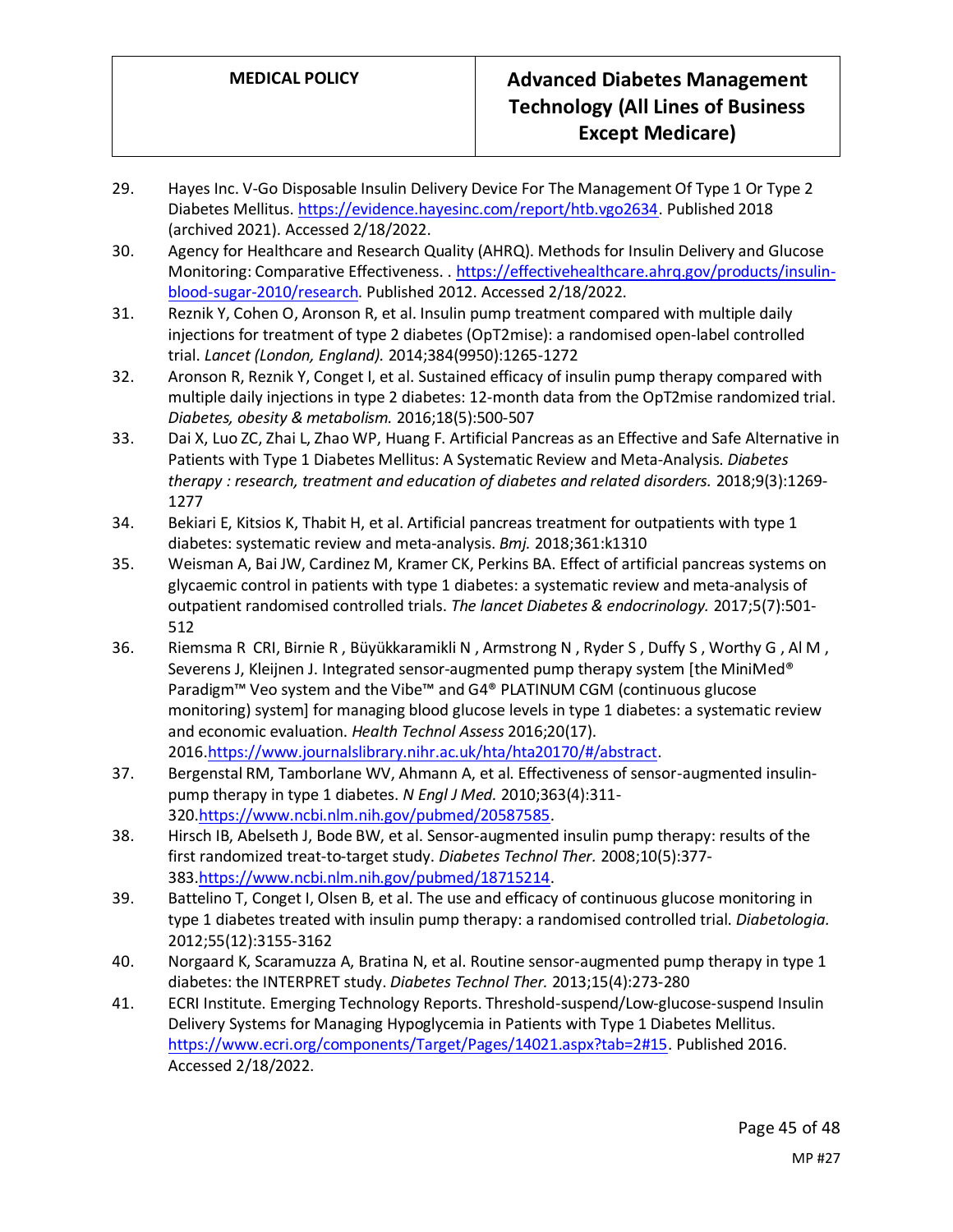- 42. Agrawal P, Zhong A, Welsh JB, Shah R, Kaufman FR. Retrospective analysis of the real-world use of the threshold suspend feature of sensor-augmented insulin pumps. *Diabetes Technol Ther.*  2015;17(5):316-319
- 43. Bergenstal RM, Klonoff DC, Garg SK, et al. Threshold-based insulin-pump interruption for reduction of hypoglycemia. *N Engl J Med.* 2013;369(3):224-232
- 44. Ly TT, Nicholas JA, Retterath A, Lim EM, Davis EA, Jones TW. Effect of sensor-augmented insulin pump therapy and automated insulin suspension vs standard insulin pump therapy on hypoglycemia in patients with type 1 diabetes: a randomized clinical trial. *JAMA.*  2013;310(12):1240-1247[.https://www.ncbi.nlm.nih.gov/pubmed/24065010.](https://www.ncbi.nlm.nih.gov/pubmed/24065010)
- 45. Garg S, Brazg RL, Bailey TS, et al. Reduction in duration of hypoglycemia by automatic suspension of insulin delivery: the in-clinic ASPIRE study. *Diabetes Technol Ther.* 2012;14(3):205- 209
- 46. Ly TT, Keenan DB, Roy A, et al. Automated Overnight Closed-Loop Control Using a Proportional-Integral-Derivative Algorithm with Insulin Feedback in Children and Adolescents with Type 1 Diabetes at Diabetes Camp. *Diabetes Technol Ther.* 2016;18(6):377-384
- 47. Ly TT, Weinzimer SA, Maahs DM, et al. Automated hybrid closed-loop control with a proportional-integral-derivative based system in adolescents and adults with type 1 diabetes: individualizing settings for optimal performance. *Pediatric diabetes.* 2017;18(5):348-355
- 48. Bergenstal RM, Garg S, Weinzimer SA, et al. Safety of a Hybrid Closed-Loop Insulin Delivery System in Patients With Type 1 Diabetes. *JAMA.* 2016;316(13):1407- 1408[.https://www.ncbi.nlm.nih.gov/pubmed/27629148.](https://www.ncbi.nlm.nih.gov/pubmed/27629148)
- 49. Garg SK, Weinzimer SA, Tamborlane WV, et al. Glucose Outcomes with the In-Home Use of a Hybrid Closed-Loop Insulin Delivery System in Adolescents and Adults with Type 1 Diabetes. *Diabetes Technol Ther.* 2017;19(3):155-163
- 50. Haidar A, Legault L, Messier V, Mitre TM, Leroux C, Rabasa-Lhoret R. Comparison of dualhormone artificial pancreas, single-hormone artificial pancreas, and conventional insulin pump therapy for glycaemic control in patients with type 1 diabetes: an open-label randomised controlled crossover trial. *The lancet Diabetes & endocrinology.* 2015;3(1):17-26
- 51. Battelino T, Danne T, Bergenstal RM, et al. Clinical targets for continuous glucose monitoring data interpretation: recommendations from the international consensus on time in range. *Diabetes care.* 2019;42(8):1593-1603
- 52. American Diabetes Association. 7. Diabetes technology: Standards of Medical Care in Diabetes— 2020. *Diabetes care.* 2020;43(Supplement 1):S77- S88[.https://care.diabetesjournals.org/content/diacare/43/Supplement\\_1/S77.full.pdf.](https://care.diabetesjournals.org/content/diacare/43/Supplement_1/S77.full.pdf)
- 53. Health Evidence Review Commission (HERC). Coverage Guidance: Continuous Glucose Monitoring in Diabetes Mellitus. [https://www.oregon.gov/oha/HPA/DSI-](https://www.oregon.gov/oha/HPA/DSI-HERC/EvidenceBasedReports/CG-CGM-DM-2017.pdf)[HERC/EvidenceBasedReports/CG-CGM-DM-2017.pdf.](https://www.oregon.gov/oha/HPA/DSI-HERC/EvidenceBasedReports/CG-CGM-DM-2017.pdf) Published 2017. Accessed
- 54. Peters AL, Ahmann AJ, Battelino T, et al. Diabetes Technology-Continuous Subcutaneous Insulin Infusion Therapy and Continuous Glucose Monitoring in Adults: An Endocrine Society Clinical Practice Guideline. *J Clin Endocrinol Metab.* 2016;101(11):3922- 3937[.https://www.ncbi.nlm.nih.gov/pubmed/27588440.](https://www.ncbi.nlm.nih.gov/pubmed/27588440)
- 55. National Institute for Health and Care Excellence (NICE). Type 1 diabetes in adults: Diagnosis and management[. https://www.nice.org.uk/guidance/ng17/resources/type-1-diabetes-in-adults](https://www.nice.org.uk/guidance/ng17/resources/type-1-diabetes-in-adults-diagnosis-and-management-1837276469701)[diagnosis-and-management-1837276469701.](https://www.nice.org.uk/guidance/ng17/resources/type-1-diabetes-in-adults-diagnosis-and-management-1837276469701) Published 2016. Accessed 2/18/2022.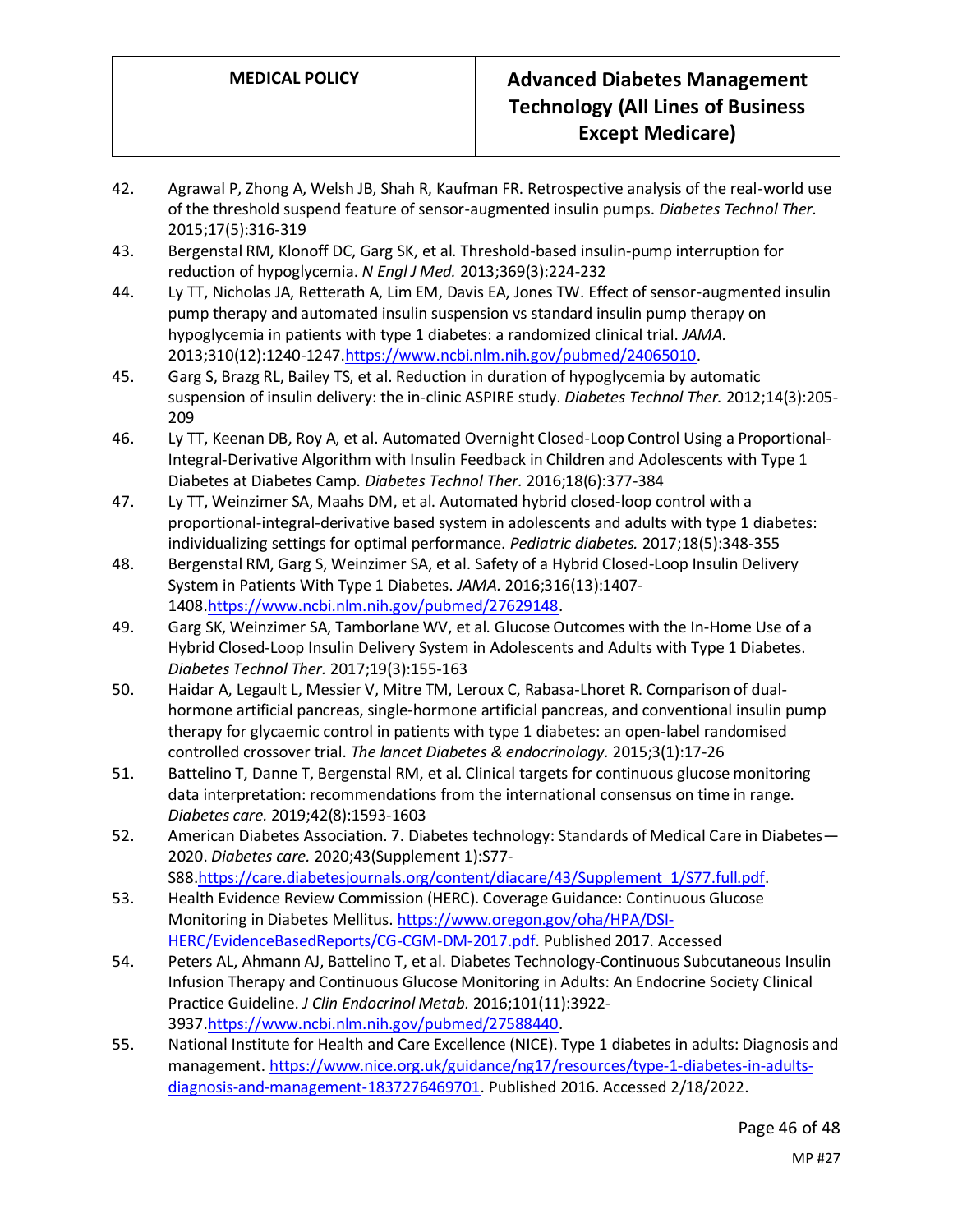- 56. Bailey TS, Grunberger G, Bode BW, et al. American Association of Clinical Endocrinologists and American College of Endocrinology 2016 Outpatient Glucose Monitoring Consensus Statement. *Endocr Pract.* 2016;22(2):231-261[.https://www.ncbi.nlm.nih.gov/pubmed/26848630.](https://www.ncbi.nlm.nih.gov/pubmed/26848630)
- 57. Association AD. 7. Diabetes technology: Standards of Medical Care in Diabetes—2019. *Diabetes care.* 2019;42(Supplement 1):S71-S80
- 58. Rewers MJ, Pillay K, de Beaufort C, et al. ISPAD Clinical Practice Consensus Guidelines 2014. Assessment and monitoring of glycemic control in children and adolescents with diabetes. *Pediatric diabetes.* 2014;15 Suppl 20:102- 114[.https://www.ncbi.nlm.nih.gov/pubmed/25182311.](https://www.ncbi.nlm.nih.gov/pubmed/25182311)
- 59. National Institute for Health and Care Excellence (NICE). Diabetes (type 1 and type 2) in children and young people: Diagnosis and management. [https://www.nice.org.uk/guidance/ng18/resources/diabetes-type-1-and-type-2-in-children](https://www.nice.org.uk/guidance/ng18/resources/diabetes-type-1-and-type-2-in-children-andyoung-people-diagnosis-and-management-1837278149317)[andyoung-people-diagnosis-and-management-1837278149317.](https://www.nice.org.uk/guidance/ng18/resources/diabetes-type-1-and-type-2-in-children-andyoung-people-diagnosis-and-management-1837278149317) Published 2015. Accessed 2/18/2022.
- 60. National Institute for Health and Care Excellence (NICE). Diabetes in pregnancy: Management from preconception to the postnatal period. [https://www.nice.org.uk/guidance/ng3/evidence/full-guideline-pdf-3784285.](https://www.nice.org.uk/guidance/ng3/evidence/full-guideline-pdf-3784285) Published 2015. Accessed 2/18/2022.
- 61. Blumer I, Hadar E, Hadden DR, et al. Diabetes and pregnancy: an endocrine society clinical practice guideline. *J Clin Endocrinol Metab.* 2013;98(11):4227- 4249[.https://www.ncbi.nlm.nih.gov/pubmed/24194617.](https://www.ncbi.nlm.nih.gov/pubmed/24194617)
- 62. National Institute for Health and Care Excellence (NICE). Technology appraisal guidance [TA151]. Continuous subcutaneous insulin infusion for the treatment of diabetes mellitus. [https://www.nice.org.uk/guidance/TA151/chapter/1-guidance.](https://www.nice.org.uk/guidance/TA151/chapter/1-guidance) Published 2008. Accessed 2/18/2022.
- 63. Grunberger G, Abelseth JM, Bailey TS, et al. Consensus Statement by the American Association of Clinical Endocrinologists/American College of Endocrinology insulin pump management task force. *Endocr Pract.* 2014;20(5):463-489[.https://www.ncbi.nlm.nih.gov/pubmed/24816754.](https://www.ncbi.nlm.nih.gov/pubmed/24816754)
- 64. Danne T, Bangstad HJ, Deeb L, et al. ISPAD Clinical Practice Consensus Guidelines 2014. Insulin treatment in children and adolescents with diabetes. *Pediatric diabetes.* 2014;15 Suppl 20:115- 134
- 65. National Institute for Health and Care Excellence (NICE). Diabetes (type 1 and type 2) in children and young people: Diagnosis and management. [https://www.nice.org.uk/guidance/ng18/resources/diabetes-type-1-and-type-2-in-children](https://www.nice.org.uk/guidance/ng18/resources/diabetes-type-1-and-type-2-in-children-andyoung-people-diagnosis-and-management-1837278149317)[andyoung-people-diagnosis-and-management-1837278149317.](https://www.nice.org.uk/guidance/ng18/resources/diabetes-type-1-and-type-2-in-children-andyoung-people-diagnosis-and-management-1837278149317) Published 2015. Accessed 06/02/2017.
- 66. American Diabetes Association. 14. Management of diabetes in pregnancy: standards of medical care in diabetes—2019. *Diabetes care.* 2019;42(Supplement 1):S165-S172
- 67. American Diabetes Association. Introduction: Standards of Medical Care in Diabetes—2019. Diabetes Care Web site[. https://care.diabetesjournals.org/content/42/Supplement\\_1/S1.](https://care.diabetesjournals.org/content/42/Supplement_1/S1) Published 2019. Accessed August 5. 2019
- 68. National Institute for Health and Care Excellence (NICE). Integrated sensor-augmented pump therapy systems for managing blood glucose levels in type 1 diabetes (the MiniMed Paradigm Veo system and the Vibe and G4 PLATINUM CGM system). Diagnostics guidance [DG21]. Feb